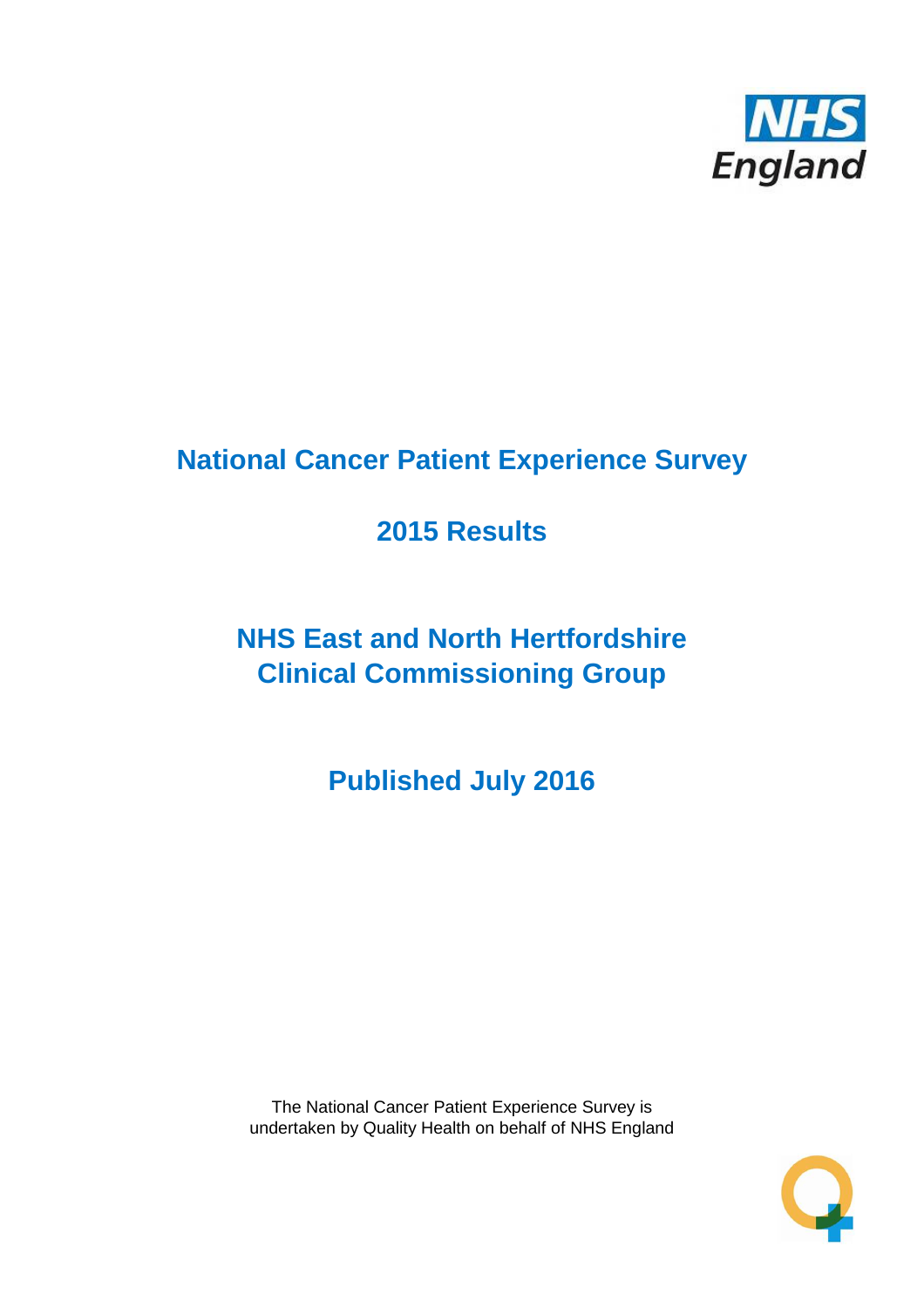## **Introduction**

The National Cancer Patient Experience Survey 2015 is the fifth iteration of the survey first undertaken in 2010. It has been designed to monitor national progress on cancer care; to provide information to drive local quality improvements; to assist commissioners and providers of cancer care; and to inform the work of the various charities and stakeholder groups supporting cancer patients.

The survey was overseen by a national Cancer Patient Experience Advisory Group. This Advisory Group set the principles and objectives of the survey programme and guided questionnaire development.

The survey was commissioned and managed by NHS England. The survey provider, Quality Health, is responsible for designing, running and analysing the survey.

Full national results and other reports are available at www.ncpes.co.uk

Further details on the survey methodology and changes to the 2015 survey can be found in the Annex. Note that a number of significant changes were made to the 2015 survey so caution should be taken in directly comparing data from the 2015 survey to the findings of the previous CPES surveys. No comparisons with previous surveys are presented in this report.

## **This report**

The report shows how this CCG scored for each question in the survey, compared with national results. It is aimed at helping individual CCGs to understand their performance and identify areas for local improvement.

Note that responses for questions with 1-20 respondents have been suppressed. This is to protect patient confidentiality and because uncertainty around the result is too great.

## **Data tables**

The data tables presented in this report show the following for each question:

- **Column 1** shows the number of respondents to this question
- **Column 2** shows the unadjusted 2015 score for this CCG
- **Column 3** shows the case-mix adjusted 2015 score for this CCG
- **Column 4** shows the lower limit of the expected range of scores for this CCG (the top of the pale blue section on the Comparability chart - see below)
- **Column 5** shows the upper limit of the expected range of scores for this CCG (the bottom of the dark blue section on the Comparability chart - see below)
- **Column 6** shows the National Average score for this question.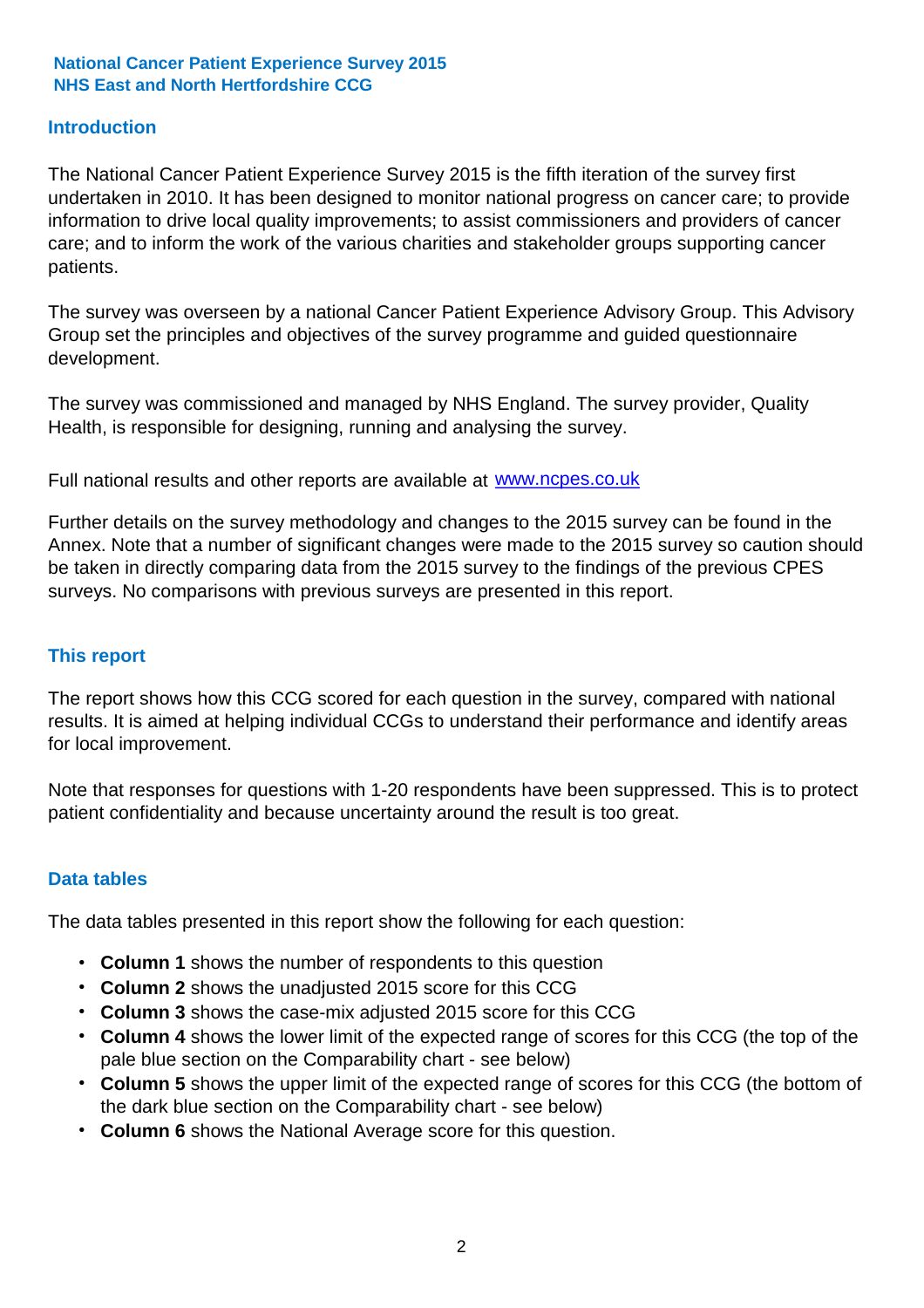Results for individual response options are presented in the detailed data tables **WWW.ncpes.co.uk** Confidence Intervals for unadjusted and case-mix adjusted data are provided in these tables.

Expected ranges and 95% Confidence Intervals highlight the uncertainty around the results. The size of the expected ranges and confidence intervals will be different for each question, and depends on the number of respondents and the range of their responses.

For further details on case-mix adjustment and the scoring methodology used, please refer to the Annex.

## **Comparability charts**

For the 2015 survey, we have adopted the CQC standard for reporting comparative performance, based on calculation of "expected ranges". This means that CCGs will be flagged as outliers only if there is statistical evidence that their scores deviate (positively or negatively) from the range of scores that would be expected for CCGs of the same size.

The Comparability charts in this report show a bar with these expected ranges (in grey), higher than expected (in dark blue), and lower than expected (in pale blue). A black dot represents the actual score of this CCG.

The same colour convention has been used in Column 3 of the Data tables.

For further details on expected ranges, please refer to the technical document at **www.ncpes.co.uk** 

## **Tumour group tables**

The final set of tables in this report show the scores for each question for each of the 13 tumour groups, with a comparative national score for that tumour group.

These breakdowns are intended as additional information for CCGs to understand the differences between the experiences of patients with different types of cancer. The numbers are generally relatively small and may not be statistically significant. They should therefore be treated with some caution.

## **Notes on specific questions**

Question 5 in the survey has not been scored. However, the unscored data is useful and has been published alongside the other results in this report. This question asked respondents to "tick all that apply". The results show all of the responses given including where respondents chose two or more options.

Questions used to direct respondents to different parts of the survey (questions 4, 17, 24, 27, 40, 43, 46) and other demographic and information questions are not reported.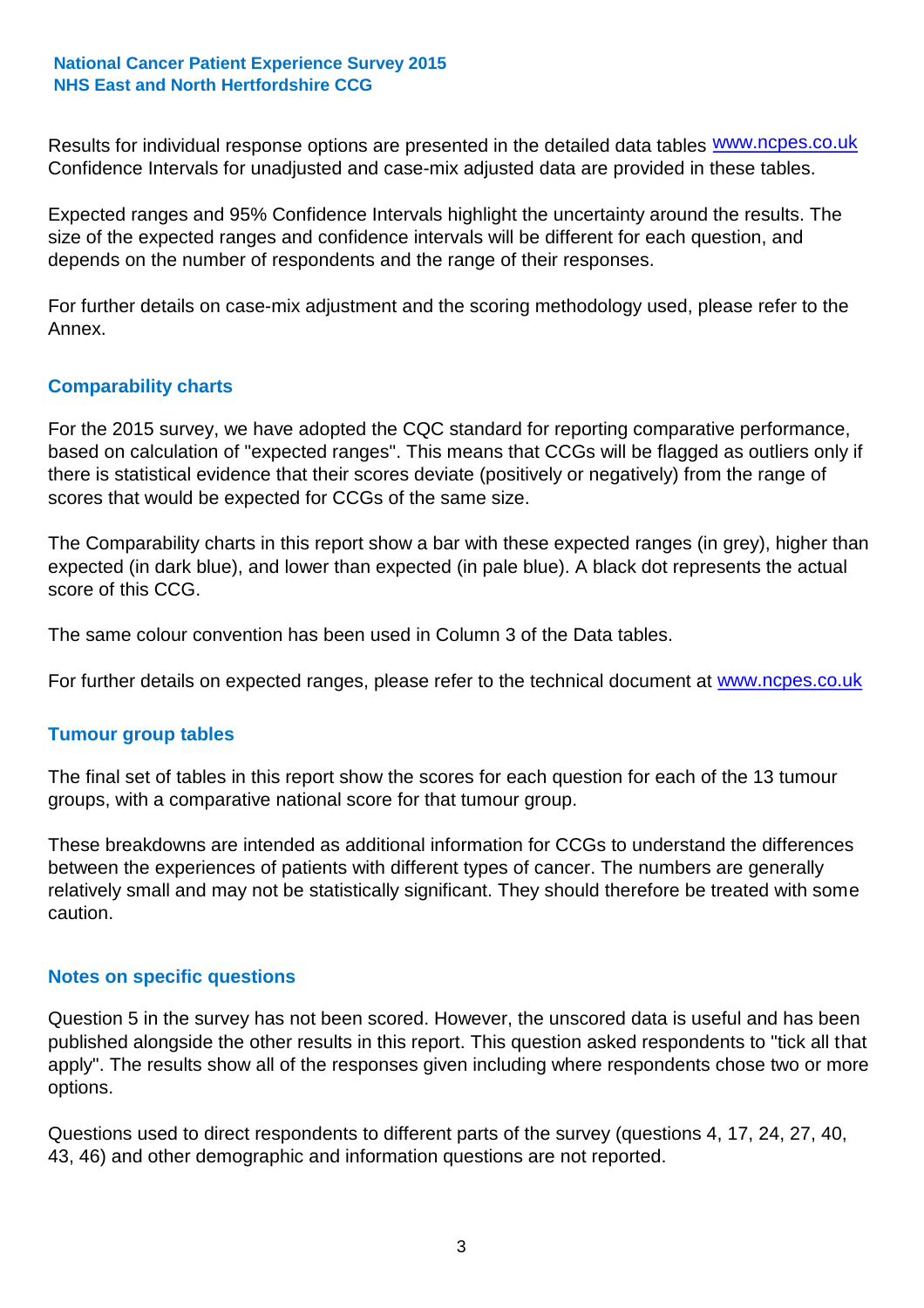## **How to use the data**

Unadjusted data should be used to see the actual responses from patients relating to the CCG.

Case-mix adjusted data, together with expected ranges, should be used to understand whether the results are significantly higher or lower than national results.

Case-mix adjusted data, together with (case-mix adjusted) Confidence Intervals (presented in the detailed data tables **www.ncpes.co.uk**), should be used to understand whether the results are significantly higher or lower than the results for another CCG.

## **Response rates**

Numbers of respondents by tumour group, age and gender can be found in the Annex.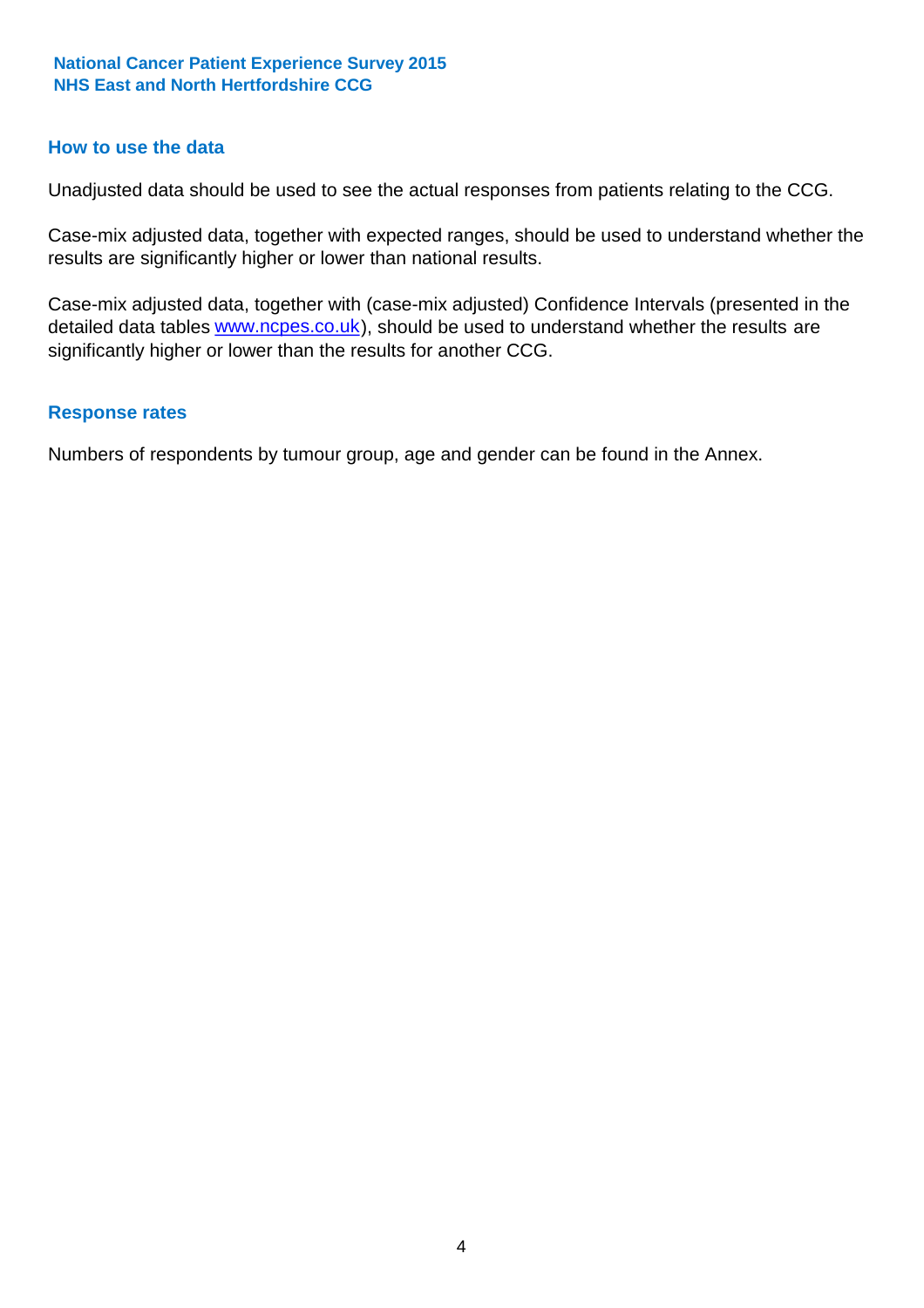## **Executive Summary**

average rating of **8.5**. Asked to rate their care on a scale of zero (very poor) to 10 (very good), respondents gave an

The following questions are included in phase 1 of the Cancer Dashboard developed by Public Health England and NHS England\*:

- **74%** of respondents said that they were definitely involved as much as they wanted to be in decisions about their care and treatment
- **91%** of respondents said that they were given the name of a Clinical Nurse Specialist who would support them through their treatment
- when asked how easy or difficult it had been to contact their Clinical Nurse Specialist 84% of respondents said that it had been 'quite easy' or 'very easy'
- **86%** of respondents said that, overall, they were always treated with dignity and respect they were in hospital
- **91%** of respondents said that hospital staff told them who to contact if they were worried about their condition or treatment after they left hospital
- **57%** of respondents said that they thought the GPs and nurses at their general practice definitely did everything they could to support them while they were having cancer treatment.

Detailed results for these and other questions are set out in the sections that follow.

#### www.cancerdata.nhs.uk/dashboard

The questions were selected in discussion with the national Cancer Patient Experience Advisory Group and reflect four key patient experience domains: provision of information; involvement in decisions; care transition; interpersonal relations, respect and dignity. The figures presented above are all case-mix adjusted.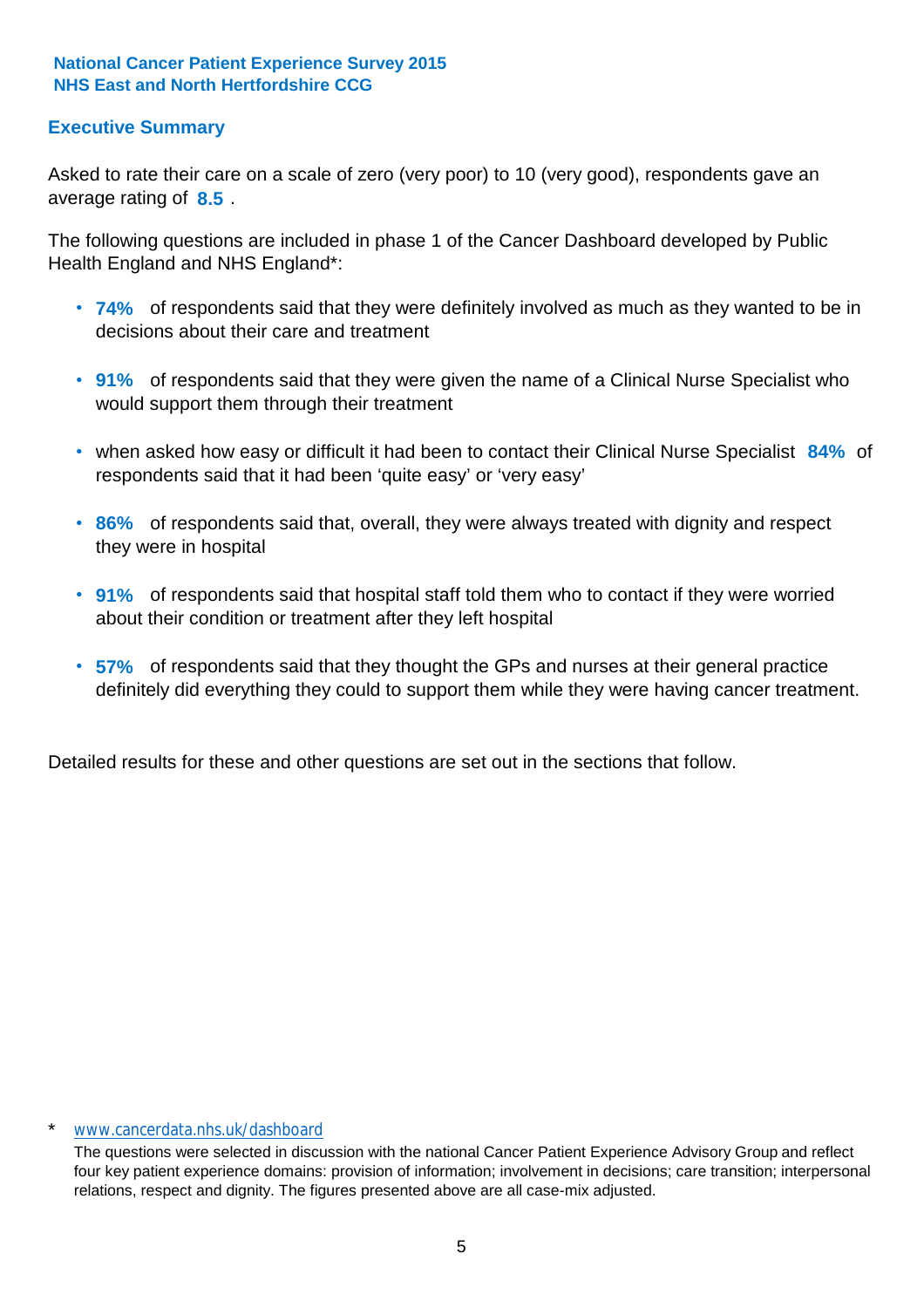## **Questions which scored outside expected range**

|                                |                                                                                            |                                          |                                    | 2015 Case-mix Adjusted              |                                     |                              |  |
|--------------------------------|--------------------------------------------------------------------------------------------|------------------------------------------|------------------------------------|-------------------------------------|-------------------------------------|------------------------------|--|
| Question                       |                                                                                            | respondents<br>for this CCG<br>Number of | Percentage for<br>this CCG<br>2015 | Lower limit of<br>expected<br>range | Upper limit of<br>expected<br>range | Average<br>Score<br>National |  |
|                                | <b>Diagnostic tests</b>                                                                    |                                          |                                    |                                     |                                     |                              |  |
| Q7                             | Given complete explanation of test results in understandable<br>way                        | 500                                      | 74%                                | 75%                                 | 82%                                 | 79%                          |  |
|                                | Deciding the best treatment for you                                                        |                                          |                                    |                                     |                                     |                              |  |
| Q13                            | Possible side effects explained in an understandable way                                   | 538                                      | 68%                                | 69%                                 | 77%                                 | 73%                          |  |
| Q14                            | Patient given practical advice and support in dealing with side<br>effects of treatment    | 540                                      | 61%                                | 62%                                 | 70%                                 | 66%                          |  |
| Q15                            | Patient definitely told about side effects that could affect them in<br>the future         | 502                                      | 50%                                | 50%                                 | 59%                                 | 54%                          |  |
|                                | <b>Clinical Nurse Specialist</b>                                                           |                                          |                                    |                                     |                                     |                              |  |
| Q19                            | Get understandable answers to important questions all or most<br>of the time               | 450                                      | 86%                                | 86%                                 | 91%                                 | 89%                          |  |
| Support for people with cancer |                                                                                            |                                          |                                    |                                     |                                     |                              |  |
| Q21                            | Hospital staff gave information about impact cancer could have<br>on day to day activities | 373                                      | 76%                                | 77%                                 | 85%                                 | 81%                          |  |
| <b>Operations</b>              |                                                                                            |                                          |                                    |                                     |                                     |                              |  |
| Q26                            | Staff explained how operation had gone in understandable way                               | 306                                      | 72%                                | 73%                                 | 82%                                 | 78%                          |  |
|                                | Hospital care as a day patient / outpatient                                                |                                          |                                    |                                     |                                     |                              |  |
| Q42                            | Doctor had the right notes and other documentation with them                               | 494                                      | 94%                                | 94%                                 | 97%                                 | 96%                          |  |
| Q44                            | Beforehand patient had all information needed about<br>radiotherapy treatment              | 180                                      | 76%                                | 81%                                 | 91%                                 | 86%                          |  |
|                                | Home care and support                                                                      |                                          |                                    |                                     |                                     |                              |  |
| Q50                            | Patient definitely given enough support from health or social<br>services during treatment | 285                                      | 46%                                | 46%                                 | 61%                                 | 54%                          |  |
|                                | Care from your general practice                                                            |                                          |                                    |                                     |                                     |                              |  |
| Q53                            | Practice staff definitely did everything they could to support<br>patient                  | 367                                      | 57%                                | 58%                                 | 67%                                 | 63%                          |  |
|                                | Your overall NHS care                                                                      |                                          |                                    |                                     |                                     |                              |  |
| Q54                            | Hospital and community staff always worked well together                                   | 548                                      | 56%                                | 56%                                 | 65%                                 | 61%                          |  |
| Q56                            | Overall the administration of the care was very good / good                                | 559                                      | 86%                                | 86%                                 | 92%                                 | 89%                          |  |
| Q57                            | Length of time for attending clinics and appointments was right                            | 557                                      | 57%                                | 60%                                 | 72%                                 | 66%                          |  |
| Q59                            | Patient's average rating of care scored from very poor to very<br>good                     | 546                                      | 8.5                                | 8.6                                 | 8.8                                 | 8.7                          |  |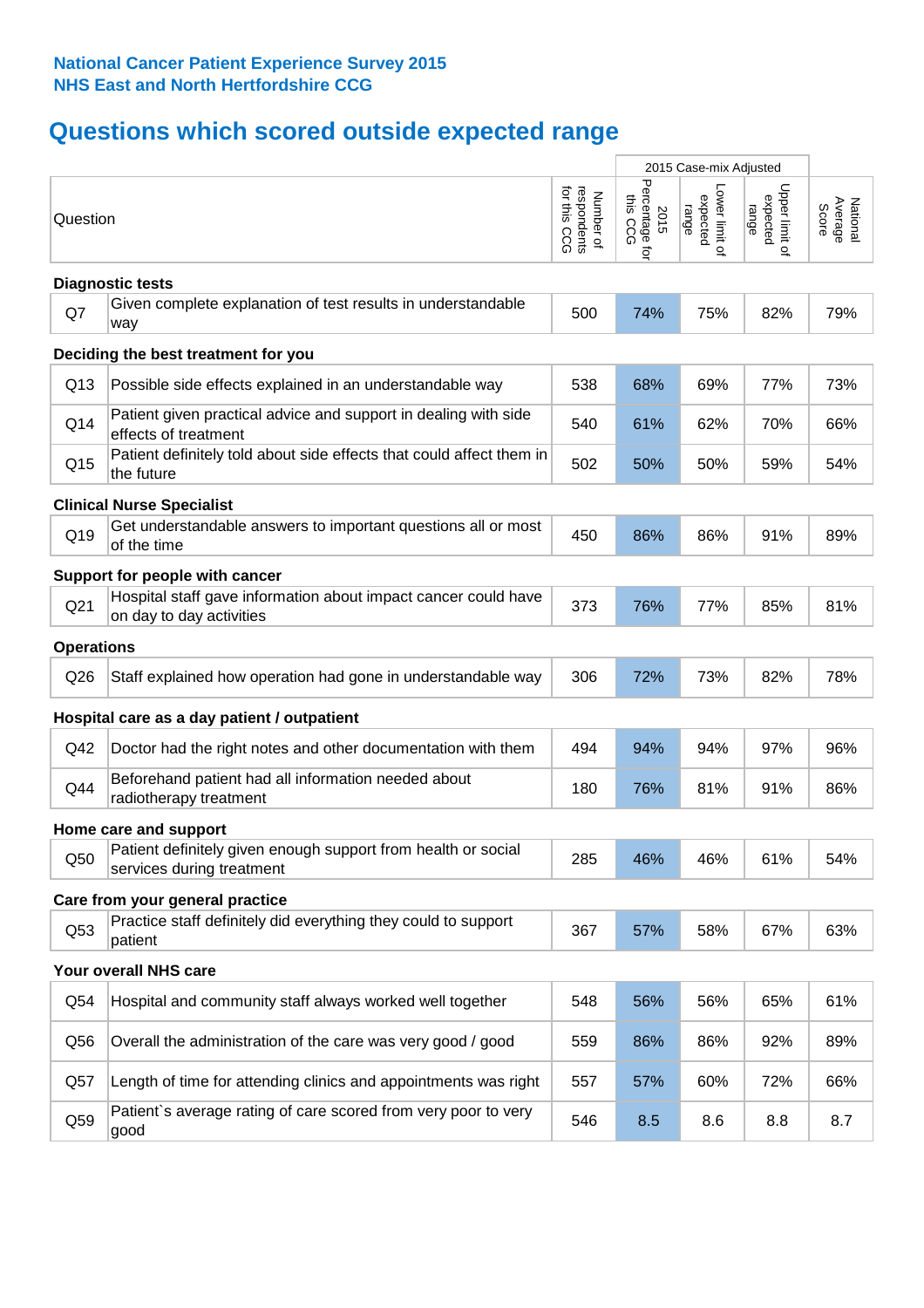## **CCG results**

## **Seeing your GP**



|    |                                                                |                                                     |                             |               | 2015 Case-mix Adjusted     |                            |                           |
|----|----------------------------------------------------------------|-----------------------------------------------------|-----------------------------|---------------|----------------------------|----------------------------|---------------------------|
|    | Question                                                       | respondents<br><b>Number</b><br>$\overline{\sigma}$ | 2015<br>Unadjusted<br>Score | 2015<br>Score | Expected<br>range<br>lower | Expected<br>range<br>nbber | National Average<br>Score |
| Q1 | Saw GP once / twice before being told had to go to<br>hospital | 410                                                 | 76%                         | 76%           | 72%                        | 80%                        | 76%                       |
| Q2 | Patient thought they were seen as soon as necessary            | 565                                                 | 80%                         | 80%           | 79%                        | 85%                        | 82%                       |

|    |                                                                             |                                                 | No. |
|----|-----------------------------------------------------------------------------|-------------------------------------------------|-----|
|    | Beforehand, did you have all the<br>information you needed about your test? | Yes                                             | 465 |
|    |                                                                             | No, I would have liked more written information | 16  |
| Q5 |                                                                             | No, I would have liked more verbal information  | 15  |
|    |                                                                             | I did not need / want any information           | 13  |
|    |                                                                             | Don't know / can't remember                     |     |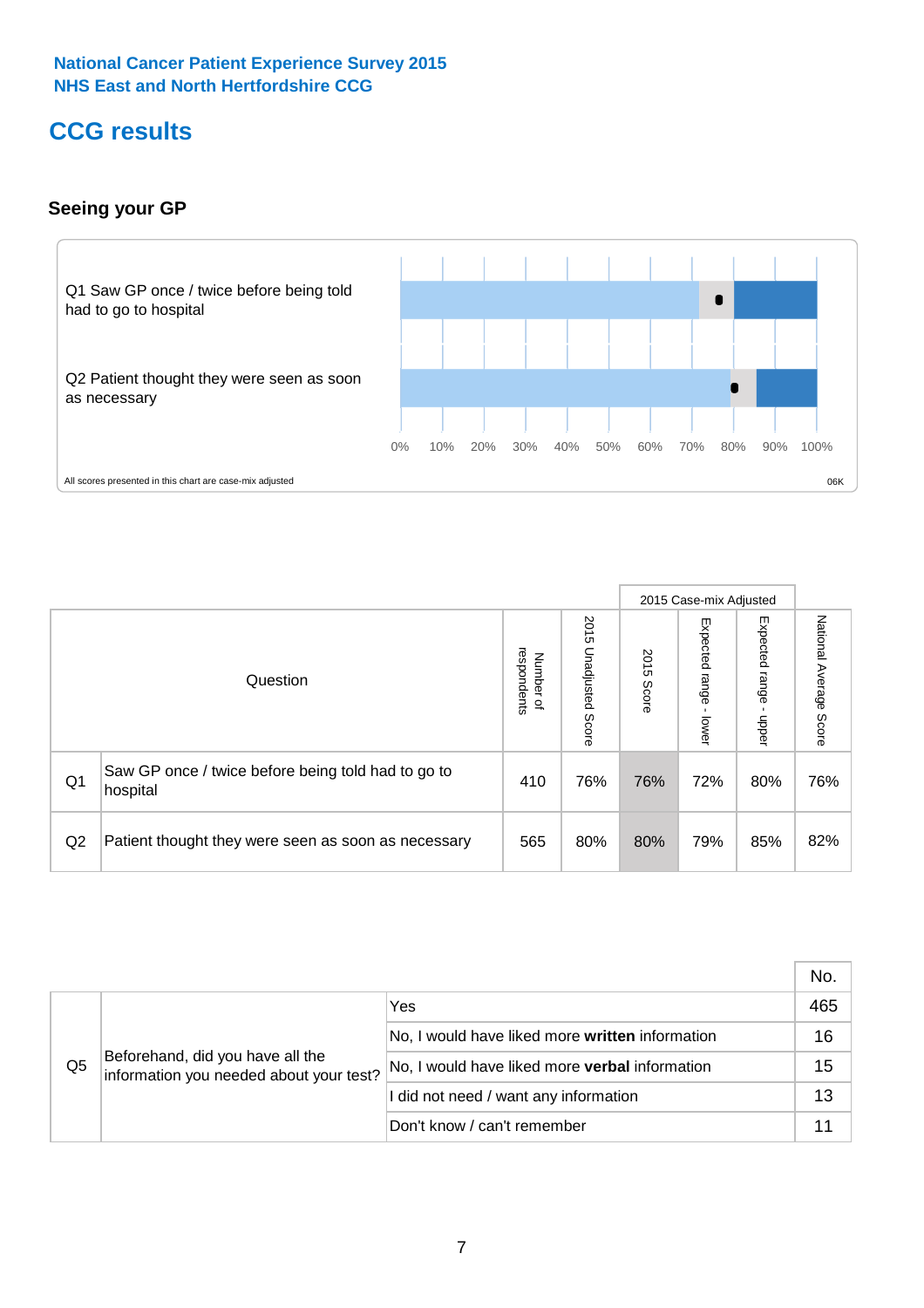## **Diagnostic tests**



|                |                                                                       |                                       |                             |               | 2015 Case-mix Adjusted  |                         |                           |
|----------------|-----------------------------------------------------------------------|---------------------------------------|-----------------------------|---------------|-------------------------|-------------------------|---------------------------|
|                | Question                                                              | respondents<br>Number<br>$\mathbf{Q}$ | 2015<br>Unadjusted<br>Score | 2015<br>Score | Expected range<br>lower | Expected range<br>nbber | National Average<br>Score |
| Q <sub>6</sub> | The length of time waiting for the test to be done was<br>about right | 498                                   | 85%                         | 85%           | 84%                     | 90%                     | 87%                       |
| Q7             | Given complete explanation of test results in<br>understandable way   | 500                                   | 74%                         | 74%           | 75%                     | 82%                     | 79%                       |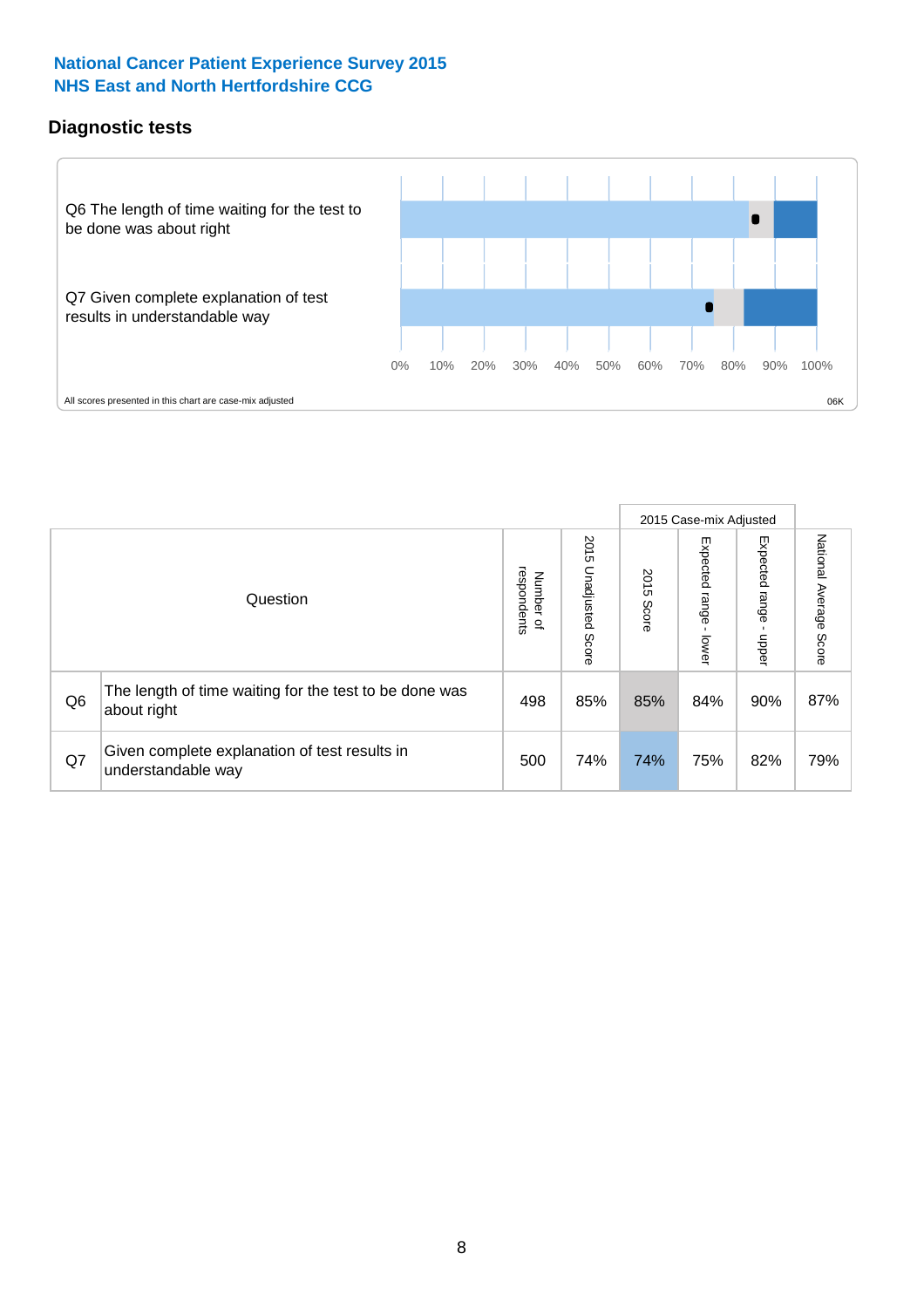## **Finding out what was wrong with you**



|     |                                                                                            |                          |                       |               | 2015 Case-mix Adjusted |                                         |                        |
|-----|--------------------------------------------------------------------------------------------|--------------------------|-----------------------|---------------|------------------------|-----------------------------------------|------------------------|
|     | Question                                                                                   | respondents<br>Number of | 2015 Unadjusted Score | 2015<br>Score | Expected range - lower | Expected range<br>$\mathbf{r}$<br>nbber | National Average Score |
| Q8  | Patient told they could bring a family member or friend<br>when first told they had cancer | 459                      | 77%                   | 78%           | 75%                    | 82%                                     | 79%                    |
| Q9  | Patient felt they were told sensitively that they had cancer                               | 560                      | 83%                   | 83%           | 81%                    | 87%                                     | 84%                    |
| Q10 | Patient completely understood the explanation of what<br>was wrong                         | 566                      | 72%                   | 72%           | 69%                    | 77%                                     | 73%                    |
| Q11 | Patient given easy to understand written information<br>about the type of cancer they had  | 500                      | 70%                   | 69%           | 68%                    | 76%                                     | 72%                    |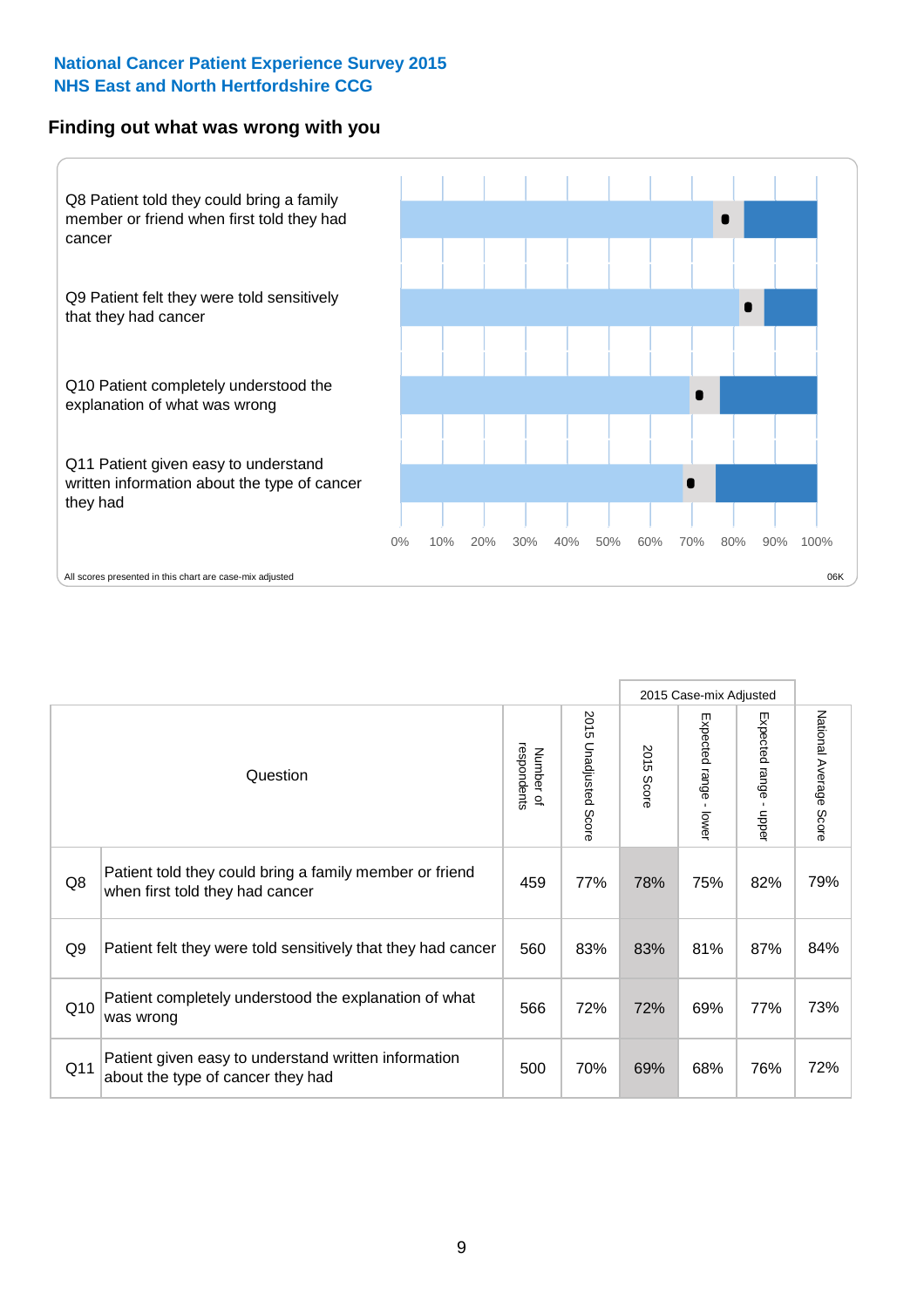## **Finding out what was wrong with you**



|          |                                                                                         |                          |                                 |               |                                           | 2015 Case-mix Adjusted |                        |
|----------|-----------------------------------------------------------------------------------------|--------------------------|---------------------------------|---------------|-------------------------------------------|------------------------|------------------------|
| Question |                                                                                         | Number of<br>respondents | 2015<br><b>Unadjusted Score</b> | 2015<br>Score | Expected range<br>$\blacksquare$<br>lower | Expected range - upper | National Average Score |
| Q12      | Patient felt that treatment options were completely<br>explained                        | 499                      | 82%                             | 82%           | 79%                                       | 86%                    | 83%                    |
| Q13      | Possible side effects explained in an understandable way                                | 538                      | 68%                             | 68%           | 69%                                       | 77%                    | 73%                    |
| Q14      | Patient given practical advice and support in dealing with<br>side effects of treatment | 540                      | 60%                             | 61%           | 62%                                       | 70%                    | 66%                    |
| Q15      | Patient definitely told about side effects that could affect<br>them in the future      | 502                      | 50%                             | 50%           | 50%                                       | 59%                    | 54%                    |
| Q16      | Patient definitely involved in decisions about care and<br>treatment                    | 532                      | 75%                             | 74%           | 74%                                       | 81%                    | 78%                    |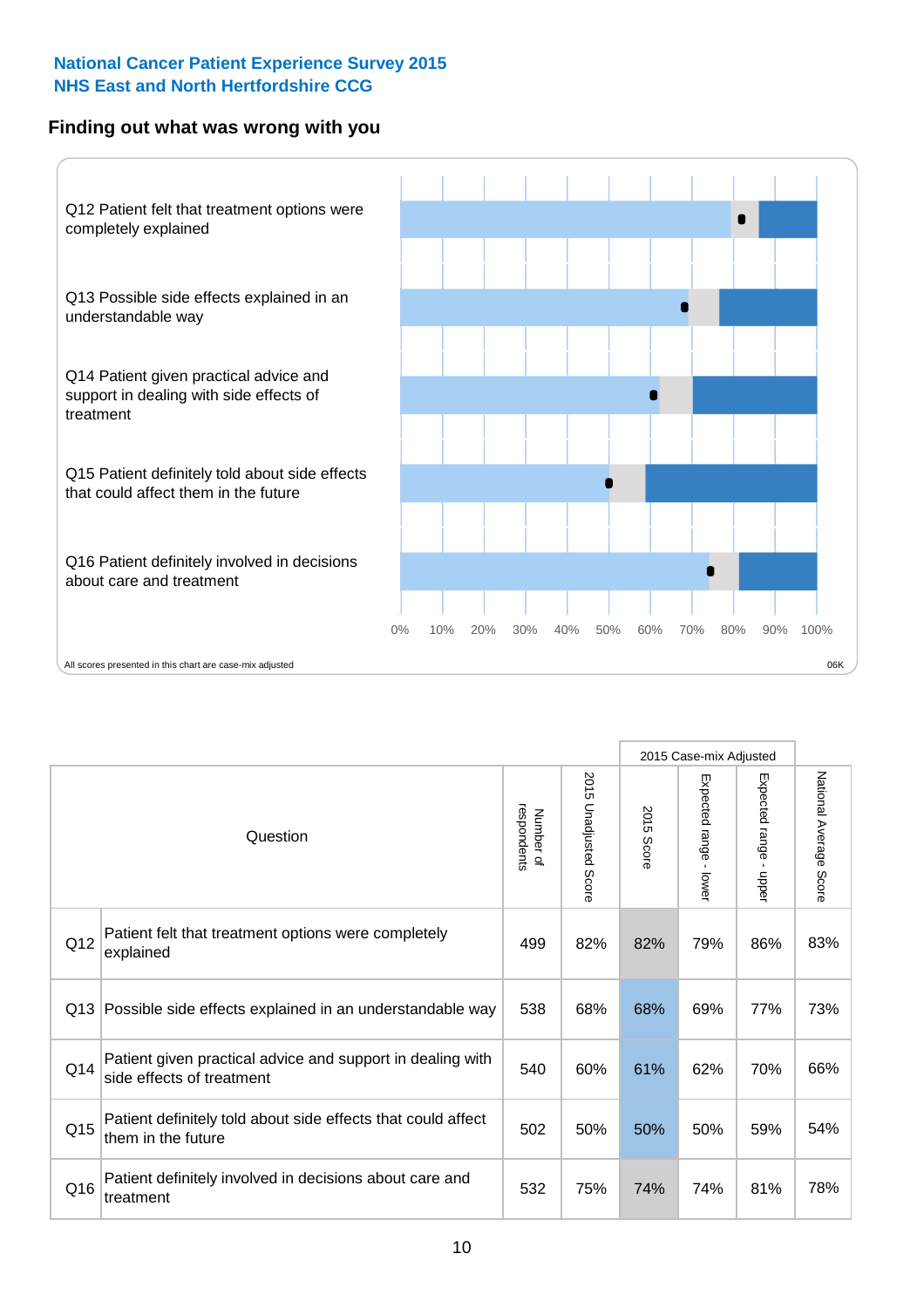## **Clinical Nurse Specialist**



|     |                                                                                     |                          |                       |               | 2015 Case-mix Adjusted  |                         |                        |
|-----|-------------------------------------------------------------------------------------|--------------------------|-----------------------|---------------|-------------------------|-------------------------|------------------------|
|     | Question                                                                            | respondents<br>Number of | 2015 Unadjusted Score | 2015<br>Score | Expected range<br>lower | Expected range<br>nbber | National Average Score |
| Q17 | Patient given the name of the CNS who would support<br>them through their treatment | 549                      | 91%                   | 91%           | 87%                     | 92%                     | 90%                    |
|     | Q18 Patient found it easy to contact their CNS                                      | 465                      | 83%                   | 84%           | 83%                     | 91%                     | 87%                    |
| Q19 | Get understandable answers to important questions all or<br>most of the time        | 450                      | 86%                   | 86%           | 86%                     | 91%                     | 89%                    |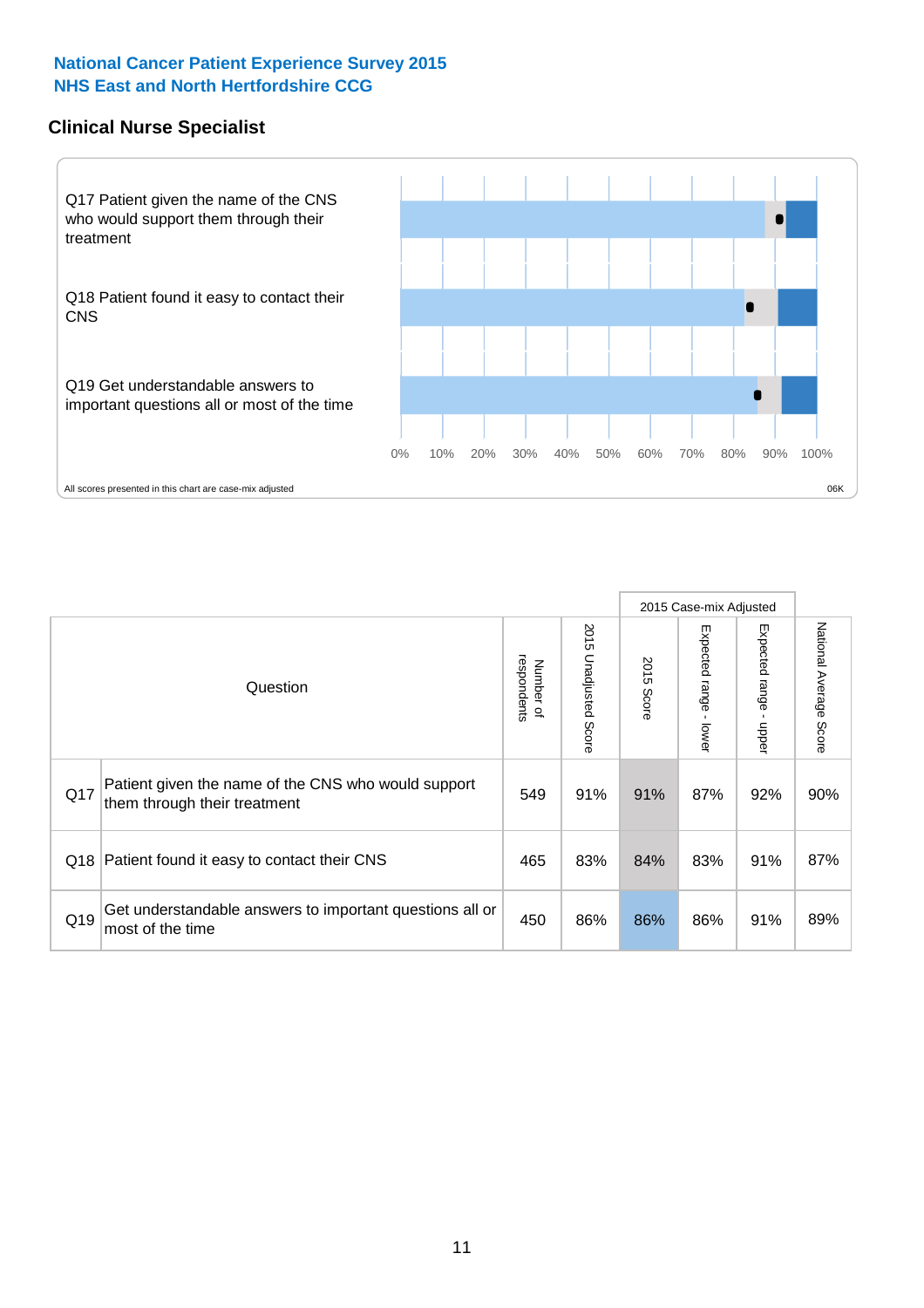## **Support for people with cancer**



2015 Case-mix Adjusted National Average Score 2015 Unadjusted Score Expected range - lower Expected range - upper National Average Score 2015 Unadjusted Score Expected range - upper Expected range - lower Number of<br>respondents respondents 2015 Score 2015 Score Number of Question Q20 |Hospital staff gave information about support groups  $\begin{array}{|l|c|c|c|c|}\n 432 & 83\% & 83\% & 79\% & 87\% & 83\% \end{array}$ Q21 373 76% 76% 77% 85% Hospital staff gave information about impact cancer could have on day to day activities but about impact cancer could and the state of the state on day to day activities Q22 Hospital staff gave information on getting financial help  $\left( \right.$  279  $\left. \right|$  57%  $\left. \right|$  57%  $\left. \right|$  49%  $\left. \right|$  61%  $\left. \right|$  55% Q23 Hospital staff told patient they could get free prescriptions  $\begin{array}{|l|c|c|c|c|c|}\n\hline\n23 & 81\% & 82\% & 75\% & 85\% & 80\% \hline\n\end{array}$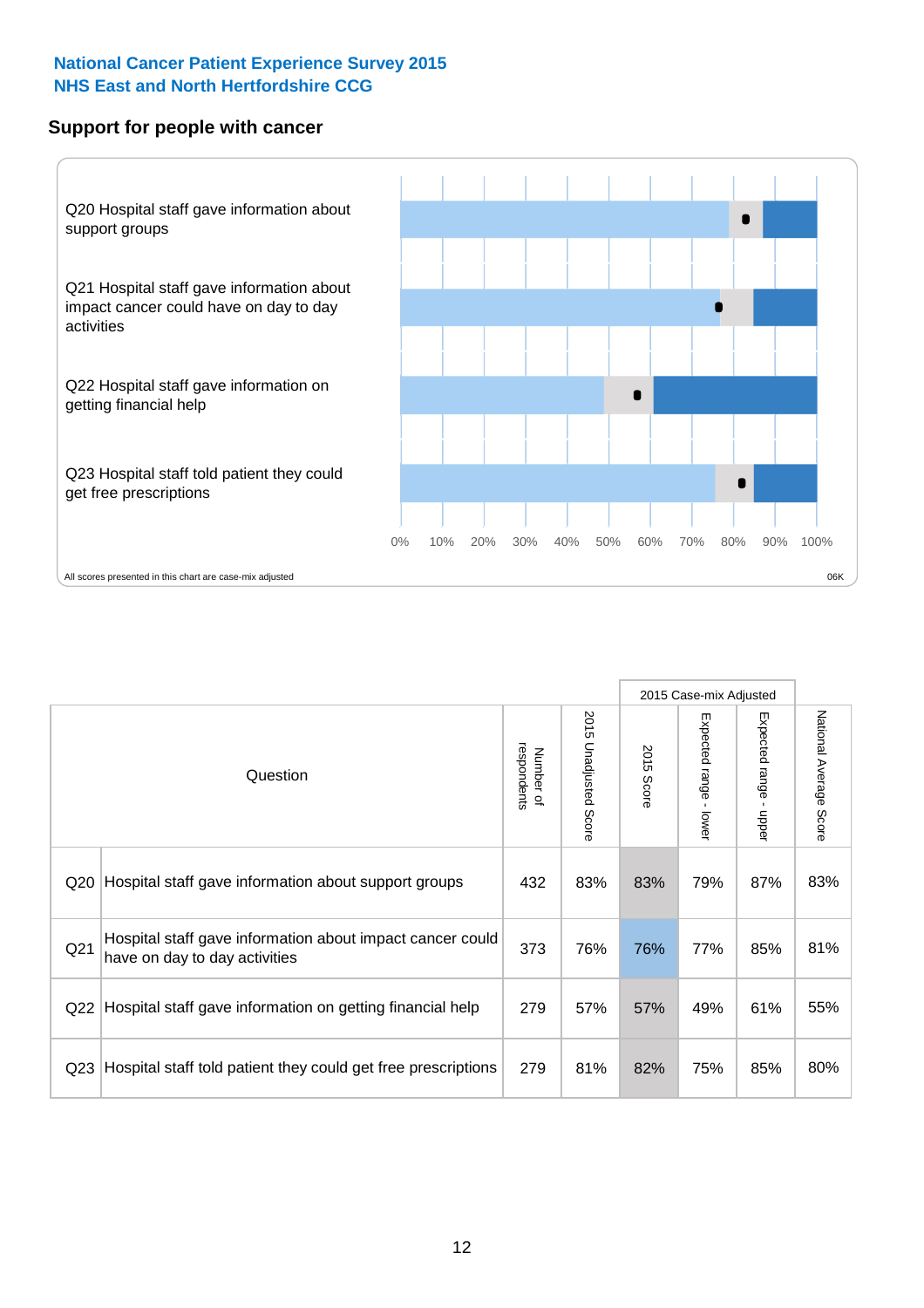## **Operations**



|     |                                                                 |                                              |                             |                   | 2015 Case-mix Adjusted     |                            |                              |
|-----|-----------------------------------------------------------------|----------------------------------------------|-----------------------------|-------------------|----------------------------|----------------------------|------------------------------|
|     | Question                                                        | respondents<br>Number<br>$\overline{\sigma}$ | 2015<br>Unadjusted<br>Score | 201<br>c<br>Score | Expected<br>range<br>lower | Expected<br>range<br>doper | National<br>Average<br>Score |
| Q26 | Staff explained how operation had gone in<br>understandable way | 306                                          | 72%                         | 72%               | 73%                        | 82%                        | 78%                          |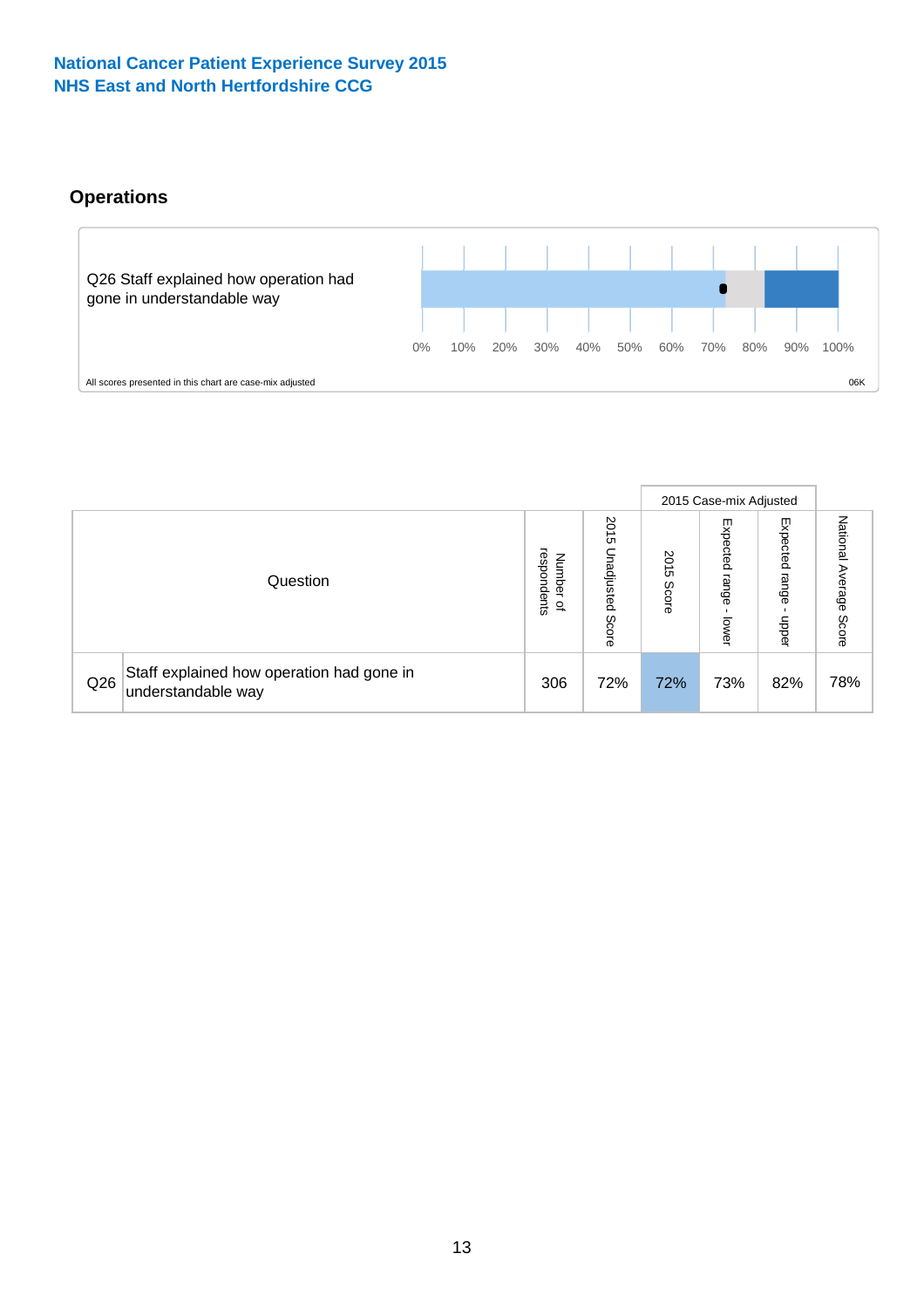## **Hospital care as an inpatient (Part 1 of 3)**



All scores presented in this chart are case-mix adjusted  $06K$ 

|                 |                                                                                           |                          |                                 |                      | 2015 Case-mix Adjusted                    |                           |                        |
|-----------------|-------------------------------------------------------------------------------------------|--------------------------|---------------------------------|----------------------|-------------------------------------------|---------------------------|------------------------|
|                 | Question                                                                                  | respondents<br>Number of | 2015<br><b>Unadjusted Score</b> | 2015<br><b>Score</b> | Expected range<br>$\blacksquare$<br>lower | Expected range<br>- nbber | National Average Score |
| Q <sub>28</sub> | Groups of doctors or nurses did not talk in front of patient<br>as if they were not there | 369                      | 81%                             | 79%                  | 77%                                       | 85%                       | 81%                    |
| Q29             | Patient had confidence and trust in all doctors treating<br>them                          | 371                      | 81%                             | 81%                  | 80%                                       | 88%                       | 84%                    |
| Q30             | Patient's family or someone close definitely had<br>opportunity to talk to doctor         | 300                      | 68%                             | 69%                  | 67%                                       | 77%                       | 72%                    |
| Q <sub>31</sub> | Patient had confidence and trust in all ward nurses                                       | 370                      | 70%                             | 71%                  | 68%                                       | 77%                       | 72%                    |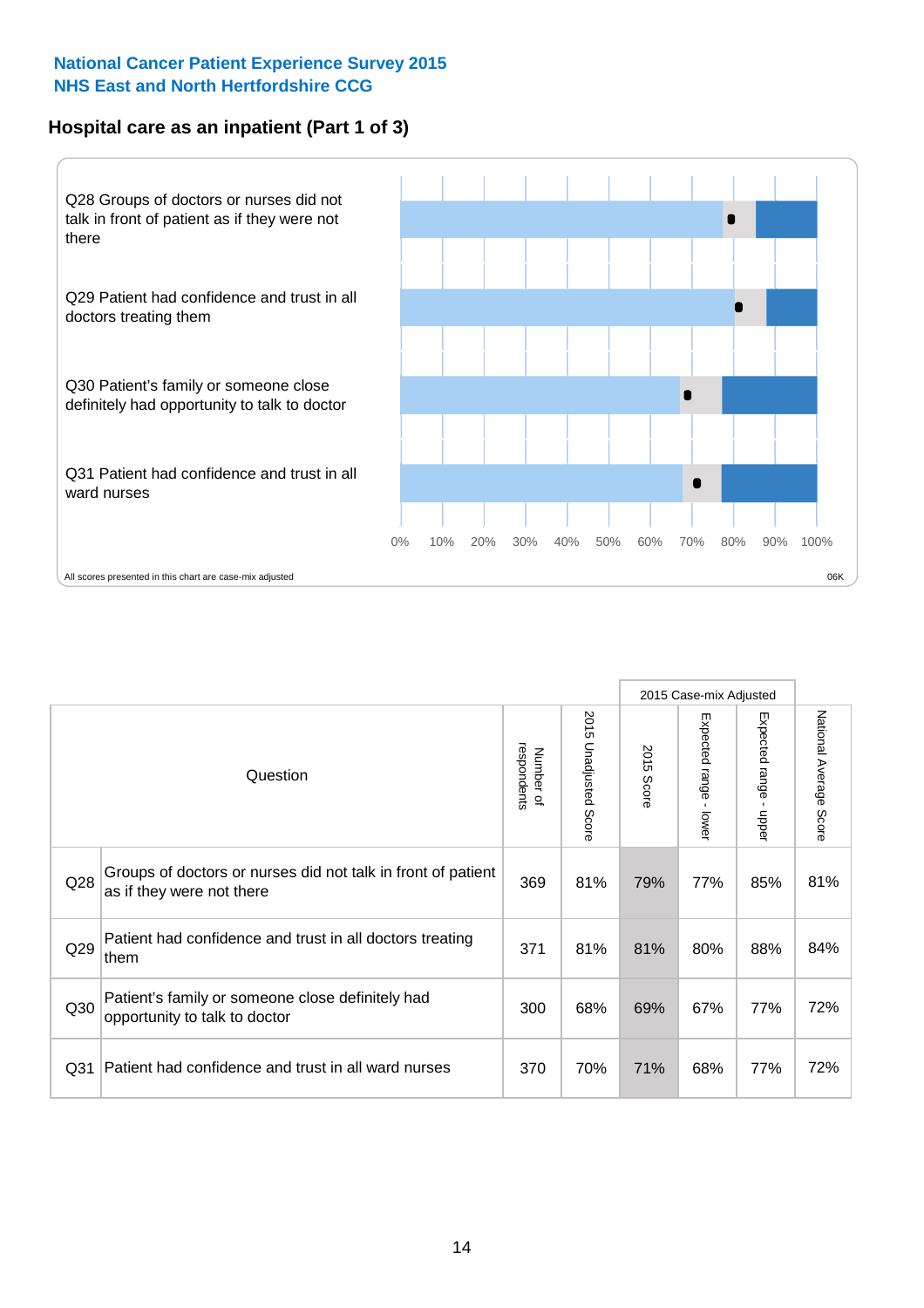## **Hospital care as an inpatient (Part 2 of 3)**



|                 |                                                                         |                          |                       |               | 2015 Case-mix Adjusted |                           |                                  |
|-----------------|-------------------------------------------------------------------------|--------------------------|-----------------------|---------------|------------------------|---------------------------|----------------------------------|
|                 | Question                                                                | respondents<br>Number of | 2015 Unadjusted Score | 2015<br>Score | Expected range - lower | Expected range<br>- nbber | National Average<br><b>Score</b> |
| Q <sub>32</sub> | Always / nearly always enough nurses on duty                            | 370                      | 67%                   | 67%           | 61%                    | 71%                       | 66%                              |
| Q33             | All staff asked patient what name they preferred to be<br>called by     | 368                      | 61%                   | 63%           | 58%                    | 75%                       | 67%                              |
| Q <sub>34</sub> | Always given enough privacy when discussing condition<br>or treatment   | 368                      | 84%                   | 85%           | 81%                    | 88%                       | 85%                              |
| Q <sub>35</sub> | Patient was able to discuss worries or fears with staff<br>during visit | 281                      | 55%                   | 56%           | 46%                    | 58%                       | 52%                              |
|                 |                                                                         |                          |                       |               |                        |                           |                                  |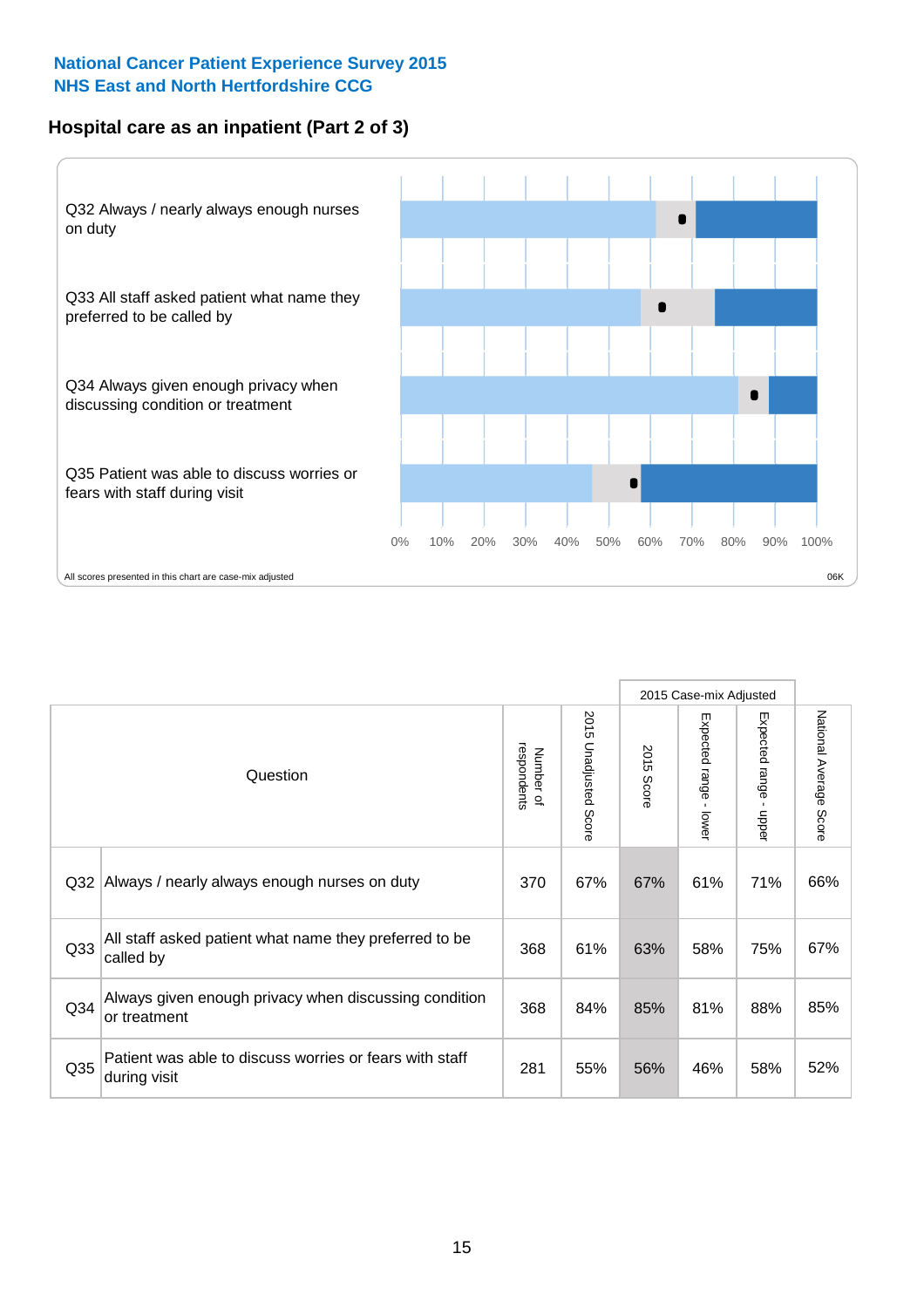## **Hospital care as an inpatient (Part 3 of 3)**



|                 |                                                                                     |                          |                                 |               | 2015 Case-mix Adjusted  |                           |                        |
|-----------------|-------------------------------------------------------------------------------------|--------------------------|---------------------------------|---------------|-------------------------|---------------------------|------------------------|
|                 | Question                                                                            | respondents<br>Number of | 2015<br><b>Unadjusted Score</b> | 2015<br>Score | Expected range<br>lower | Expected range<br>- nbber | National Average Score |
| Q36             | Hospital staff definitely did everything to help control pain                       | 325                      | 82%                             | 82%           | 80%                     | 88%                       | 84%                    |
| Q <sub>37</sub> | Always treated with respect and dignity by staff                                    | 373                      | 86%                             | 86%           | 84%                     | 91%                       | 87%                    |
| Q38             | Given clear written information about what should / should<br>not do post discharge | 350                      | 83%                             | 83%           | 81%                     | 88%                       | 84%                    |
| Q39             | Staff told patient who to contact if worried post discharge                         | 353                      | 92%                             | 91%           | 91%                     | 96%                       | 94%                    |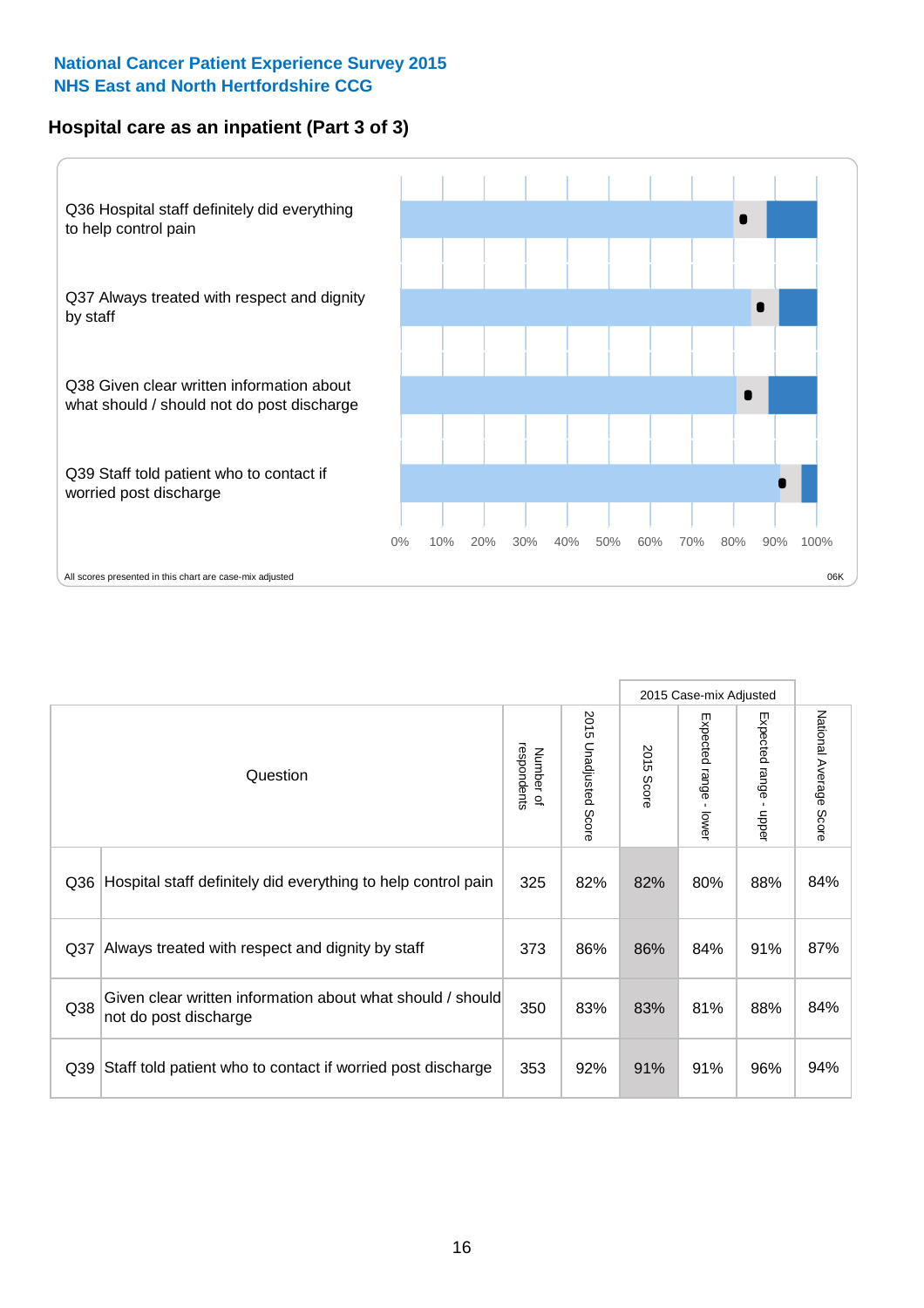## **Hospital care as a day patient / outpatient (Part 1 of 2)**



|     |                                                                                    |                          |                                 |                      | 2015 Case-mix Adjusted                  |                                         |                        |
|-----|------------------------------------------------------------------------------------|--------------------------|---------------------------------|----------------------|-----------------------------------------|-----------------------------------------|------------------------|
|     | Question                                                                           | respondents<br>Number of | 2015<br><b>Unadjusted Score</b> | 2015<br><b>Score</b> | Expected range<br>$\mathbf{r}$<br>lower | Expected range<br>$\mathbf{I}$<br>nbber | National Average Score |
| Q41 | Patient was able to discuss worries or fears with staff<br>during visit            | 430                      | 69%                             | 69%                  | 65%                                     | 75%                                     | 70%                    |
| Q42 | Doctor had the right notes and other documentation with<br>them                    | 494                      | 94%                             | 94%                  | 94%                                     | 97%                                     | 96%                    |
| Q44 | Beforehand patient had all information needed about<br>radiotherapy treatment      | 180                      | 77%                             | 76%                  | 81%                                     | 91%                                     | 86%                    |
| Q45 | Patient given understandable information about whether<br>radiotherapy was working | 149                      | 58%                             | 58%                  | 52%                                     | 67%                                     | 60%                    |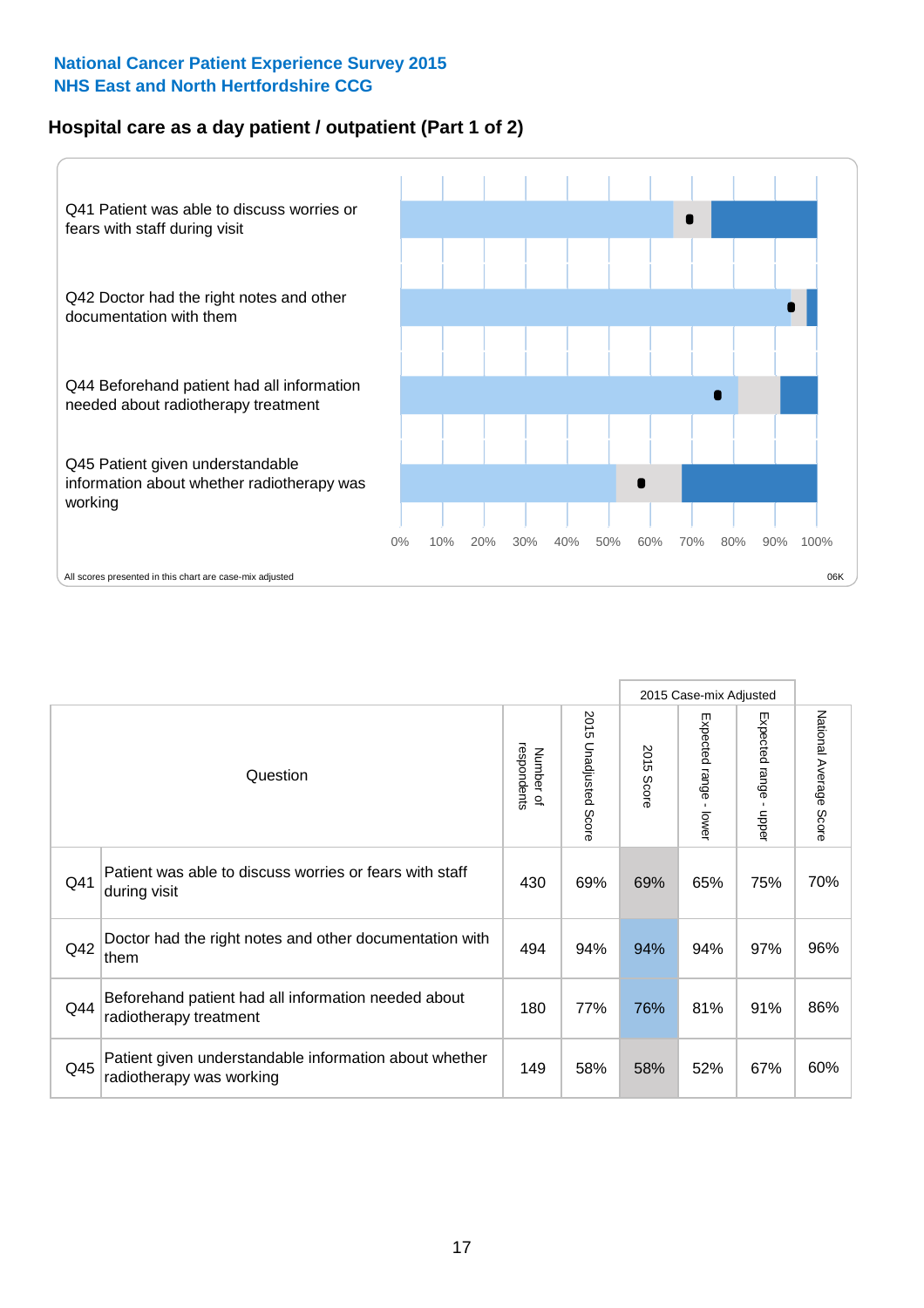## **Hospital care as a day patient / outpatient (Part 2 of 2)**



|     |                                                                                    |                                       |                             | 2015 Case-mix Adjusted |                             |                         |                           |
|-----|------------------------------------------------------------------------------------|---------------------------------------|-----------------------------|------------------------|-----------------------------|-------------------------|---------------------------|
|     | Question                                                                           | respondents<br>Number<br>$\mathbf{Q}$ | 2015<br>Unadjusted<br>Score | 2015<br>Score          | Expected<br>Irange<br>lower | Expected range<br>doper | National Average<br>Score |
| Q47 | Beforehand patient had all information needed about<br>chemotherapy treatment      | 286                                   | 83%                         | 83%                    | 80%                         | 88%                     | 84%                       |
| Q48 | Patient given understandable information about whether<br>chemotherapy was working | 263                                   | 66%                         | 66%                    | 62%                         | 73%                     | 68%                       |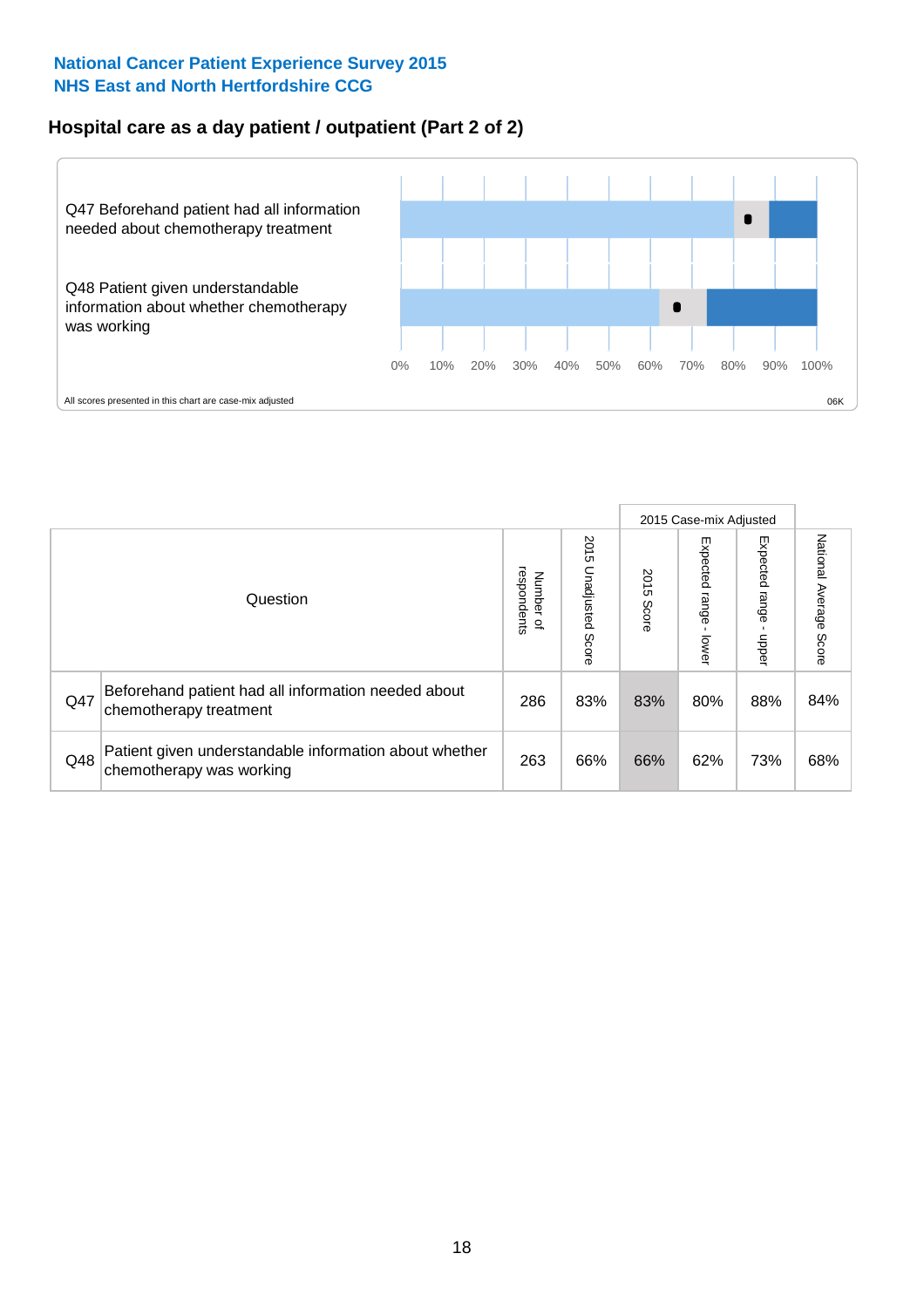#### **Home care and support**



2015 Case-mix Adjusted 2015 Unadjusted Score Expected range - upper National Average Score 2015 Unadjusted Score Expected range - lower National Average Score Expected range - lower Expected range - upper Number of<br>respondents respondents 2015 Score 2015 Score Number of Question Hospital staff gave family or someone close all the  $Q49$  information needed to help with care at home  $\begin{array}{|l|l|l|l|l|}\n\hline\n455 & 55\% & 56\% & 53\% & 62\% & 58\% \n\end{array}$ Patient definitely given enough support from health or  $\frac{1}{285}$   $\frac{1}{285}$   $\frac{46\%}{46\%}$   $\frac{46\%}{46\%}$   $\frac{61\%}{61\%}$  54% Patient definitely given enough support from health or  $\frac{1}{2}$  and the dominary given enough support nominealities  $\frac{1}{4}$  191 38% 38% 38% 52% 45%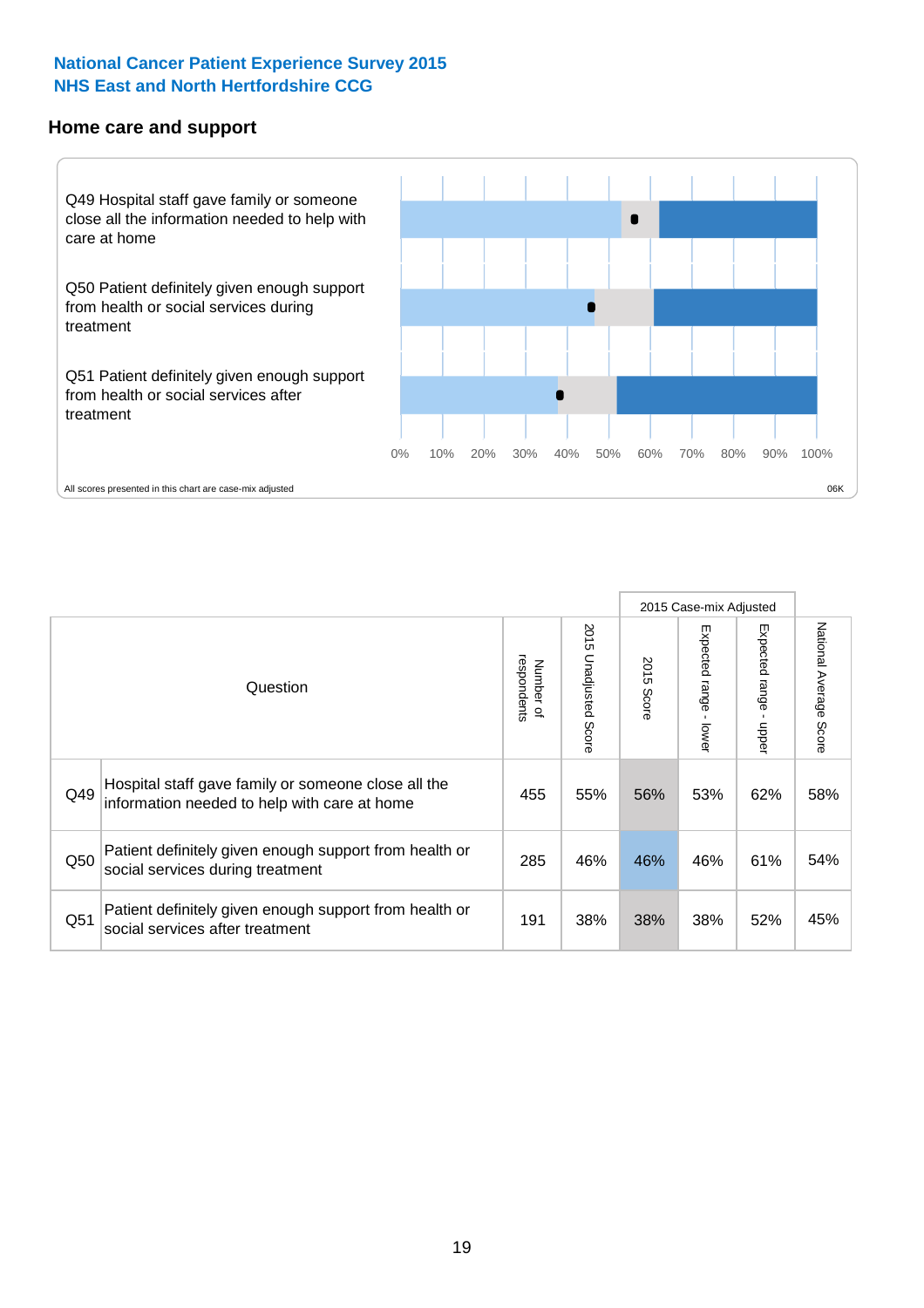## **Care from your general practice**



|     |                                                                           |                                              |                             |               | 2015 Case-mix Adjusted             |                              |                           |
|-----|---------------------------------------------------------------------------|----------------------------------------------|-----------------------------|---------------|------------------------------------|------------------------------|---------------------------|
|     | Question                                                                  | respondents<br>Number<br>$\overline{\sigma}$ | 2015<br>Unadjusted<br>Score | 2015<br>Score | Expected<br><b>Irange</b><br>lower | Expected<br>  range<br>doper | National Average<br>Score |
| Q52 | GP given enough information about patient's condition<br>and treatment    | 496                                          | 96%                         | 96%           | 94%                                | 97%                          | 95%                       |
| Q53 | Practice staff definitely did everything they could to<br>support patient | 367                                          | 57%                         | 57%           | 58%                                | 67%                          | 63%                       |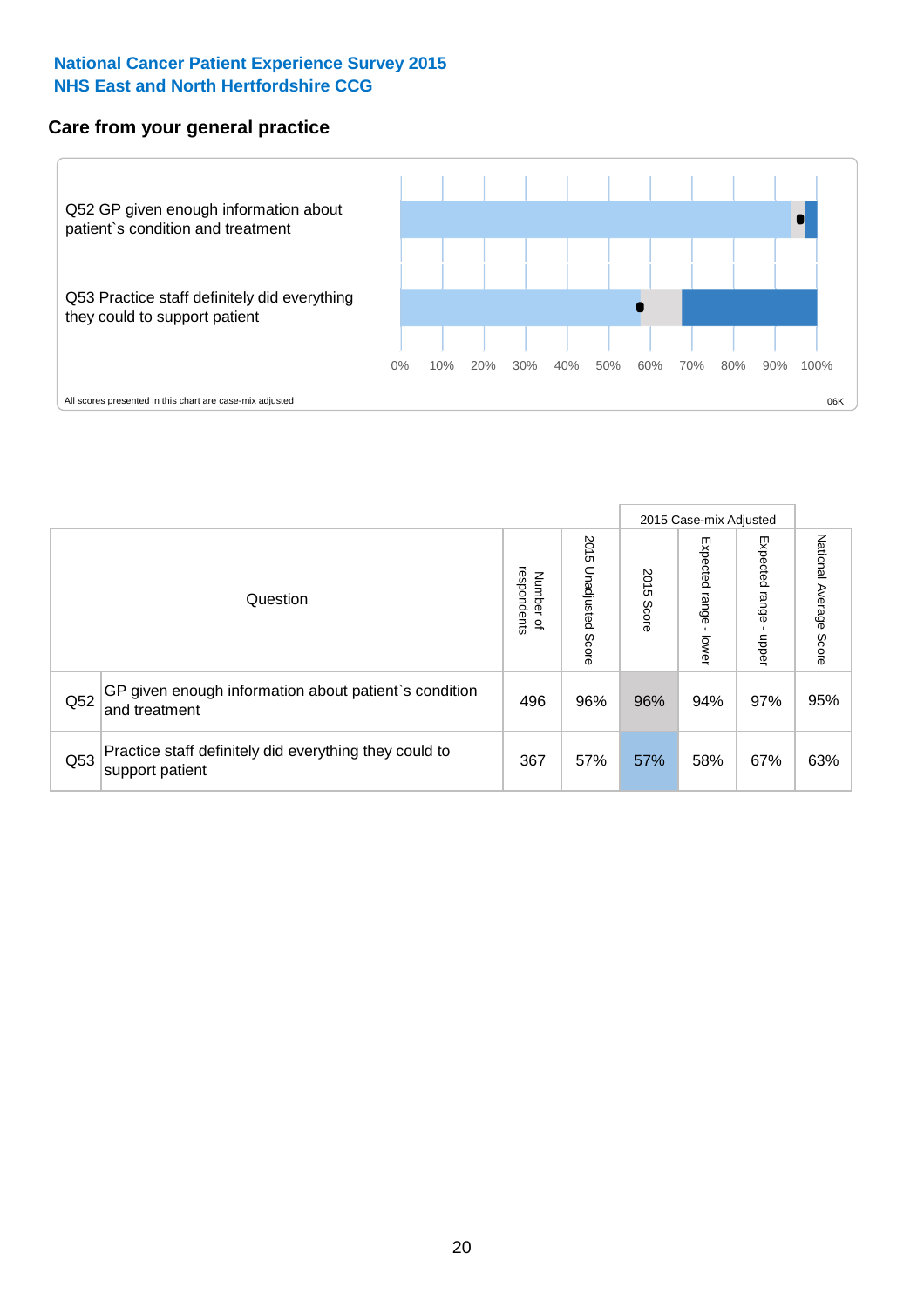## **Your overall NHS care (Part 1 of 2)**



|     |                                                                    |                          |                                 |               | 2015 Case-mix Adjusted  |                                           |                        |
|-----|--------------------------------------------------------------------|--------------------------|---------------------------------|---------------|-------------------------|-------------------------------------------|------------------------|
|     | Question                                                           | respondents<br>Number of | 2015<br><b>Unadjusted Score</b> | 2015<br>Score | Expected range<br>lower | Expected range<br>$\blacksquare$<br>nbber | National Average Score |
| Q54 | Hospital and community staff always worked well together           | 548                      | 55%                             | 56%           | 56%                     | 65%                                       | 61%                    |
| Q55 | Patient given a care plan                                          | 438                      | 30%                             | 32%           | 28%                     | 38%                                       | 33%                    |
| Q56 | Overall the administration of the care was very good /<br>good     | 559                      | 86%                             | 86%           | 86%                     | 92%                                       | 89%                    |
| Q57 | Length of time for attending clinics and appointments was<br>right | 557                      | 56%                             | 57%           | 60%                     | 72%                                       | 66%                    |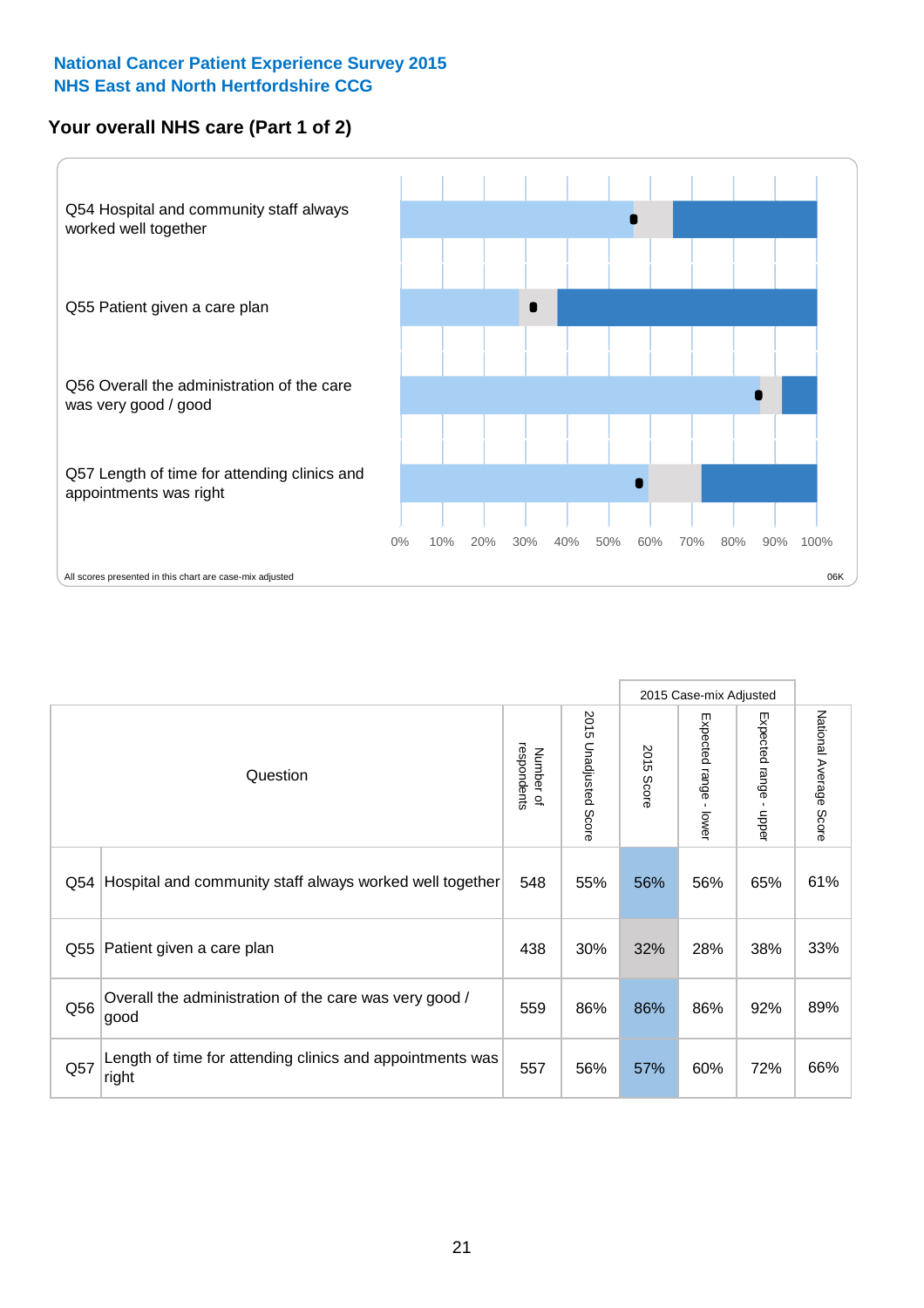## **Your overall NHS care (Part 2 of 2)**



|     |                                                       |                                   |                             |               | 2015 Case-mix Adjusted     |                            |                        |
|-----|-------------------------------------------------------|-----------------------------------|-----------------------------|---------------|----------------------------|----------------------------|------------------------|
|     | Question                                              | respondents<br>Number<br>$\Omega$ | 2015<br>Inadjusted<br>Score | 2015<br>Score | Expected<br>range<br>lower | Expected<br>range<br>nbber | National Average Score |
| Q58 | Taking part in cancer research discussed with patient | 540                               | 26%                         | 26%           | 22%                        | 35%                        | 28%                    |



|     |                                                                        |                                              |                             | 2015 Case-mix Adjusted |                                         |                                                       |                              |
|-----|------------------------------------------------------------------------|----------------------------------------------|-----------------------------|------------------------|-----------------------------------------|-------------------------------------------------------|------------------------------|
|     | Question                                                               | respondents<br>Number<br>$\overline{\sigma}$ | 2015<br>Jnadjusted<br>Score | 2015<br>Score          | OWer<br>limit<br>range<br>٩<br>expected | Upper<br>limit<br>range<br>$\overline{a}$<br>expected | National<br>Average<br>Score |
| Q59 | Patient's average rating of care scored from very poor to<br>very good | 546                                          | 8.5                         | 8.5                    | 8.6                                     | 8.8                                                   | 8.7                          |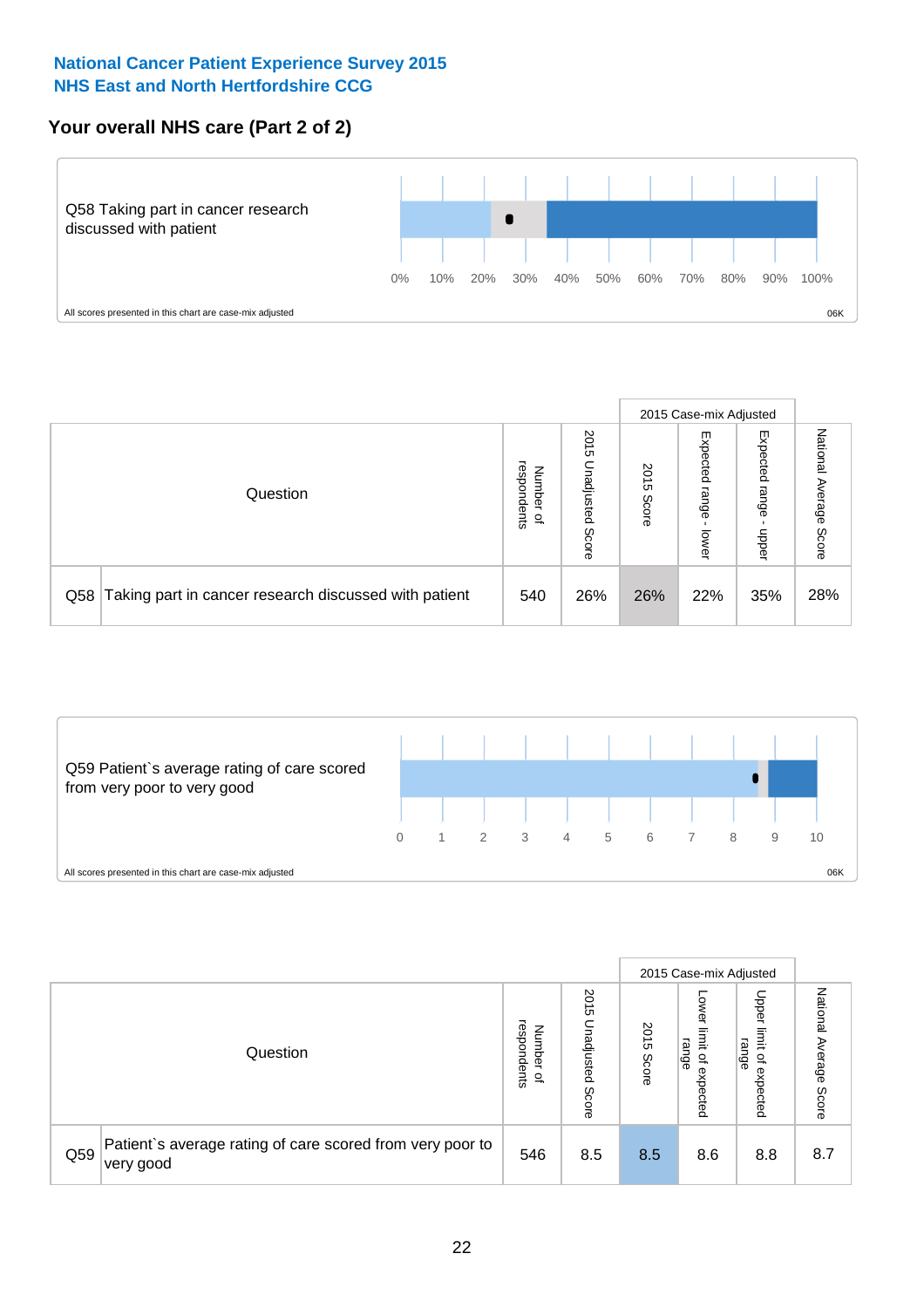## **Comparisons by tumour group for this CCG**

The following tables show the unadjusted CCG and the national percentage scores for each question broken down by tumour group. Where a cell in the table contains an asterisk this indicates that the number of patients in that group was below 21 and too small to display. Where a cell in the table contains "n.a." this indicates that there were no respondents for that tumour group.

## **Seeing your GP**

|                      | Q1. Saw GP once /<br>had to go to hospital | twice before being told | Q2. Patient thought<br>they were seen as<br>soon as necessary |                 |  |
|----------------------|--------------------------------------------|-------------------------|---------------------------------------------------------------|-----------------|--|
| <b>Cancer type</b>   | This CCG <sup>\$</sup>                     | <b>National</b>         | This CCG <sup>\$</sup>                                        | <b>National</b> |  |
| Brain / CNS          | $\star$                                    | 60%                     | $\star$                                                       | 77%             |  |
| <b>Breast</b>        | 96%                                        | 93%                     | 80%                                                           | 88%             |  |
| Colorectal / LGT     | 74%                                        | 72%                     | 78%                                                           | 80%             |  |
| Gynaecological       | 80%                                        | 75%                     | 83%                                                           | 78%             |  |
| Haematological       | 62%                                        | 64%                     | 81%                                                           | 80%             |  |
| <b>Head and Neck</b> | $\star$                                    | 77%                     | $\star$                                                       | 79%             |  |
| Lung                 | $\star$                                    | 69%                     | 80%                                                           | 83%             |  |
| Prostate             | 79%                                        | 79%                     | 85%                                                           | 85%             |  |
| Sarcoma              | $\star$                                    | 64%                     | $\star$                                                       | 69%             |  |
| Skin                 | $\star$                                    | 91%                     | $\star$                                                       | 87%             |  |
| <b>Upper Gastro</b>  | 70%                                        | 70%                     | 79%                                                           | 78%             |  |
| Urological           | 69%                                        | 81%                     | 71%                                                           | 84%             |  |
| Other                | 71%                                        | 70%                     | 80%                                                           | 78%             |  |
| <b>All Cancers</b>   | 76%                                        | 76%                     | 80%                                                           | 82%             |  |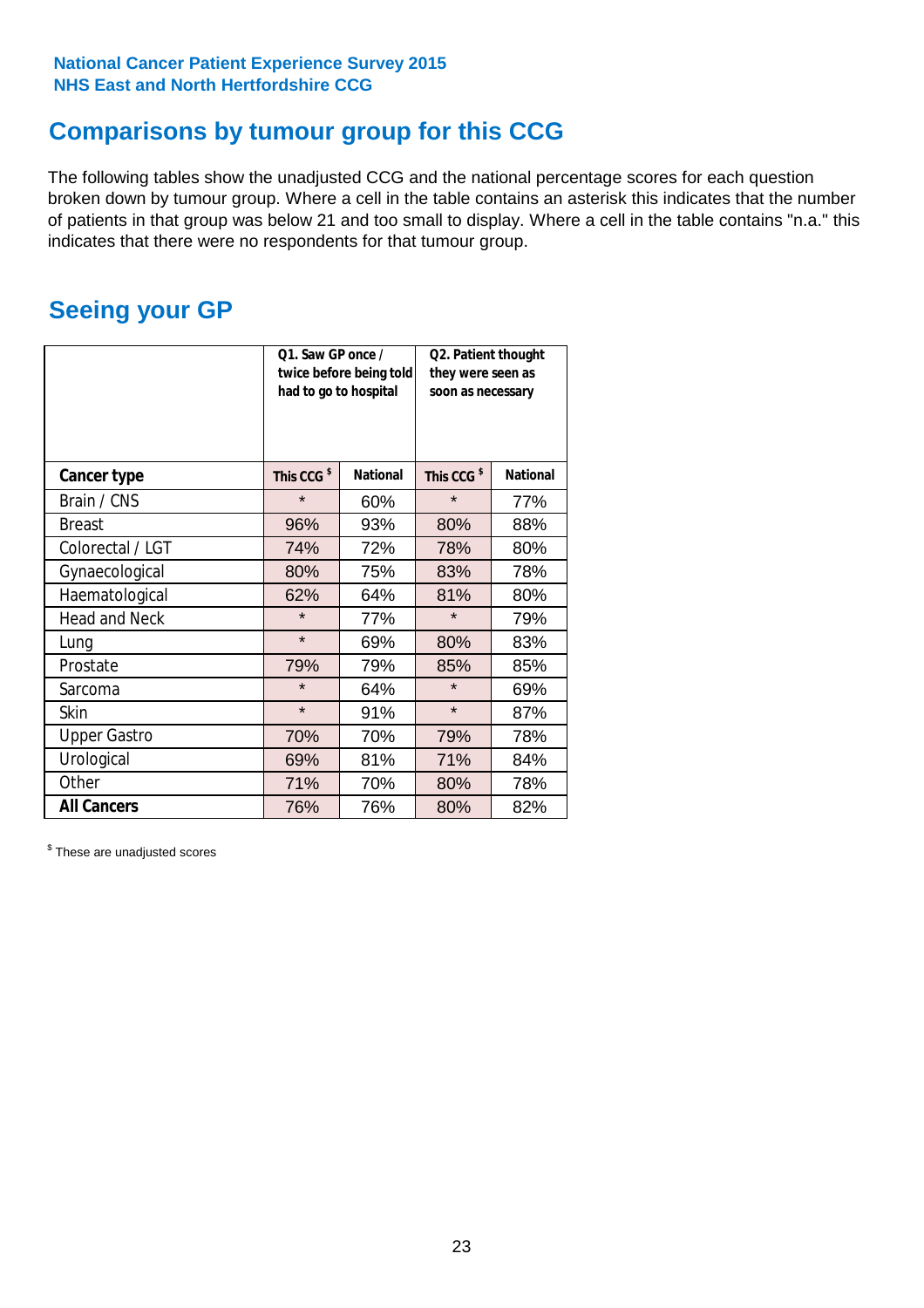## **Diagnostic tests**

|                      | be done was about<br>right | Q6. The length of time<br>waiting for the test to | Q7. Given complete<br>explanation of test<br>results in<br>understandable way |                 |  |  |
|----------------------|----------------------------|---------------------------------------------------|-------------------------------------------------------------------------------|-----------------|--|--|
| <b>Cancer type</b>   | This CCG <sup>\$</sup>     | <b>National</b>                                   | This CCG <sup>\$</sup>                                                        | <b>National</b> |  |  |
| Brain / CNS          | $\star$                    | 87%                                               | $\star$                                                                       | 69%             |  |  |
| <b>Breast</b>        | 79%                        | 90%                                               | 71%                                                                           | 82%             |  |  |
| Colorectal / LGT     | 84%                        | 86%                                               | 68%                                                                           | 81%             |  |  |
| Gynaecological       | 85%                        | 84%                                               | 67%                                                                           | 76%             |  |  |
| Haematological       | 89%                        | 87%                                               | 73%                                                                           | 76%             |  |  |
| <b>Head and Neck</b> | $\star$                    | 84%                                               | $\star$                                                                       | 77%             |  |  |
| Lung                 | $\star$                    | 87%                                               | $\star$                                                                       | 78%             |  |  |
| Prostate             | 86%                        | 85%                                               | 79%                                                                           | 79%             |  |  |
| Sarcoma              | $\star$                    | 81%                                               | $\star$                                                                       | 77%             |  |  |
| Skin                 | $\star$                    | 89%                                               | $\star$                                                                       | 85%             |  |  |
| <b>Upper Gastro</b>  | 82%                        | 83%                                               | 68%                                                                           | 77%             |  |  |
| Urological           | 90%                        | 85%                                               | 79%                                                                           | 78%             |  |  |
| Other                | 90%                        | 85%                                               | 83%                                                                           | 76%             |  |  |
| <b>All Cancers</b>   | 85%                        | 87%                                               | 74%                                                                           | 79%             |  |  |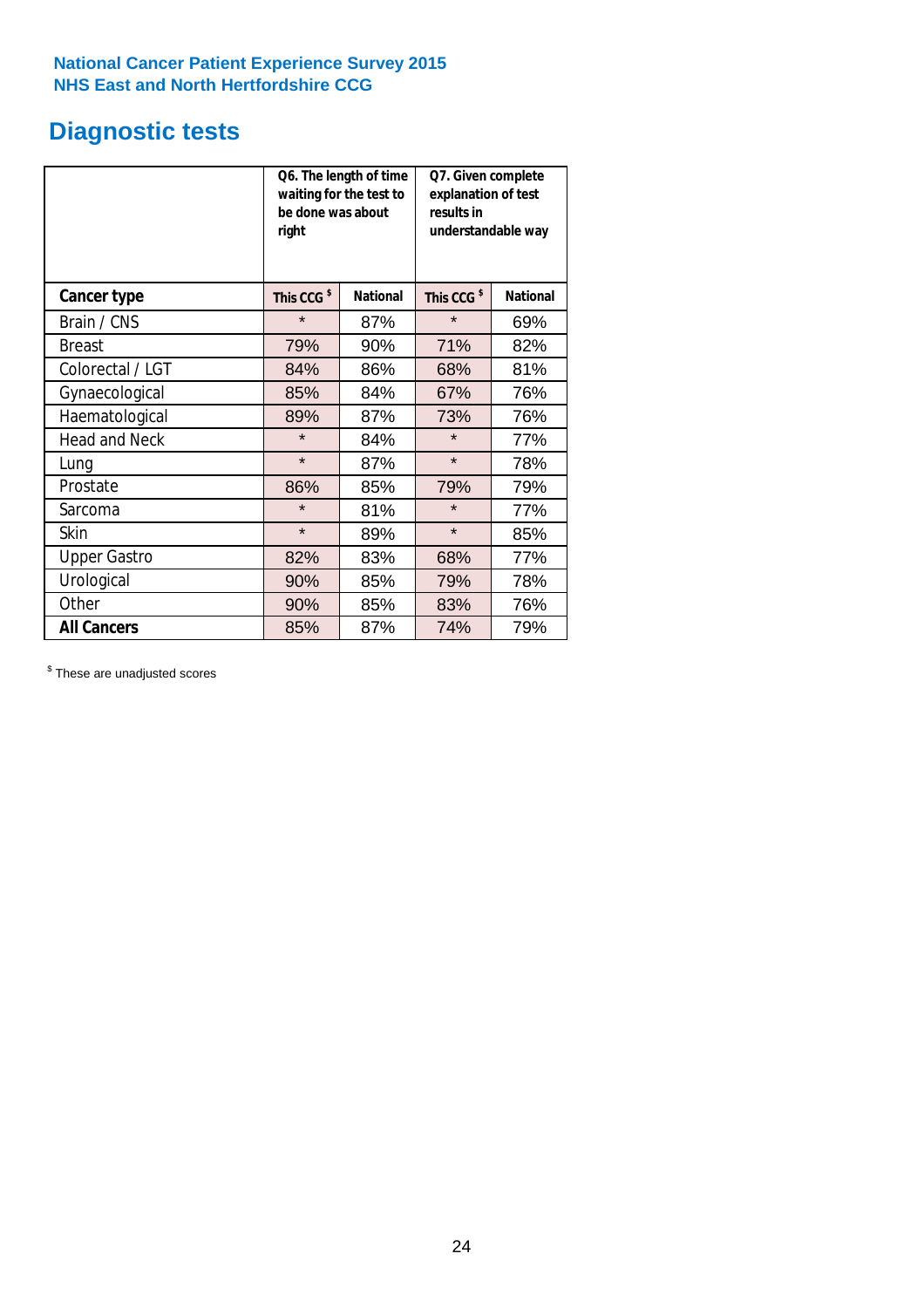## **Finding out what was wrong with you**

|                      | Q8. Patient told they<br>could bring a family<br>member or friend<br>when first told they<br>had cancer |                 | Q9. Patient felt they<br>were told sensitively<br>that they had cancer |                 | Q10. Patient<br>completely understood<br>the explanation of<br>what was wrong |                 | Q11. Patient given<br>easy to understand<br>written information<br>about the type of<br>cancer they had |                 |
|----------------------|---------------------------------------------------------------------------------------------------------|-----------------|------------------------------------------------------------------------|-----------------|-------------------------------------------------------------------------------|-----------------|---------------------------------------------------------------------------------------------------------|-----------------|
| Cancer type          | This CCG <sup>\$</sup>                                                                                  | <b>National</b> | This CCG <sup>\$</sup>                                                 | <b>National</b> | This CCG <sup>\$</sup>                                                        | <b>National</b> | This CCG <sup>\$</sup>                                                                                  | <b>National</b> |
| Brain / CNS          | $\star$                                                                                                 | 85%             | $\star$                                                                | 79%             | $\star$                                                                       | 60%             | $\star$                                                                                                 | 62%             |
| <b>Breast</b>        | 78%                                                                                                     | 83%             | 82%                                                                    | 88%             | 72%                                                                           | 78%             | 67%                                                                                                     | 76%             |
| Colorectal / LGT     | 73%                                                                                                     | 83%             | 84%                                                                    | 85%             | 66%                                                                           | 79%             | 60%                                                                                                     | 71%             |
| Gynaecological       | 75%                                                                                                     | 75%             | 93%                                                                    | 83%             | 77%                                                                           | 73%             | 65%                                                                                                     | 69%             |
| Haematological       | 77%                                                                                                     | 75%             | 81%                                                                    | 83%             | 65%                                                                           | 60%             | 78%                                                                                                     | 74%             |
| <b>Head and Neck</b> | $\star$                                                                                                 | 73%             | $\star$                                                                | 85%             | $\star$                                                                       | 75%             | $\star$                                                                                                 | 61%             |
| Lung                 | 88%                                                                                                     | 80%             | 80%                                                                    | 83%             | 84%                                                                           | 75%             | $\star$                                                                                                 | 66%             |
| Prostate             | 77%                                                                                                     | 80%             | 81%                                                                    | 84%             | 78%                                                                           | 78%             | 78%                                                                                                     | 80%             |
| Sarcoma              | $\star$                                                                                                 | 77%             | $\star$                                                                | 82%             | $\star$                                                                       | 63%             | $\star$                                                                                                 | 61%             |
| Skin                 | $\star$                                                                                                 | 71%             | $\star$                                                                | 90%             | $\star$                                                                       | 83%             | $\star$                                                                                                 | 84%             |
| <b>Upper Gastro</b>  | 68%                                                                                                     | 79%             | 71%                                                                    | 79%             | 69%                                                                           | 72%             | 68%                                                                                                     | 64%             |
| Urological           | 83%                                                                                                     | 74%             | 88%                                                                    | 82%             | 73%                                                                           | 76%             | 74%                                                                                                     | 71%             |
| Other                | 88%                                                                                                     | 77%             | 93%                                                                    | 82%             | 77%                                                                           | 72%             | 69%                                                                                                     | 61%             |
| <b>All Cancers</b>   | 77%                                                                                                     | 79%             | 83%                                                                    | 84%             | 72%                                                                           | 73%             | 70%                                                                                                     | 72%             |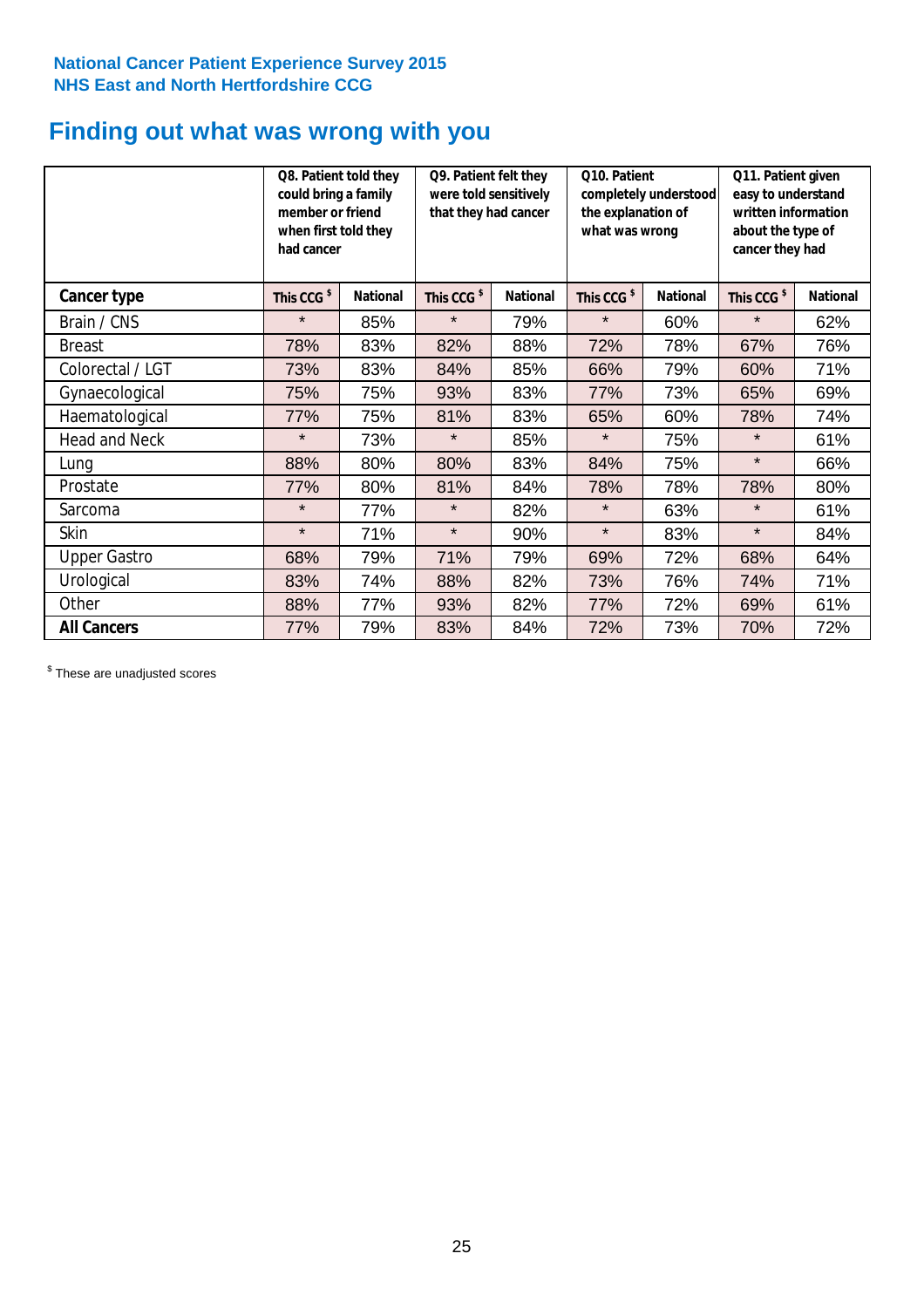## **Deciding the best treatment for you**

|                      | treatment options<br>were completely<br>explained | <b>Q12. Patient felt that</b> | O13. Possible side<br>understandable way | effects explained in an | Q14. Patient given<br>practical advice and<br>support in dealing with<br>side effects of<br>treatment |                 |  |
|----------------------|---------------------------------------------------|-------------------------------|------------------------------------------|-------------------------|-------------------------------------------------------------------------------------------------------|-----------------|--|
| <b>Cancer type</b>   | This CCG <sup>\$</sup>                            | <b>National</b>               | This CCG <sup>\$</sup>                   | <b>National</b>         | This CCG <sup>\$</sup>                                                                                | <b>National</b> |  |
| Brain / CNS          | $\star$                                           | 80%                           | $\star$                                  | 71%                     | $\star$                                                                                               | 62%             |  |
| <b>Breast</b>        | 81%                                               | 84%                           | 66%                                      | 76%                     | 58%                                                                                                   | 69%             |  |
| Colorectal / LGT     | 84%                                               | 85%                           | 73%                                      | 75%                     | 61%                                                                                                   | 68%             |  |
| Gynaecological       | 85%                                               | 84%                           | 68%                                      | 76%                     | 67%                                                                                                   | 68%             |  |
| Haematological       | 84%                                               | 81%                           | 75%                                      | 69%                     | 67%                                                                                                   | 65%             |  |
| <b>Head and Neck</b> | $\star$                                           | 85%                           | $\star$                                  | 72%                     | $\star$                                                                                               | 67%             |  |
| Lung                 | 81%                                               | 84%                           | 65%                                      | 74%                     | 50%                                                                                                   | 69%             |  |
| Prostate             | 76%                                               | 80%                           | 63%                                      | 71%                     | 58%                                                                                                   | 61%             |  |
| Sarcoma              | $\star$                                           | 82%                           | $\star$                                  | 75%                     | $\star$                                                                                               | 66%             |  |
| Skin                 | $\star$                                           | 88%                           | $\star$                                  | 75%                     | $\star$                                                                                               | 74%             |  |
| <b>Upper Gastro</b>  | 80%                                               | 83%                           | 69%                                      | 72%                     | 54%                                                                                                   | 66%             |  |
| Urological           | 77%                                               | 80%                           | 68%                                      | 69%                     | 58%                                                                                                   | 61%             |  |
| Other                | 85%                                               | 80%                           | 60%                                      | 72%                     | 60%                                                                                                   | 64%             |  |
| <b>All Cancers</b>   | 82%                                               | 83%                           | 68%                                      | 73%                     | 60%                                                                                                   | 66%             |  |

|                      | in the future          | Q15. Patient definitely<br>told about side effects<br>that could affect them | Q16. Patient definitely<br>involved in decisions<br>about care and<br>treatment |                 |  |
|----------------------|------------------------|------------------------------------------------------------------------------|---------------------------------------------------------------------------------|-----------------|--|
| <b>Cancer type</b>   | This CCG <sup>\$</sup> | <b>National</b>                                                              | This CCG <sup>\$</sup>                                                          | <b>National</b> |  |
| Brain / CNS          | $\star$                | 56%                                                                          | $\star$                                                                         | 74%             |  |
| <b>Breast</b>        | 42%                    | 55%                                                                          | 72%                                                                             | 79%             |  |
| Colorectal / LGT     | 46%                    | 56%                                                                          | 72%                                                                             | 79%             |  |
| Gynaecological       | 56%                    | 54%                                                                          | 71%                                                                             | 76%             |  |
| Haematological       | 48%                    | 50%                                                                          |                                                                                 | 77%             |  |
| <b>Head and Neck</b> | $\star$                | 58%                                                                          | $\star$                                                                         | 76%             |  |
| Lung                 | $\star$                | 54%                                                                          | 92%                                                                             | 78%             |  |
| Prostate             | 62%                    | 63%                                                                          | 69%                                                                             | 79%             |  |
| Sarcoma              | $\star$                | 54%                                                                          | $\star$                                                                         | 77%             |  |
| <b>Skin</b>          | $\star$                | 66%                                                                          | $\star$                                                                         | 86%             |  |
| <b>Upper Gastro</b>  | 46%                    | 53%                                                                          | 79%                                                                             | 77%             |  |
| Urological           | 58%                    | 52%                                                                          | 72%                                                                             | 75%             |  |
| Other                | 55%                    | 51%                                                                          | 76%                                                                             | 75%             |  |
| <b>All Cancers</b>   | 50%                    | 54%                                                                          | 75%                                                                             | 78%             |  |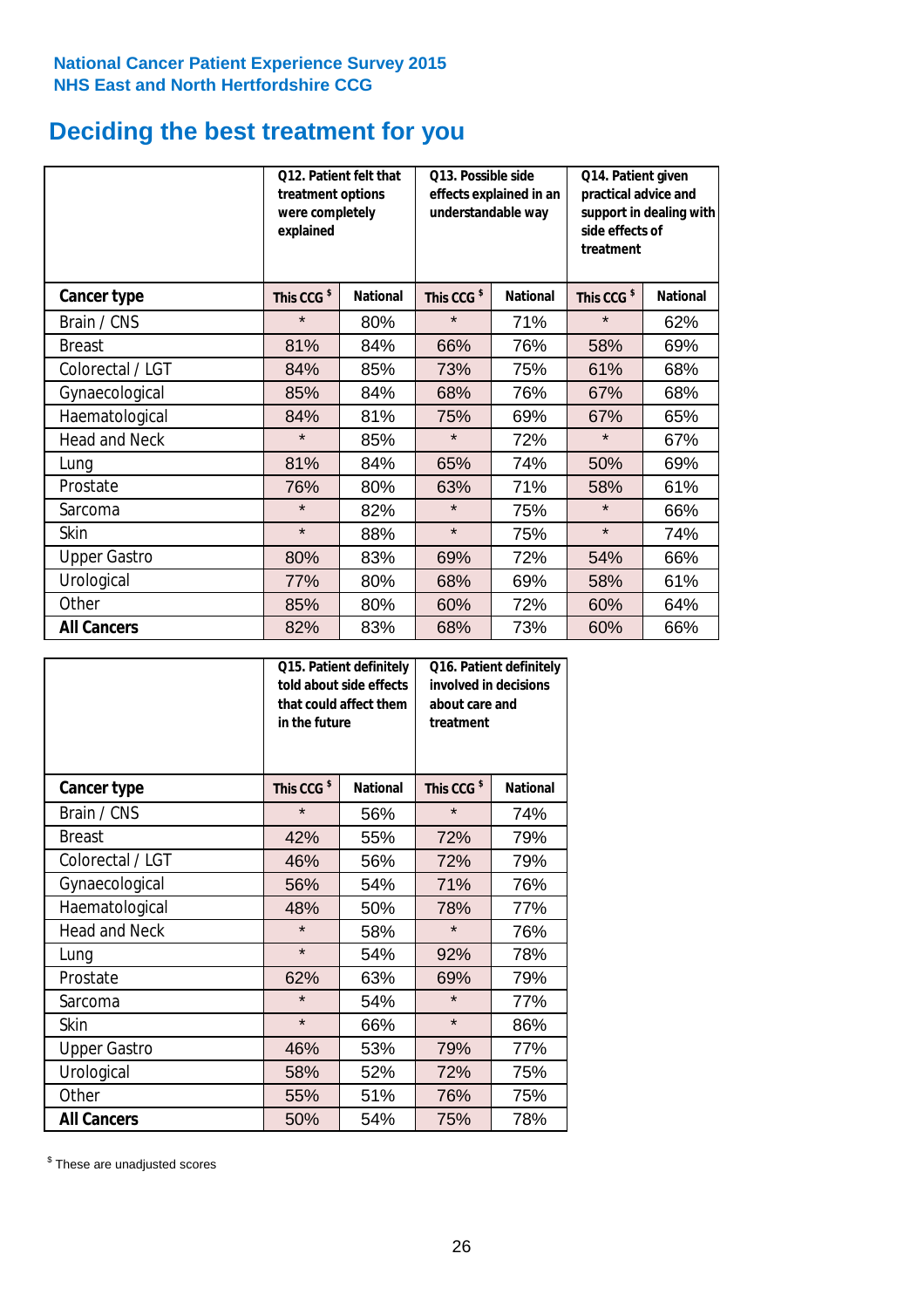## **Clinical Nurse Specialist**

|                      | would support them<br>through their<br>treatment | Q17. Patient given the<br>name of the CNS who | Q18. Patient found it<br>easy to contact their<br><b>CNS</b> |                 | <b>Q19. Get</b><br>understandable<br>answers to important<br>questions all or most<br>of the time |                 |  |
|----------------------|--------------------------------------------------|-----------------------------------------------|--------------------------------------------------------------|-----------------|---------------------------------------------------------------------------------------------------|-----------------|--|
| <b>Cancer type</b>   | This CCG <sup>\$</sup>                           | <b>National</b>                               | This CCG <sup>\$</sup>                                       | <b>National</b> | This CCG <sup>\$</sup>                                                                            | <b>National</b> |  |
| Brain / CNS          | $\star$                                          | 95%                                           | $\star$                                                      | 84%             | $\star$                                                                                           | 85%             |  |
| <b>Breast</b>        | 93%                                              | 94%                                           | 82%                                                          | 85%             | 84%                                                                                               | 88%             |  |
| Colorectal / LGT     | 93%                                              | 91%                                           | 81%                                                          | 88%             | 87%                                                                                               | 90%             |  |
| Gynaecological       | 93%                                              | 93%                                           | 88%                                                          | 86%             | 83%                                                                                               | 87%             |  |
| Haematological       | 90%                                              | 89%                                           | 82%                                                          | 89%             | 86%                                                                                               | 90%             |  |
| <b>Head and Neck</b> | $\star$                                          | 88%                                           | $\star$                                                      | 86%             | $\star$                                                                                           | 88%             |  |
| Lung                 | 96%                                              | 93%                                           | $\star$                                                      | 89%             | 86%                                                                                               | 89%             |  |
| Prostate             | 89%                                              | 89%                                           | 77%                                                          | 83%             | 82%                                                                                               | 88%             |  |
| Sarcoma              | $\star$                                          | 87%                                           | $\star$                                                      | 86%             | $\star$                                                                                           | 88%             |  |
| Skin                 | $\star$                                          | 88%                                           | $\star$                                                      | 90%             | $\star$                                                                                           | 92%             |  |
| <b>Upper Gastro</b>  | 97%                                              | 92%                                           | 85%                                                          | 87%             | 89%                                                                                               | 88%             |  |
| Urological           | 78%                                              | 80%                                           | 88%                                                          | 85%             | 96%                                                                                               | 88%             |  |
| Other                | 91%                                              | 86%                                           | 88%                                                          | 86%             | 85%                                                                                               | 87%             |  |
| <b>All Cancers</b>   | 91%                                              | 90%                                           | 83%                                                          | 87%             | 86%                                                                                               | 88%             |  |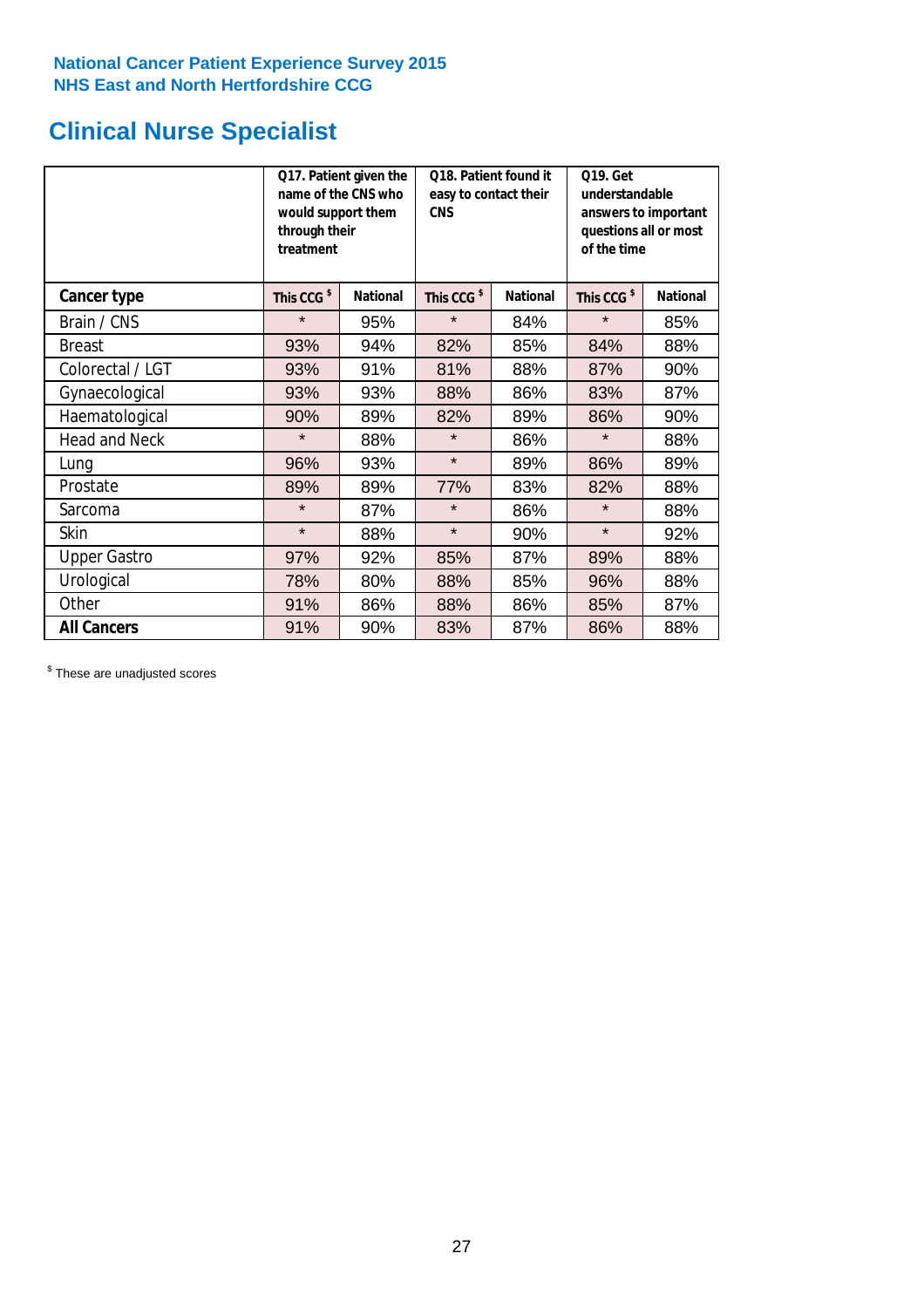## **Support for people with cancer**

|                      | Q20. Hospital staff<br>gave information | about support groups | Q21. Hospital staff<br>gave information<br>about impact cancer<br>could have on day to<br>day activities |                 | Q22. Hospital staff<br>gave information on<br>getting financial help |                 | Q23. Hospital staff told<br>patient they could get<br>free prescriptions |                 |
|----------------------|-----------------------------------------|----------------------|----------------------------------------------------------------------------------------------------------|-----------------|----------------------------------------------------------------------|-----------------|--------------------------------------------------------------------------|-----------------|
| Cancer type          | This CCG <sup>\$</sup>                  | <b>National</b>      | This CCG <sup>\$</sup>                                                                                   | <b>National</b> | This CCG <sup>\$</sup>                                               | <b>National</b> | This CCG <sup>\$</sup>                                                   | <b>National</b> |
| Brain / CNS          | $\star$                                 | 85%                  | $\star$                                                                                                  | 80%             | $\star$                                                              | 72%             | $\star$                                                                  | 79%             |
| <b>Breast</b>        | 85%                                     | 88%                  | 76%                                                                                                      | 85%             | 53%                                                                  | 60%             | 82%                                                                      | 80%             |
| Colorectal / LGT     | 79%                                     | 82%                  | 70%                                                                                                      | 82%             | 44%                                                                  | 52%             | 77%                                                                      | 83%             |
| Gynaecological       | 88%                                     | 83%                  | $\star$                                                                                                  | 81%             | $\star$                                                              | 58%             | $\star$                                                                  | 76%             |
| Haematological       | 88%                                     | 82%                  | 83%                                                                                                      | 82%             | 67%                                                                  | 56%             | 81%                                                                      | 86%             |
| <b>Head and Neck</b> | $\star$                                 | 83%                  | $\star$                                                                                                  | 80%             | $\star$                                                              | 55%             | $\star$                                                                  | 80%             |
| Lung                 | $\star$                                 | 82%                  | $\star$                                                                                                  | 80%             | $\star$                                                              | 68%             | $\star$                                                                  | 85%             |
| Prostate             | 74%                                     | 85%                  | 73%                                                                                                      | 81%             | 48%                                                                  | 41%             | 87%                                                                      | 76%             |
| Sarcoma              | $\star$                                 | 82%                  | $\star$                                                                                                  | 80%             | $\star$                                                              | 57%             | $\star$                                                                  | 75%             |
| Skin                 | $\star$                                 | 85%                  | $\star$                                                                                                  | 85%             | $\star$                                                              | 51%             | $\star$                                                                  | 65%             |
| <b>Upper Gastro</b>  | 78%                                     | 82%                  | $\star$                                                                                                  | 78%             | $\star$                                                              | 57%             | $\star$                                                                  | 83%             |
| Urological           | $\star$                                 | 71%                  | $\star$                                                                                                  | 70%             | $\star$                                                              | 33%             | $\star$                                                                  | 69%             |
| Other                | 81%                                     | 80%                  | 71%                                                                                                      | 77%             | 55%                                                                  | 53%             | 89%                                                                      | 79%             |
| <b>All Cancers</b>   | 83%                                     | 83%                  | 76%                                                                                                      | 81%             | 57%                                                                  | 55%             | 81%                                                                      | 80%             |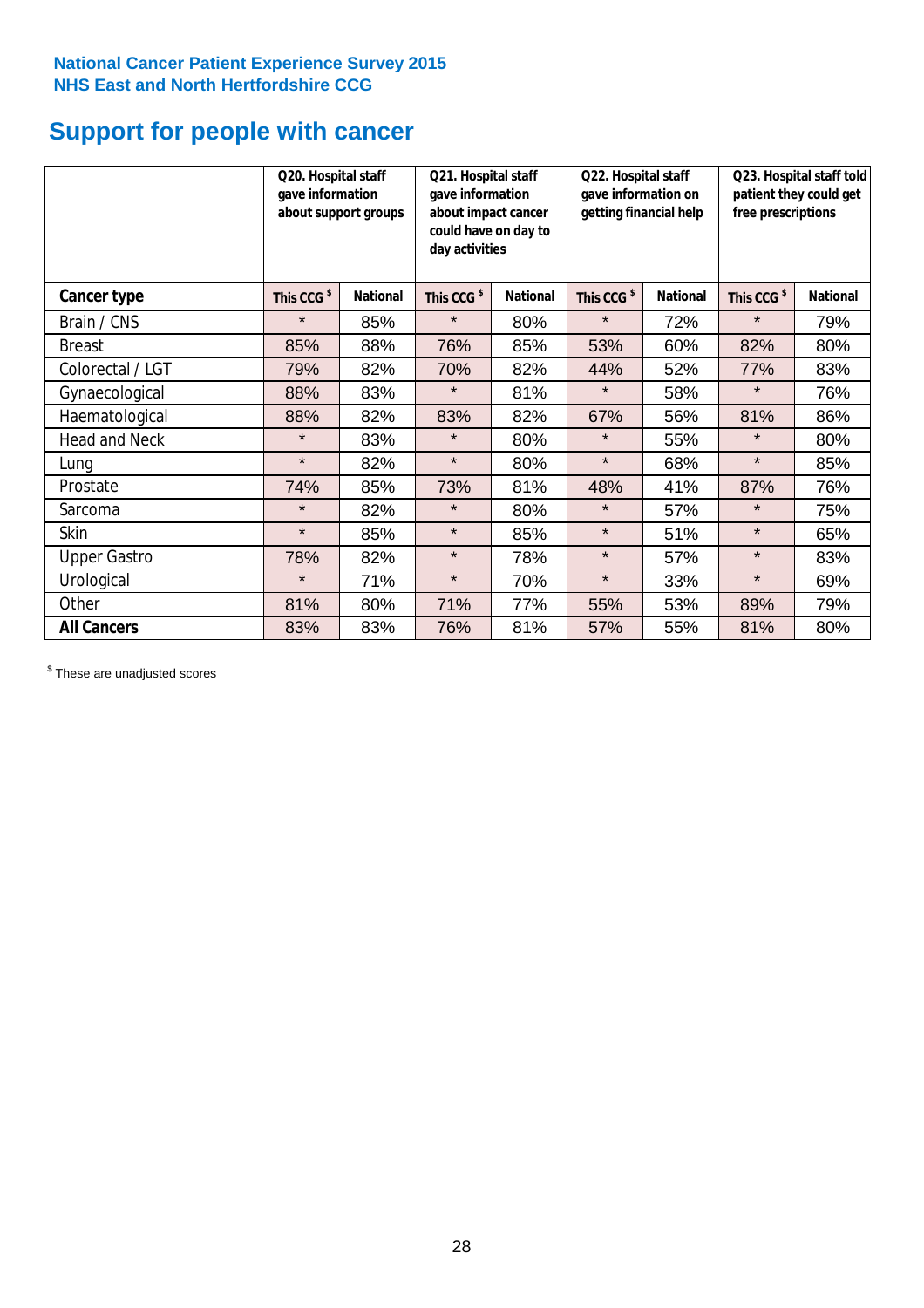## **Operations**

|                      | Q26. Staff explained<br>how operation had<br>gone in<br>understandable way |                 |  |  |
|----------------------|----------------------------------------------------------------------------|-----------------|--|--|
| <b>Cancer type</b>   | This CCG <sup>\$</sup>                                                     | <b>National</b> |  |  |
| Brain / CNS          | $\star$                                                                    | 75%             |  |  |
| <b>Breast</b>        | 68%                                                                        | 77%             |  |  |
| Colorectal / LGT     | 65%                                                                        | 81%             |  |  |
| Gynaecological       | 77%                                                                        | 79%             |  |  |
| Haematological       | $\star$                                                                    | 75%             |  |  |
| <b>Head and Neck</b> | $\star$                                                                    | 77%             |  |  |
| Lung                 | $\star$                                                                    | 76%             |  |  |
| Prostate             | 87%                                                                        | 76%             |  |  |
| Sarcoma              | $\star$                                                                    | 80%             |  |  |
| Skin                 | $\star$                                                                    | 84%             |  |  |
| <b>Upper Gastro</b>  | $\star$                                                                    | 81%             |  |  |
| Urological           | 74%<br>65%                                                                 |                 |  |  |
| Other                | 82%<br>78%                                                                 |                 |  |  |
| <b>All Cancers</b>   | 72%<br>78%                                                                 |                 |  |  |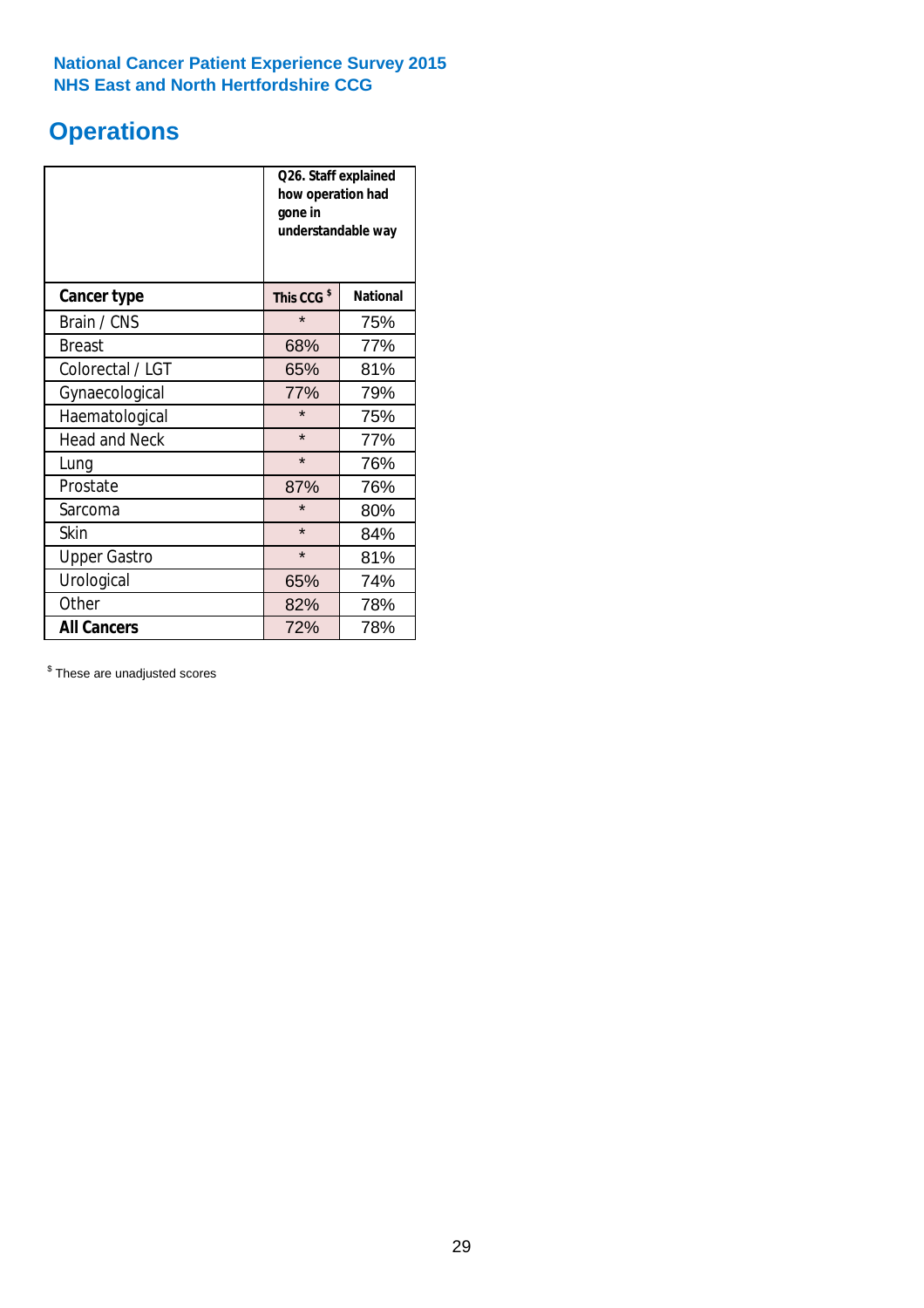## **Hospital care as an inpatient (Part 1 of 2)**

|                      |                        | Q29. Patient had<br><b>Q28. Groups of doctors</b><br>or nurses did not talk<br>confidence and trust in<br>in front of patient as if<br>all doctors treating<br>they were not there<br>them |                        |                 | Q30. Patient's family<br>or someone close<br>definitely had<br>doctor | opportunity to talk to | Q31. Patient had<br>confidence and trust in I<br>all ward nurses |                 |
|----------------------|------------------------|--------------------------------------------------------------------------------------------------------------------------------------------------------------------------------------------|------------------------|-----------------|-----------------------------------------------------------------------|------------------------|------------------------------------------------------------------|-----------------|
| Cancer type          | This CCG <sup>\$</sup> | <b>National</b>                                                                                                                                                                            | This CCG <sup>\$</sup> | <b>National</b> | This CCG <sup>\$</sup>                                                | <b>National</b>        | This CCG <sup>\$</sup>                                           | <b>National</b> |
| Brain / CNS          | $\star$                | 68%                                                                                                                                                                                        | $\star$                | 78%             | $\star$                                                               | 65%                    | $\star$                                                          | 67%             |
| <b>Breast</b>        | 86%                    | 89%                                                                                                                                                                                        | 79%                    | 86%             | 59%                                                                   | 73%                    | 66%                                                              | 74%             |
| Colorectal / LGT     | 70%                    | 75%                                                                                                                                                                                        | 73%                    | 85%             | 60%                                                                   | 72%                    | 55%                                                              | 68%             |
| Gynaecological       | 86%                    | 84%                                                                                                                                                                                        | 90%                    | 86%             | $\star$                                                               | 71%                    | 71%                                                              | 69%             |
| Haematological       | 78%                    | 80%                                                                                                                                                                                        | 85%                    | 81%             | 79%                                                                   | 75%                    | 81%                                                              | 73%             |
| <b>Head and Neck</b> | $\star$                | 79%                                                                                                                                                                                        | $\star$                | 85%             | $\star$                                                               | 73%                    | $\star$                                                          | 72%             |
| Lung                 | $\star$                | 75%                                                                                                                                                                                        | $\star$                | 82%             | $\star$                                                               | 71%                    | $\star$                                                          | 73%             |
| Prostate             | 84%                    | 84%                                                                                                                                                                                        | 81%                    | 87%             | 72%                                                                   | 72%                    | 78%                                                              | 75%             |
| Sarcoma              | $\star$                | 82%                                                                                                                                                                                        | $\star$                | 85%             | $\star$                                                               | 75%                    | $\star$                                                          | 70%             |
| Skin                 | $\star$                | 85%                                                                                                                                                                                        | $\star$                | 90%             | $\star$                                                               | 79%                    | $\star$                                                          | 84%             |
| <b>Upper Gastro</b>  | $\star$                | 75%                                                                                                                                                                                        | $\star$                | 83%             | $\star$                                                               | 72%                    | $\star$                                                          | 70%             |
| Urological           | 77%                    | 80%                                                                                                                                                                                        | 84%                    | 84%             | 79%                                                                   | 67%                    | 83%                                                              | 75%             |
| Other                | 93%                    | 79%                                                                                                                                                                                        | 89%                    | 79%             | 73%                                                                   | 70%                    | 74%                                                              | 69%             |
| <b>All Cancers</b>   | 81%                    | 81%                                                                                                                                                                                        | 81%                    | 84%             | 68%                                                                   | 72%                    | 70%                                                              | 72%             |

|                      | on duty                | Q32. Always / nearly<br>always enough nurses |                        | Q33. All staff asked<br>patient what name<br>they preferred to be<br>called by |                        | Q34. Always given<br>enough privacy when<br>discussing condition or<br>treatment |                        | Q35. Patient was able<br>to discuss worries or<br>fears with staff during<br>visit |  |
|----------------------|------------------------|----------------------------------------------|------------------------|--------------------------------------------------------------------------------|------------------------|----------------------------------------------------------------------------------|------------------------|------------------------------------------------------------------------------------|--|
| Cancer type          | This CCG <sup>\$</sup> | <b>National</b>                              | This CCG <sup>\$</sup> | <b>National</b>                                                                | This CCG <sup>\$</sup> | <b>National</b>                                                                  | This CCG <sup>\$</sup> | <b>National</b>                                                                    |  |
| Brain / CNS          | $\star$                | 64%                                          | $\star$                | 69%                                                                            | $\star$                | 80%                                                                              | $\star$                | 44%                                                                                |  |
| <b>Breast</b>        | 71%                    | 69%                                          | 49%                    | 60%                                                                            | 82%                    | 86%                                                                              | 49%                    | 53%                                                                                |  |
| Colorectal / LGT     | 52%                    | 61%                                          | 64%                    | 70%                                                                            | 76%                    | 84%                                                                              | 44%                    | 54%                                                                                |  |
| Gynaecological       | 71%                    | 65%                                          | 67%                    | 63%                                                                            | 90%                    | 82%                                                                              | $\star$                | 50%                                                                                |  |
| Haematological       | 77%                    | 63%                                          | 67%                    | 67%                                                                            | 85%                    | 86%                                                                              | 70%                    | 55%                                                                                |  |
| <b>Head and Neck</b> | $\star$                | 67%                                          | $\star$                | 66%                                                                            | $\star$                | 85%                                                                              | $\star$                | 50%                                                                                |  |
| Lung                 | $\star$                | 68%                                          | $\star$                | 71%                                                                            | $\star$                | 84%                                                                              | $\star$                | 49%                                                                                |  |
| Prostate             | 73%                    | 71%                                          | 62%                    | 67%                                                                            | 92%                    | 87%                                                                              | 57%                    | 52%                                                                                |  |
| Sarcoma              | $\star$                | 68%                                          | $\star$                | 71%                                                                            | $\star$                | 87%                                                                              | $\star$                | 52%                                                                                |  |
| Skin                 | $\star$                | 81%                                          | $\star$                | 67%                                                                            | $\star$                | 89%                                                                              | $\star$                | 61%                                                                                |  |
| <b>Upper Gastro</b>  | $\star$                | 62%                                          | $\star$                | 75%                                                                            | $\star$                | 83%                                                                              | $\star$                | 53%                                                                                |  |
| Urological           | 58%                    | 68%                                          | 64%                    | 71%                                                                            | 88%                    | 84%                                                                              | $\star$                | 46%                                                                                |  |
| Other                | 70%                    | 62%                                          | 67%                    | 66%                                                                            | 92%                    | 82%                                                                              | 68%                    | 48%                                                                                |  |
| <b>All Cancers</b>   | 67%                    | 66%                                          | 61%                    | 67%                                                                            | 84%                    | 85%                                                                              | 55%                    | 52%                                                                                |  |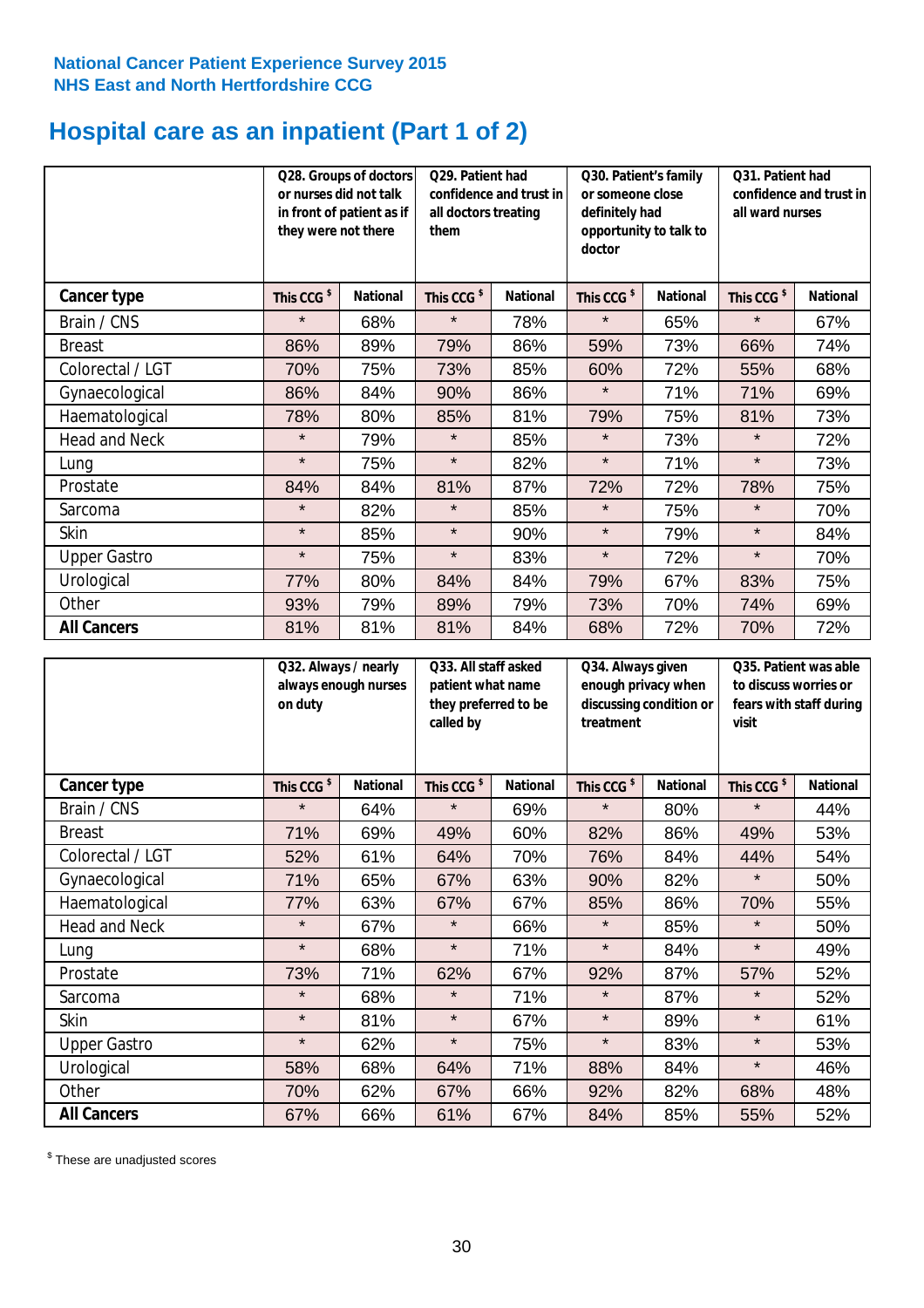# **Hospital care as an inpatient (Part 2 of 2)**

|                      | Q36. Hospital staff<br>definitely did<br>everything to help<br>control pain |                 | Q37. Always treated<br>with respect and<br>dignity by staff |                 | Q38. Given clear<br>written information<br>about what should /<br>should not do post<br>discharge |                 |                        |                 | who to contact if | Q39. Staff told patient<br>worried post discharge |
|----------------------|-----------------------------------------------------------------------------|-----------------|-------------------------------------------------------------|-----------------|---------------------------------------------------------------------------------------------------|-----------------|------------------------|-----------------|-------------------|---------------------------------------------------|
| Cancer type          | This CCG <sup>\$</sup>                                                      | <b>National</b> | This CCG <sup>\$</sup>                                      | <b>National</b> | This CCG <sup>\$</sup>                                                                            | <b>National</b> | This CCG <sup>\$</sup> | <b>National</b> |                   |                                                   |
| Brain / CNS          | $\star$                                                                     | 82%             | $\star$                                                     | 84%             | $\star$                                                                                           | 79%             | $\star$                | 91%             |                   |                                                   |
| <b>Breast</b>        | 86%                                                                         | 86%             | 83%                                                         | 88%             | 83%                                                                                               | 90%             | 95%                    | 95%             |                   |                                                   |
| Colorectal / LGT     | 76%                                                                         | 84%             | 86%                                                         | 86%             | 75%                                                                                               | 83%             | 85%                    | 94%             |                   |                                                   |
| Gynaecological       | $\star$                                                                     | 83%             | 90%                                                         | 85%             | $\star$                                                                                           | 86%             | $\star$                | 93%             |                   |                                                   |
| Haematological       | 81%                                                                         | 84%             | 91%                                                         | 89%             | 85%                                                                                               | 79%             | 96%                    | 95%             |                   |                                                   |
| <b>Head and Neck</b> | $\star$                                                                     | 84%             | $\star$                                                     | 88%             | $\star$                                                                                           | 86%             | $\star$                | 92%             |                   |                                                   |
| Lung                 | $\star$                                                                     | 83%             | $\star$                                                     | 87%             | $\star$                                                                                           | 81%             | $\star$                | 92%             |                   |                                                   |
| Prostate             | 87%                                                                         | 85%             | 95%                                                         | 91%             | 80%                                                                                               | 87%             | 86%                    | 94%             |                   |                                                   |
| Sarcoma              | $\star$                                                                     | 86%             | $\star$                                                     | 91%             | $\star$                                                                                           | 83%             | $\star$                | 94%             |                   |                                                   |
| Skin                 | $\star$                                                                     | 88%             | $\star$                                                     | 93%             | $\star$                                                                                           | 91%             | $\star$                | 97%             |                   |                                                   |
| <b>Upper Gastro</b>  | $\star$                                                                     | 83%             | 76%                                                         | 86%             | $\star$                                                                                           | 79%             | $\star$                | 93%             |                   |                                                   |
| Urological           | 82%                                                                         | 80%             | 88%                                                         | 88%             | 75%                                                                                               | 83%             | 83%                    | 90%             |                   |                                                   |
| Other                | 88%                                                                         | 82%             | 89%                                                         | 85%             | 88%                                                                                               | 80%             | 92%                    | 92%             |                   |                                                   |
| <b>All Cancers</b>   | 82%                                                                         | 84%             | 86%                                                         | 87%             | 83%                                                                                               | 84%             | 92%                    | 94%             |                   |                                                   |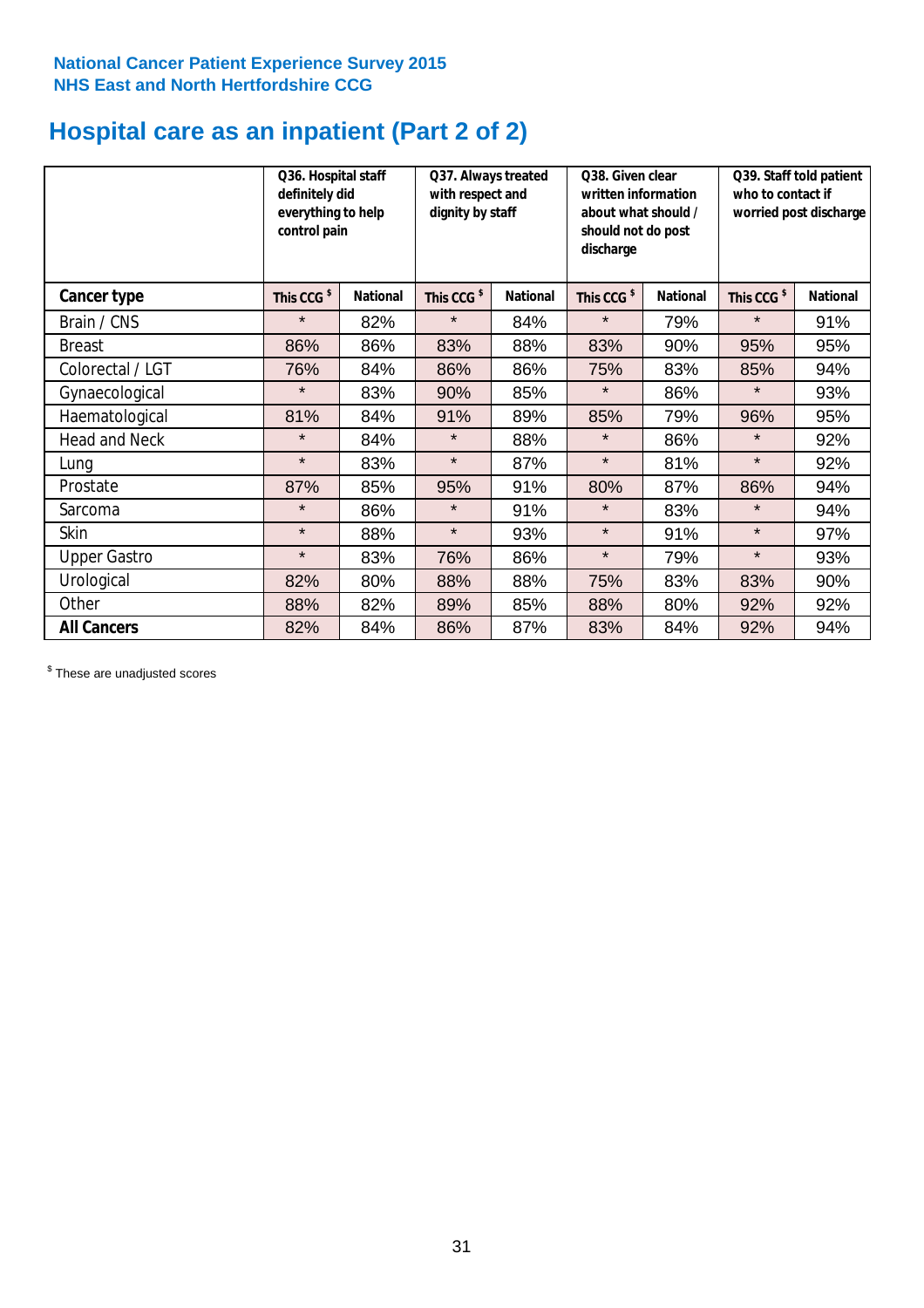## **Hospital care as a day patient / outpatient**

|                      | to discuss worries or<br>visit | Q41. Patient was able<br>fears with staff during | Q42. Doctor had the<br>right notes and other<br>documentation with<br>them |                 | Q44. Beforehand<br>Q45. Patient given<br>understandable<br>patient had all<br>information needed<br>information about<br>about radiotherapy<br>whether radiotherapy<br>treatment<br>was working |                 |                        |                 |  |
|----------------------|--------------------------------|--------------------------------------------------|----------------------------------------------------------------------------|-----------------|-------------------------------------------------------------------------------------------------------------------------------------------------------------------------------------------------|-----------------|------------------------|-----------------|--|
| Cancer type          | This CCG <sup>\$</sup>         | <b>National</b>                                  | This CCG <sup>\$</sup>                                                     | <b>National</b> | This CCG <sup>\$</sup>                                                                                                                                                                          | <b>National</b> | This CCG <sup>\$</sup> | <b>National</b> |  |
| Brain / CNS          | $\star$                        | 65%                                              | $\star$                                                                    | 94%             | $\star$                                                                                                                                                                                         | 85%             | $\star$                | 52%             |  |
| <b>Breast</b>        | 69%                            | 70%                                              | 92%                                                                        | 95%             | 79%                                                                                                                                                                                             | 87%             | 60%                    | 60%             |  |
| Colorectal / LGT     | 55%                            | 73%                                              | 94%                                                                        | 95%             | $\star$                                                                                                                                                                                         | 85%             | $\star$                | 55%             |  |
| Gynaecological       | 77%                            | 70%                                              | 92%                                                                        | 96%             | $\star$                                                                                                                                                                                         | 85%             | $\star$                | 64%             |  |
| Haematological       | 84%                            | 74%                                              | 98%                                                                        | 97%             | $\star$                                                                                                                                                                                         | 82%             | $\star$                | 64%             |  |
| <b>Head and Neck</b> | $\star$                        | 69%                                              | $\star$                                                                    | 95%             | $\star$                                                                                                                                                                                         | 86%             | $\star$                | 60%             |  |
| Lung                 | $\star$                        | 69%                                              | 100%                                                                       | 96%             | $\star$                                                                                                                                                                                         | 86%             | $\star$                | 59%             |  |
| Prostate             | 59%                            | 69%                                              | 87%                                                                        | 95%             | 75%                                                                                                                                                                                             | 88%             | $\star$                | 61%             |  |
| Sarcoma              | $\star$                        | 68%                                              | $\star$                                                                    | 97%             | n.a.                                                                                                                                                                                            | 88%             | n.a.                   | 63%             |  |
| Skin                 | $\star$                        | 73%                                              | $\star$                                                                    | 96%             | n.a.                                                                                                                                                                                            | 81%             | n.a.                   | 63%             |  |
| <b>Upper Gastro</b>  | 63%                            | 68%                                              | 93%                                                                        | 95%             | $\star$                                                                                                                                                                                         | 85%             | $\star$                | 57%             |  |
| Urological           | 64%                            | 65%                                              | 97%                                                                        | 95%             | $\star$                                                                                                                                                                                         | 81%             | $\star$                | 53%             |  |
| Other                | 71%                            | 67%                                              | 97%                                                                        | 95%             | $\star$                                                                                                                                                                                         | 83%             | $\star$                | 59%             |  |
| <b>All Cancers</b>   | 69%                            | 70%                                              | 94%                                                                        | 96%             | 77%                                                                                                                                                                                             | 86%             | 58%                    | 60%             |  |

|                      | O47. Beforehand<br>patient had all<br>information needed<br>about chemotherapy<br>treatment |                 | Q48. Patient given<br>understandable<br>information about<br>whether<br>chemotherapy was<br>working |                 |  |
|----------------------|---------------------------------------------------------------------------------------------|-----------------|-----------------------------------------------------------------------------------------------------|-----------------|--|
| <b>Cancer type</b>   | This CCG <sup>\$</sup>                                                                      | <b>National</b> | This CCG <sup>\$</sup>                                                                              | <b>National</b> |  |
| Brain / CNS          | $\star$                                                                                     | 82%             | $\star$                                                                                             | 57%             |  |
| <b>Breast</b>        | 80%                                                                                         | 83%             | 55%                                                                                                 | 62%             |  |
| Colorectal / LGT     | 83%                                                                                         | 86%             | 62%                                                                                                 | 65%             |  |
| Gynaecological       | $\star$                                                                                     | 86%             | $\star$                                                                                             | 68%             |  |
| Haematological       | 88%                                                                                         | 85%             | 77%                                                                                                 | 75%             |  |
| <b>Head and Neck</b> | $\star$                                                                                     | 80%             | $\star$                                                                                             | 52%             |  |
| Lung                 | $\star$                                                                                     | 85%             | $\star$                                                                                             | 68%             |  |
| Prostate             | $\star$                                                                                     | 83%             | $\star$                                                                                             | 69%             |  |
| Sarcoma              | $\star$                                                                                     | 82%             | $\star$                                                                                             | 70%             |  |
| Skin                 | $\star$                                                                                     | 92%             | $\star$                                                                                             | 80%             |  |
| <b>Upper Gastro</b>  | 76%                                                                                         | 83%             | $\star$                                                                                             | 64%             |  |
| Urological           | $\star$                                                                                     | 83%             | $\star$                                                                                             | 66%             |  |
| Other                | $\star$                                                                                     | 85%             | $\star$                                                                                             | 70%             |  |
| <b>All Cancers</b>   | 83%                                                                                         | 84%             | 66%                                                                                                 | 68%             |  |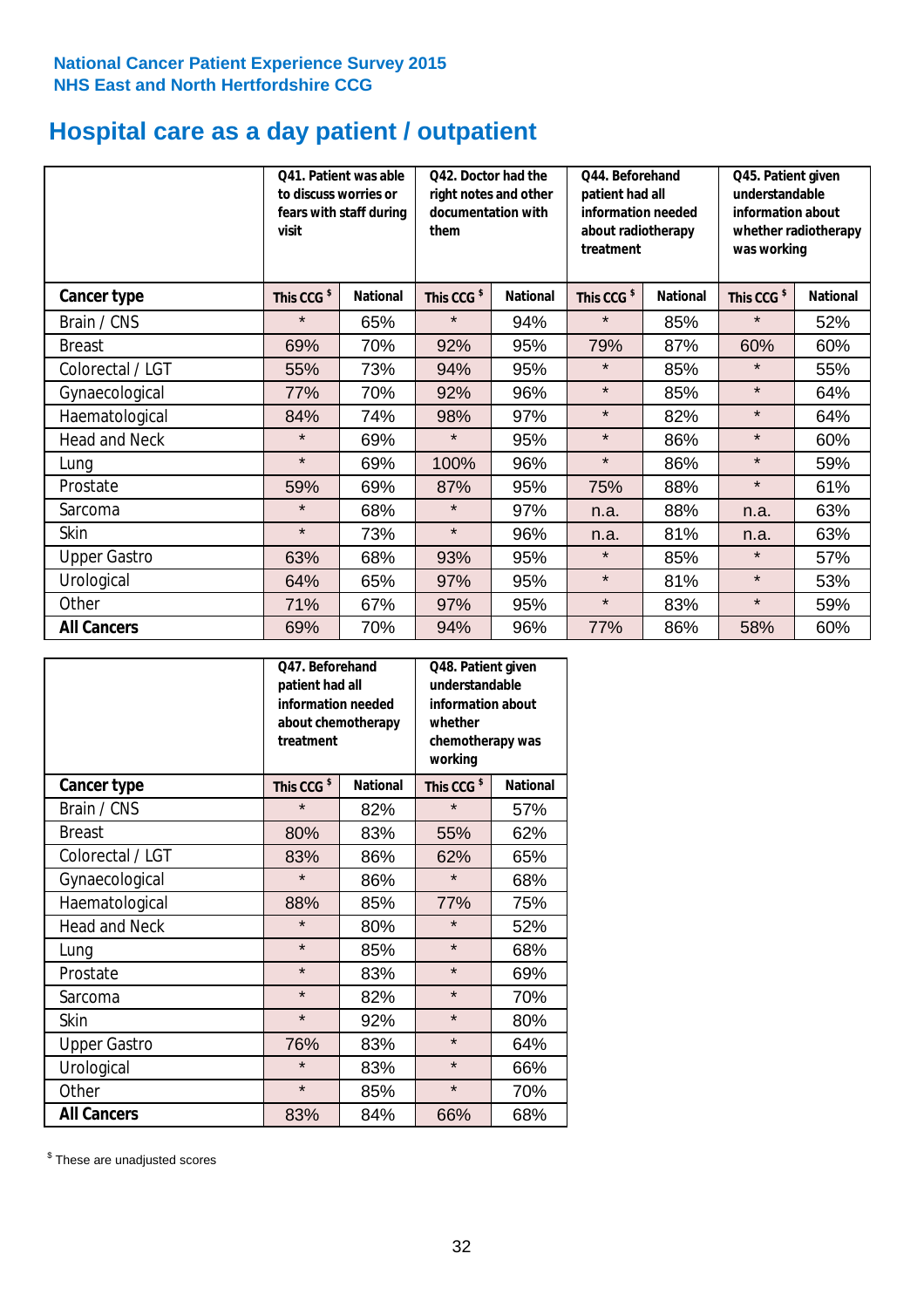## **Home care and support**

|                      | Q49. Hospital staff<br>gave family or<br>someone close all the<br>information needed to<br>help with care at home |                 | from health or social<br>services during<br>treatment | Q50. Patient definitely<br>given enough support | Q51. Patient definitely<br>given enough support<br>from health or social<br>services after<br>treatment |                 |  |
|----------------------|-------------------------------------------------------------------------------------------------------------------|-----------------|-------------------------------------------------------|-------------------------------------------------|---------------------------------------------------------------------------------------------------------|-----------------|--|
| <b>Cancer type</b>   | This CCG <sup>\$</sup>                                                                                            | <b>National</b> | This CCG <sup>\$</sup>                                | <b>National</b>                                 | This CCG <sup>\$</sup>                                                                                  | <b>National</b> |  |
| Brain / CNS          | $\star$                                                                                                           | 56%             | $\star$                                               | 44%                                             | $\star$                                                                                                 | 44%             |  |
| <b>Breast</b>        | 43%                                                                                                               | 57%             | 27%                                                   | 54%                                             | 22%                                                                                                     | 40%             |  |
| Colorectal / LGT     | 50%                                                                                                               | 60%             | 57%                                                   | 62%                                             | 47%                                                                                                     | 52%             |  |
| Gynaecological       | 48%                                                                                                               | 56%             | $\star$                                               | 52%                                             | $\star$                                                                                                 | 42%             |  |
| Haematological       | 70%                                                                                                               | 60%             | 51%                                                   | 52%                                             | 41%                                                                                                     | 43%             |  |
| <b>Head and Neck</b> | $\star$                                                                                                           | 59%             | $\star$                                               | 53%                                             | $\star$                                                                                                 | 50%             |  |
| Lung                 | $\star$                                                                                                           | 57%             | $\star$                                               | 52%                                             | $\star$                                                                                                 | 42%             |  |
| Prostate             | 47%                                                                                                               | 55%             | 54%                                                   | 47%                                             | $\star$                                                                                                 | 43%             |  |
| Sarcoma              | $\star$                                                                                                           | 59%             | $\star$                                               | 58%                                             | $\star$                                                                                                 | 53%             |  |
| Skin                 | $\star$                                                                                                           | 67%             | $\star$                                               | 58%                                             | $\star$                                                                                                 | 61%             |  |
| <b>Upper Gastro</b>  | 57%                                                                                                               | 59%             | $\star$                                               | 54%                                             | $\star$                                                                                                 | 45%             |  |
| Urological           | 67%                                                                                                               | 55%             | $\star$<br>47%                                        |                                                 | $\star$                                                                                                 | 44%             |  |
| Other                | 62%                                                                                                               | 54%             | 35%<br>55%                                            |                                                 | $\star$                                                                                                 | 48%             |  |
| <b>All Cancers</b>   | 55%                                                                                                               | 58%             | 46%                                                   | 54%                                             | 38%                                                                                                     | 45%             |  |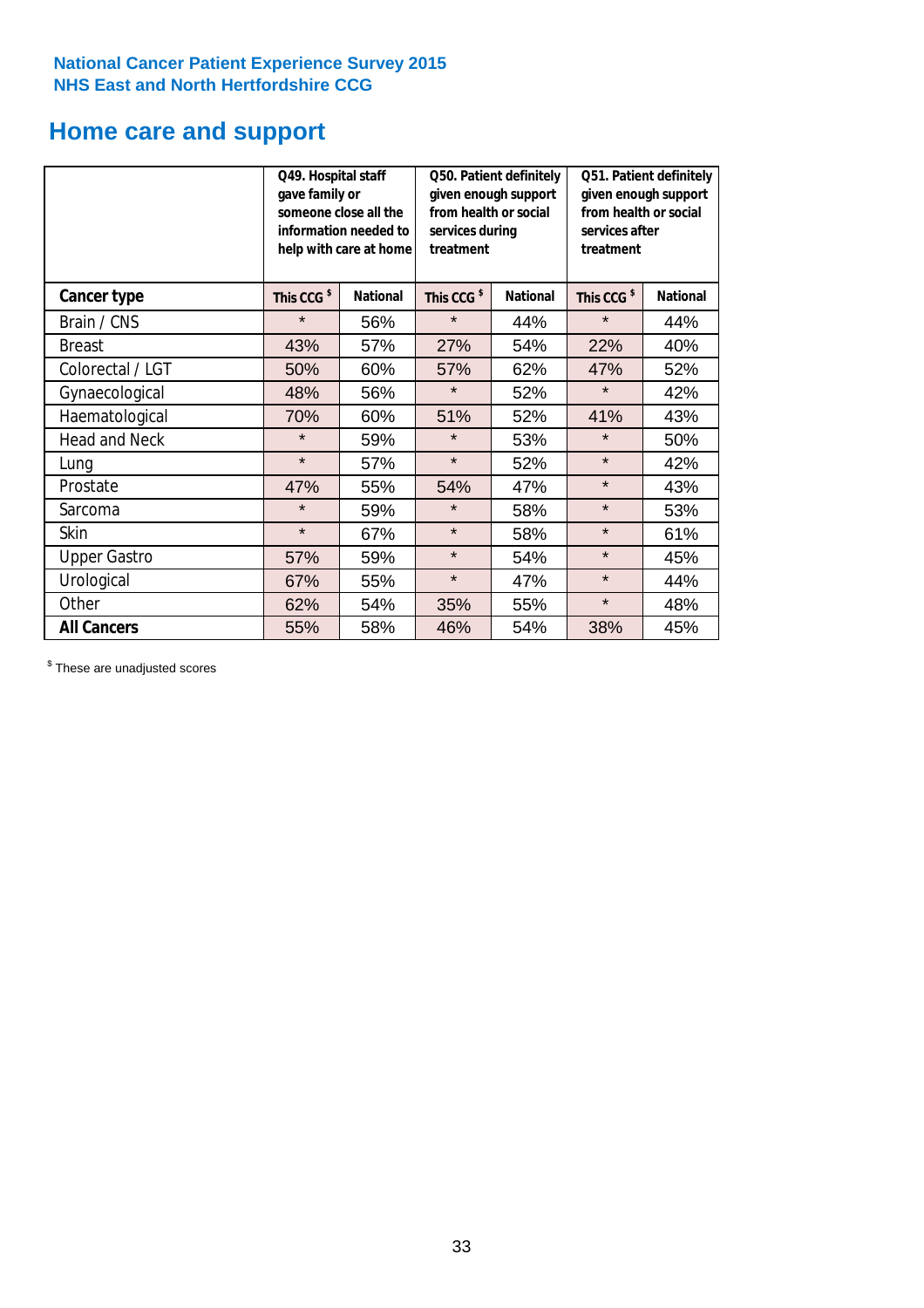## **Care from your general practice**

|                      | information about<br>treatment | Q52. GP given enough<br>patient's condition and | <b>O53. Practice staff</b><br>definitely did<br>everything they could<br>to support patient |                 |  |
|----------------------|--------------------------------|-------------------------------------------------|---------------------------------------------------------------------------------------------|-----------------|--|
| <b>Cancer type</b>   | This CCG <sup>\$</sup>         | <b>National</b>                                 | This CCG <sup>\$</sup>                                                                      | <b>National</b> |  |
| Brain / CNS          | $\star$                        | 94%                                             | $\star$                                                                                     | 59%             |  |
| <b>Breast</b>        | 94%                            | 96%                                             | 51%                                                                                         | 63%             |  |
| Colorectal / LGT     | 95%                            | 95%                                             | 56%                                                                                         | 63%             |  |
| Gynaecological       | 97%                            | 95%                                             | $\star$                                                                                     | 59%             |  |
| Haematological       | 98%                            | 96%                                             | 62%                                                                                         | 61%             |  |
| <b>Head and Neck</b> | $\star$                        | 93%                                             | $\star$                                                                                     | 60%             |  |
| Lung                 | 96%                            | 95%                                             | $\star$                                                                                     | 62%             |  |
| Prostate             | 98%                            | 95%                                             | 61%                                                                                         | 67%             |  |
| Sarcoma              | $\star$                        | 97%                                             | $\star$                                                                                     | 65%             |  |
| Skin                 | $\star$                        | 97%                                             | $\star$                                                                                     | 71%             |  |
| <b>Upper Gastro</b>  | 89%                            | 94%                                             | 45%                                                                                         | 62%             |  |
| Urological           | 93%                            | 95%                                             | 56%                                                                                         | 64%             |  |
| Other                | 100%                           | 95%                                             | 68%                                                                                         | 61%             |  |
| <b>All Cancers</b>   | 96%                            | 95%                                             | 57%                                                                                         | 63%             |  |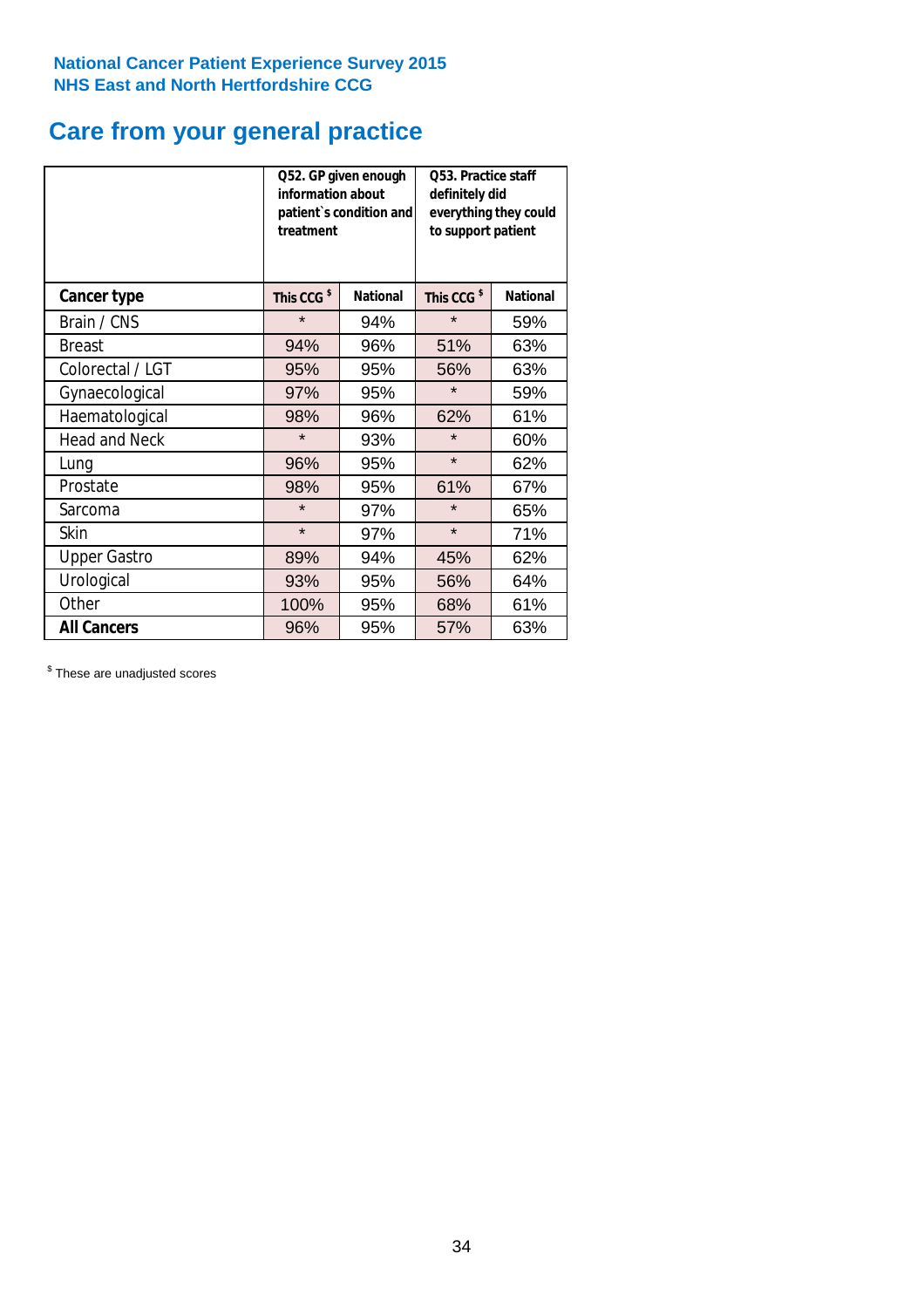## **Your overall NHS care**

|                      | together               | Q54. Hospital and<br>community staff<br>always worked well |                        | Q55. Patient given a<br>care plan |                        | Q56. Overall the<br>administration of the<br>care was very good /<br>good |                        | Q57. Length of time for<br>attending clinics and<br>appointments was<br>right |  |
|----------------------|------------------------|------------------------------------------------------------|------------------------|-----------------------------------|------------------------|---------------------------------------------------------------------------|------------------------|-------------------------------------------------------------------------------|--|
| Cancer type          | This CCG <sup>\$</sup> | <b>National</b>                                            | This CCG <sup>\$</sup> | <b>National</b>                   | This CCG <sup>\$</sup> | <b>National</b>                                                           | This CCG <sup>\$</sup> | <b>National</b>                                                               |  |
| Brain / CNS          | $\star$                | 45%                                                        | $\star$                | 29%                               | $\star$                | 84%                                                                       | $\star$                | 60%                                                                           |  |
| <b>Breast</b>        | 50%                    | 60%                                                        | 32%                    | 35%                               | 81%                    | 90%                                                                       | 44%                    | 64%                                                                           |  |
| Colorectal / LGT     | 53%                    | 60%                                                        | 25%                    | 36%                               | 83%                    | 88%                                                                       | 60%                    | 68%                                                                           |  |
| Gynaecological       | 53%                    | 58%                                                        | 17%                    | 29%                               | 83%                    | 89%                                                                       | 46%                    | 66%                                                                           |  |
| Haematological       | 61%                    | 63%                                                        | 38%                    | 33%                               | 88%                    | 92%                                                                       | 62%                    | 62%                                                                           |  |
| <b>Head and Neck</b> | $\star$                | 58%                                                        | $\star$                | 34%                               | $\star$                | 89%                                                                       | $\star$                | 65%                                                                           |  |
| Lung                 | 48%                    | 63%                                                        | 32%                    | 32%                               | 88%                    | 89%                                                                       | 60%                    | 70%                                                                           |  |
| Prostate             | 49%                    | 63%                                                        | 31%                    | 36%                               | 84%                    | 87%                                                                       | 65%                    | 71%                                                                           |  |
| Sarcoma              | $\star$                | 60%                                                        | $\star$                | 31%                               | $\star$                | 90%                                                                       | $\star$                | 63%                                                                           |  |
| Skin                 | $\star$                | 69%                                                        | $\star$                | 39%                               | $\star$                | 89%                                                                       | $\star$                | 73%                                                                           |  |
| <b>Upper Gastro</b>  | 57%                    | 58%                                                        | $\star$                | 36%                               | 89%                    | 88%                                                                       | 52%                    | 66%                                                                           |  |
| Urological           | 65%                    | 62%                                                        | 29%                    | 26%                               | 84%                    | 84%                                                                       | 70%                    | 73%                                                                           |  |
| Other                | 67%                    | 56%                                                        | 20%                    | 29%                               | 96%                    | 87%                                                                       | 60%                    | 61%                                                                           |  |
| <b>All Cancers</b>   | 55%                    | 61%                                                        | 30%                    | 33%                               | 86%                    | 89%                                                                       | 56%                    | 66%                                                                           |  |

|                      | Q58. Taking part in<br>cancer research | discussed with patient | Q59. Patient's average<br>rating of care scored<br>from very poor to very<br>good |                 |  |
|----------------------|----------------------------------------|------------------------|-----------------------------------------------------------------------------------|-----------------|--|
| <b>Cancer type</b>   | This CCG <sup>\$</sup>                 | <b>National</b>        | This CCG <sup>\$</sup>                                                            | <b>National</b> |  |
| Brain / CNS          | $\star$                                | 32%                    | $\star$                                                                           | 8.5             |  |
| <b>Breast</b>        | 27%                                    | 28%                    | 8.4                                                                               | 8.8             |  |
| Colorectal / LGT     | 13%                                    | 22%                    | 8.3                                                                               | 8.7             |  |
| Gynaecological       | 48%                                    | 27%                    | 8.6                                                                               | 8.7             |  |
| Haematological       | 32%                                    | 36%                    | 8.8                                                                               | 8.8             |  |
| <b>Head and Neck</b> | $\star$                                | 21%                    | $\star$                                                                           | 8.6             |  |
| Lung                 | 32%                                    | 34%                    | 8.5                                                                               | 8.6             |  |
| Prostate             | 24%                                    | 35%                    | 8.4                                                                               | 8.6             |  |
| Sarcoma              | $\star$                                | 29%                    | $\star$                                                                           | 8.7             |  |
| Skin                 | $\star$                                | 17%                    | $\star$                                                                           | 8.9             |  |
| <b>Upper Gastro</b>  | 29%                                    | 30%                    | 8.4                                                                               | 8.6             |  |
| Urological           | 22%                                    | 14%                    | 8.6                                                                               | 8.5             |  |
| Other                | 24%                                    | 31%                    | 8.9                                                                               | 8.6             |  |
| <b>All Cancers</b>   | 26%                                    | 28%                    | 8.5                                                                               | 8.7             |  |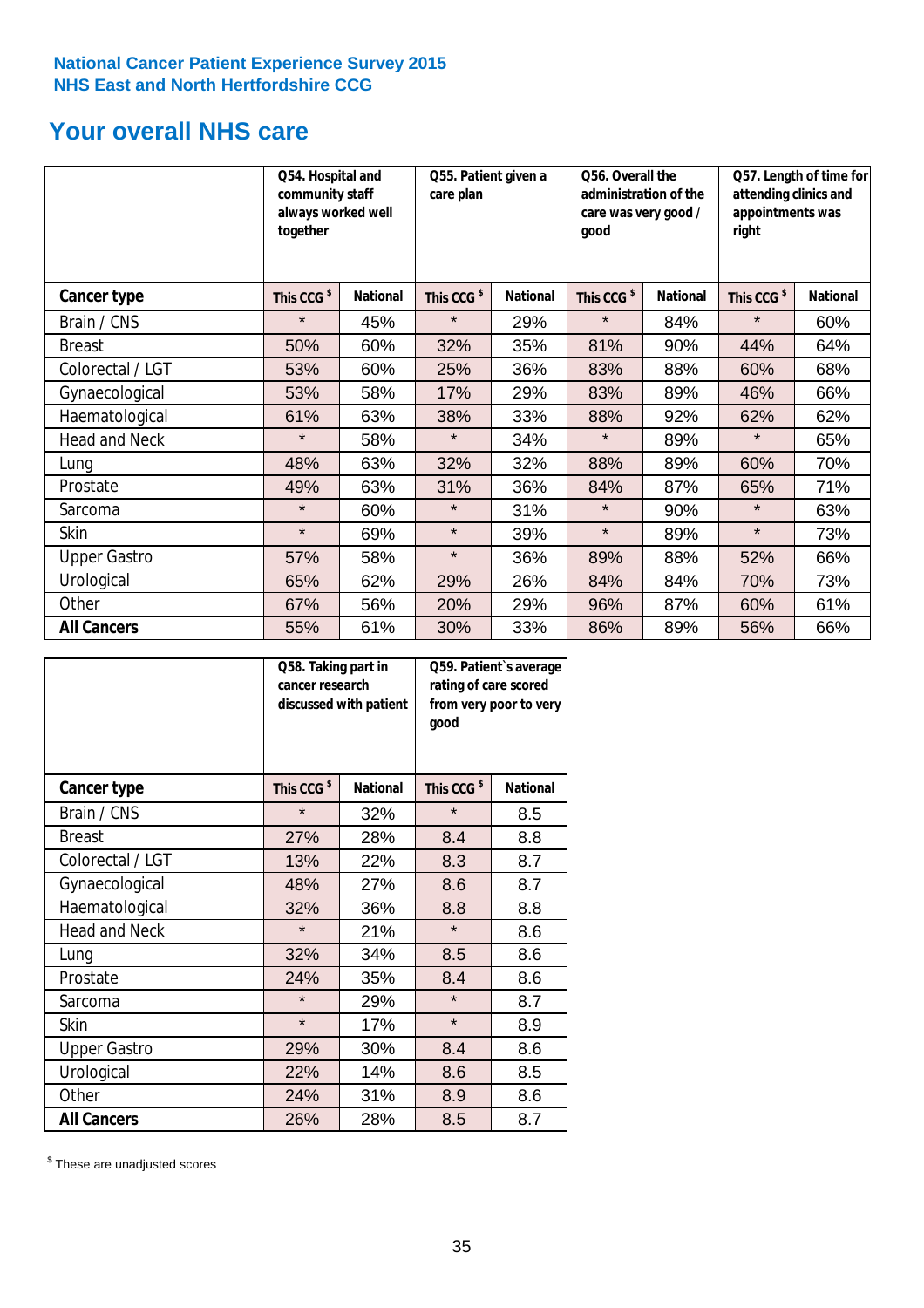## **Annex**

## **Methodology**

The sample for the survey included all adult (aged 16 and over) NHS patients, with a confirmed primary diagnosis of cancer, discharged from an NHS Trust after an inpatient episode or day case attendance for cancer related treatment in the months of April, May and June 2015.

The patients included in the sample had relevant cancer ICD10 codes (C00-99 excluding C44 and C84, and D05) in the first diagnosis field of their patient records, applied to their patient files by the relevant NHS Trust, and were alive at the point at which fieldwork commenced. Deceased checks were undertaken on up to three occasions during fieldwork, to ensure that questionnaires were not sent to patients who had died since their treatment.

Trust samples were checked rigorously for duplicates and patient lists were also de-duplicated nationally to ensure that patients did not receive multiple copies of questionnaires.

The fieldwork for the survey was undertaken between October 2015 and March 2016.

For the first time, the survey used a mixed mode methodology. Questionnaires were sent by post with two reminders where necesssary, but also included an option to complete online. A Freephone helpline was available for respondents to ask questions about the survey, to enable them to complete their questionnaires over the phone, and to provide access to a translation and interpreting facility for those whose first language was not English.

The Health Research Authority supported the survey by granting Section 251 approval.

## **Further information**

Further information on survey methodology, as well as all of the national and local reports and data, is available at www.ncpes.co.uk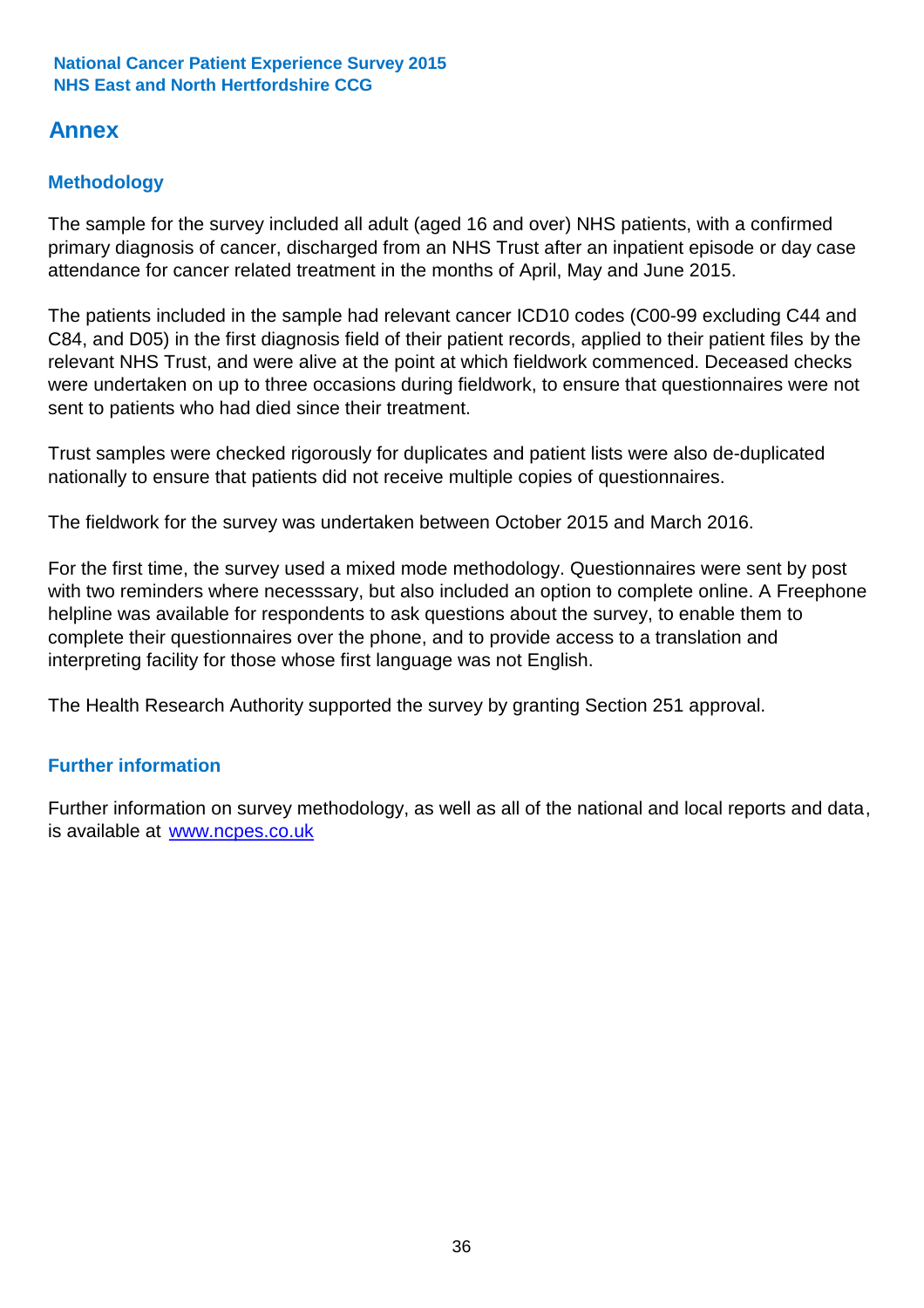## **Redevelopment of the 2015 survey**

A number of significant changes have been made to the National Cancer Patient Experience Survey in 2015:

- the length of the questionnaire has been reduced
- response options have been reviewed and changed to make them consistent throughout the survey
- some of the questions and / or answer options have been changed so that they are now in line with questions in other patient surveys (e.g. the Care Quality Commission national patient surveys), to improve comparability between them
- the topic areas within the questionnaire have been redesigned to capture the whole patient journey.

There are 50 questions in the questionnaire that relate directly to patient experience. Of these, 14 remain unchanged from previous years; and a further 21 have been slightly amended. We draw caution in directly comparing data from the 2015 survey to the findings of the previous CPES surveys, even for identical questions. Changes in the structure of the survey instrument (questionnaire) and also the administration of the survey (calendar period and length of time from sampling to field work start and completion) may influence nationwide averages, although these features will not greatly impact on relative comparisons (e.g. between patient groups or hospitals).

The other 15 questions are either new or substantially changed from previous years.

It is expected that there will be few, if any changes, to the questionnaire going forward so we will be able to compare the results year on year. Where changes are necessary they are expected to be for methodological reasons or to improve question reliability.

Another significant change in 2015 is that an online version of the questionnaire has been developed. The online version was developed to make the questionnaire more accessible for respondents. This may have an impact on the demographic characteristics of the respondents. This may be an improvement if previously underrepresented groups have responded. However, changes to the demographics of respondents may have implications on the overall results - and again, leads us to draw caution in directly comparing results with previous years.

## **Official Statistics**

The 2015 survey data has been published for the first time as Official Statistics. The 2015 survey data has been produced and published in line with the Code of Practice for Official Statistics.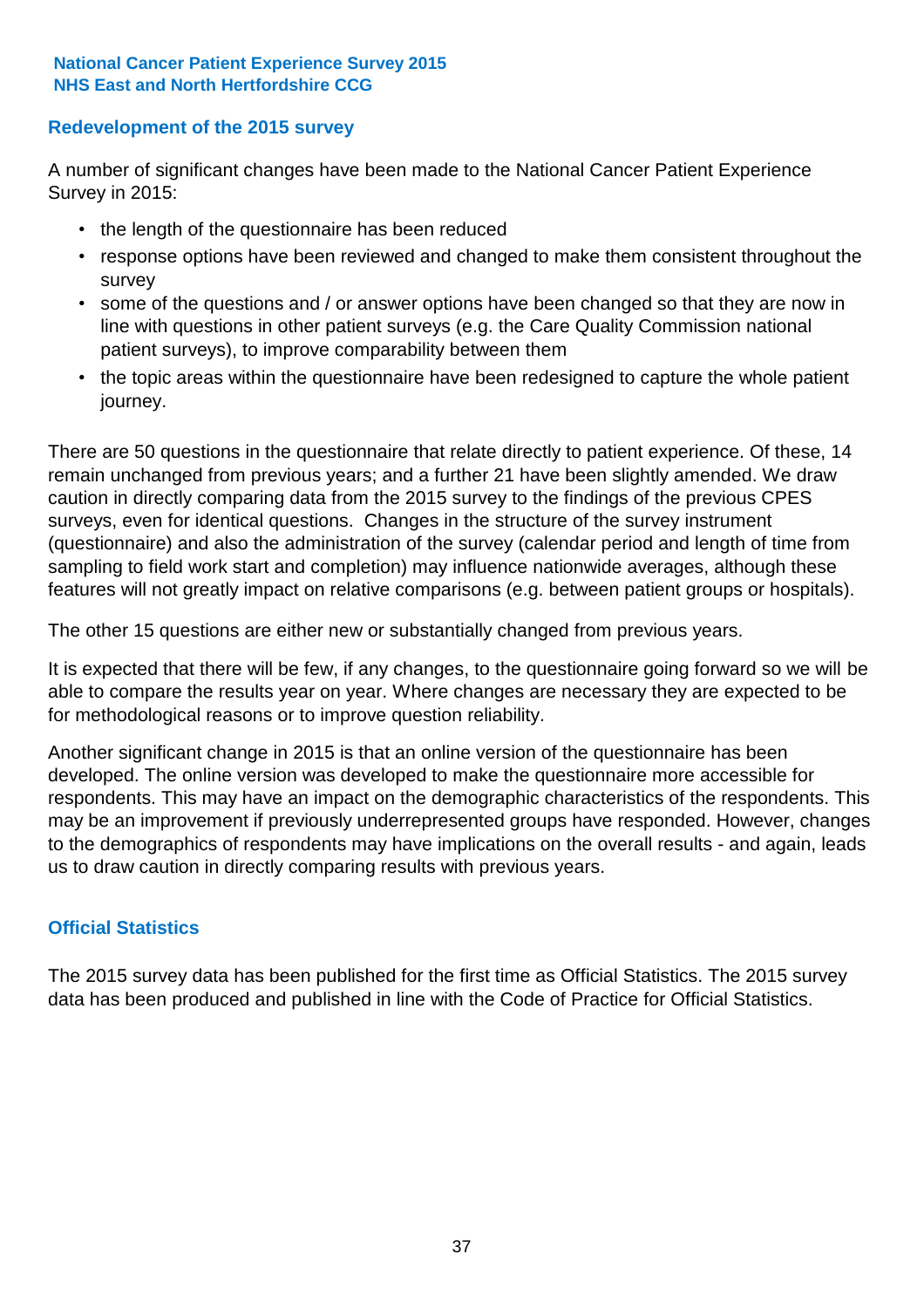## **Scoring methodologies**

49 of the 50 questions relating directly to patient experience have been summarised as the score of the percentage of patients who reported a positive experience. For example:

- question 6 asks: "Overall, how did you feel about the length of time you had to wait for your test to be done?". Responses have been recorded as positive only for those patients who selected the first option ("It was about right")
- question 11 asks: "When you were told you had cancer, were you given written information about the type of cancer you had?". Responses have been recorded as positive only for those patients who selected the first option ("Yes, and it was easy to understand").

Where options do not provide any information on positive/negative patient experience (e.g. "Don't know / can't remember"), they are excluded from the score.

The other question (question 59) asks respondents to rate their overall care on a scale of 0 to 10. Scores have been given as an average on this scale.

A copy of the 2015 questionnaire, marked up with all of these scoring conventions, is available at www.ncpes.co.uk

Further details on the scoring methodology can be found in the technical document for the survey, available at <u>www.ncpes.co.uk</u>

## **Case-mix adjustment**

For the first time in 2015, case-mix adjusted findings are being presented alongside unadjusted results for CCGs. Case-mix adjustment allows us to account for the impact that differing patient populations might have on results. By using the case-mix adjusted estimates we can obtain a greater understanding of how a CCG is performing given their patient population.

The factors taken into account in this case-mix adjustment are gender, age, ethnic group, deprivation, and tumour group.

For further details on case-mix adjustment, please refer to the technical document for the survey, available at www.ncpes.co.uk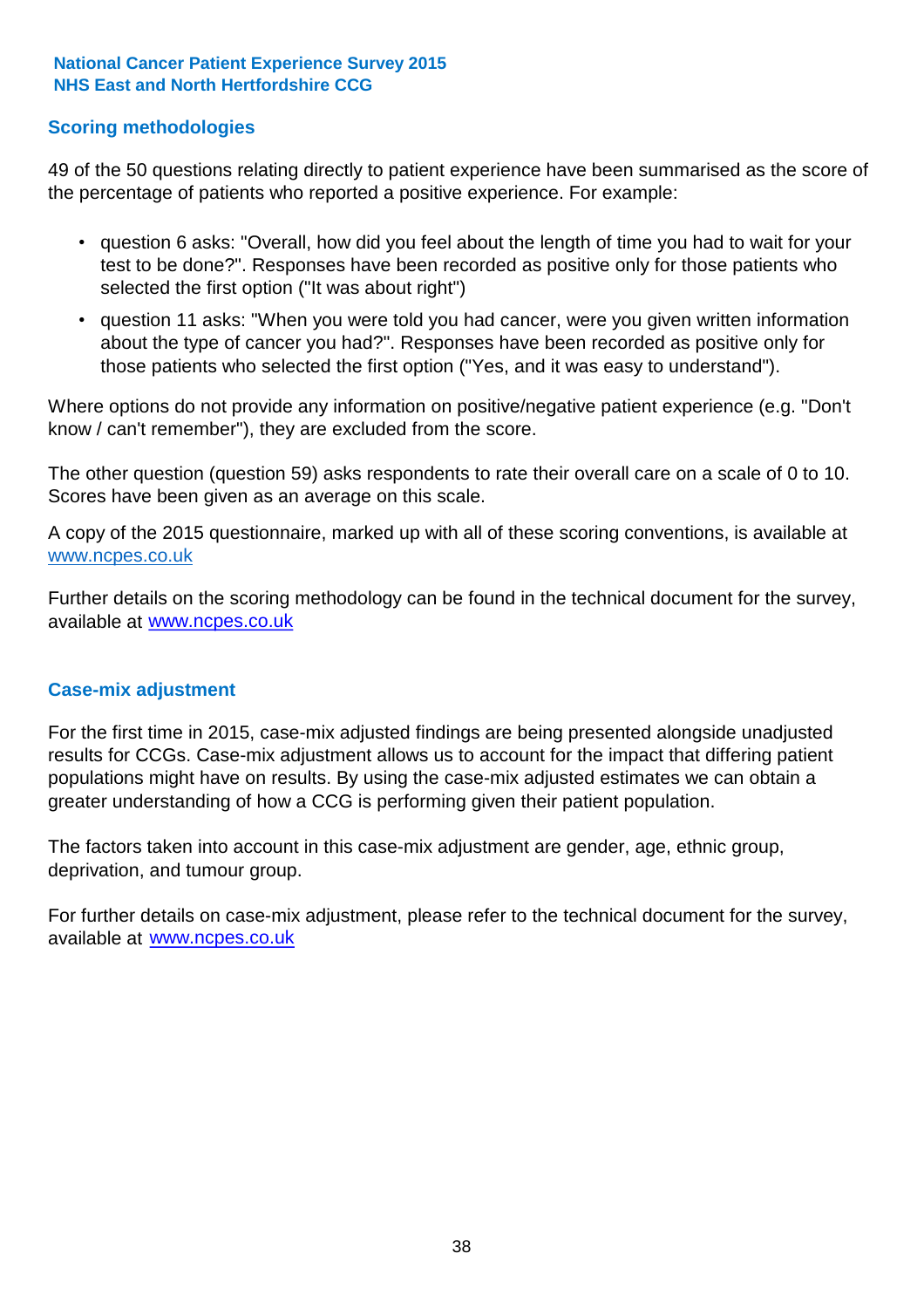## **Response Rates**

|                 | Sample<br><b>Size</b> | <b>Excluded</b> | Adjusted<br><b>Sample</b> | <b>Not</b><br><b>Returned Refused</b> | Blank / | Completed | Response<br>Rate |
|-----------------|-----------------------|-----------------|---------------------------|---------------------------------------|---------|-----------|------------------|
| <b>National</b> | 116,991               | 8.719           | 108,272                   | 33,168                                | 3.918   | 71,186    | 66%              |
| 06K             | 931                   | 59l             | 872                       | 271                                   | 25      | 576       | 66%              |

## **Respondents by tumour group**

The tables below show the numbers of patients from each tumour group and the age and gender distribution of these patients.

| <b>Tumour Group</b>  | Number of<br>respondents* |
|----------------------|---------------------------|
| Brain / CNS          | 8                         |
| <b>Breast</b>        | 130                       |
| Gynaecological       | 31                        |
| Colorectal / LGT     | 80                        |
| Lung                 | 32                        |
| <b>Skin</b>          | $\overline{7}$            |
| Haematological       | 107                       |
| <b>Upper Gastro</b>  | 35                        |
| Other                | 20                        |
| Urological           | 35                        |
| Prostate             | 65                        |
| Sarcoma              | 5                         |
| <b>Head and Neck</b> | 21                        |

*\* These figures may not match the numerator for all questions in the 'Comparisons by tumour group' section of this report, because not all questions were answered by all respondents.*

## **Respondents by age and gender**

The questionnaire asked respondents to give their year of birth. This information has been amalgamated into 8 age bands. The age and gender distribution for the CCG was as follows:

|             | 16-24 | 25-34 | 35-44 | 45-54 | 55-64 | 65-74 | 75-84 | $85+$ | Total |
|-------------|-------|-------|-------|-------|-------|-------|-------|-------|-------|
| <b>Male</b> |       |       |       | 19    | 49    | 92    | 66    | 15    | 249   |
| Female      | 4     |       | 17    | 50    | 82    | 95    | 64    |       | 327   |
| Total       | 4     |       | 24    | 69    | 131   | 187   | 130   | 22    | 576   |